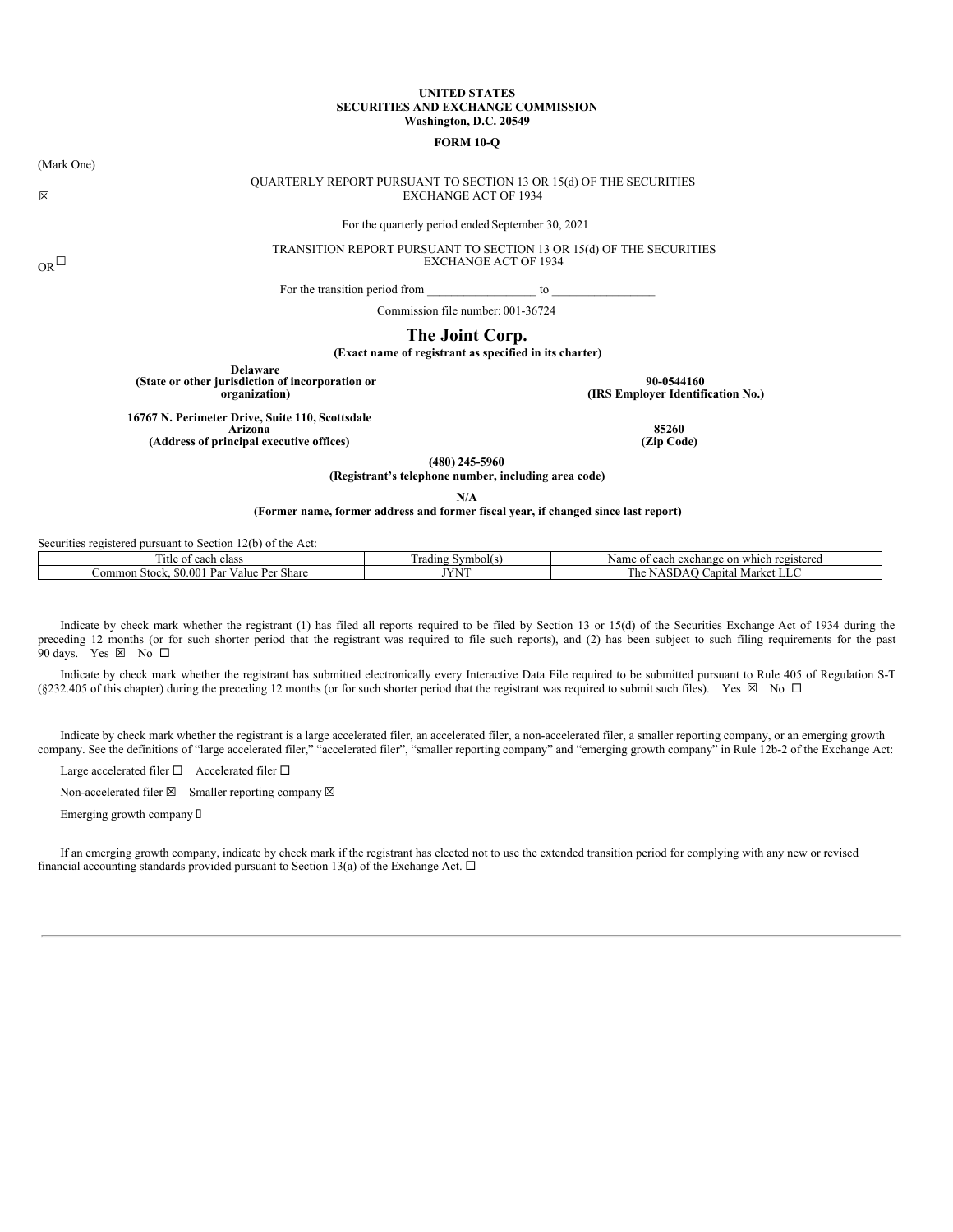<span id="page-1-0"></span>Indicate by check mark whether the registrant is a shell Company (as defined in Rule 12b-2 of the Act). Yes  $\Box$  No  $\boxtimes$ As of November 1, 2021, the registrant had14,413,339 shares of Common Stock (\$0.001 par value) outstanding.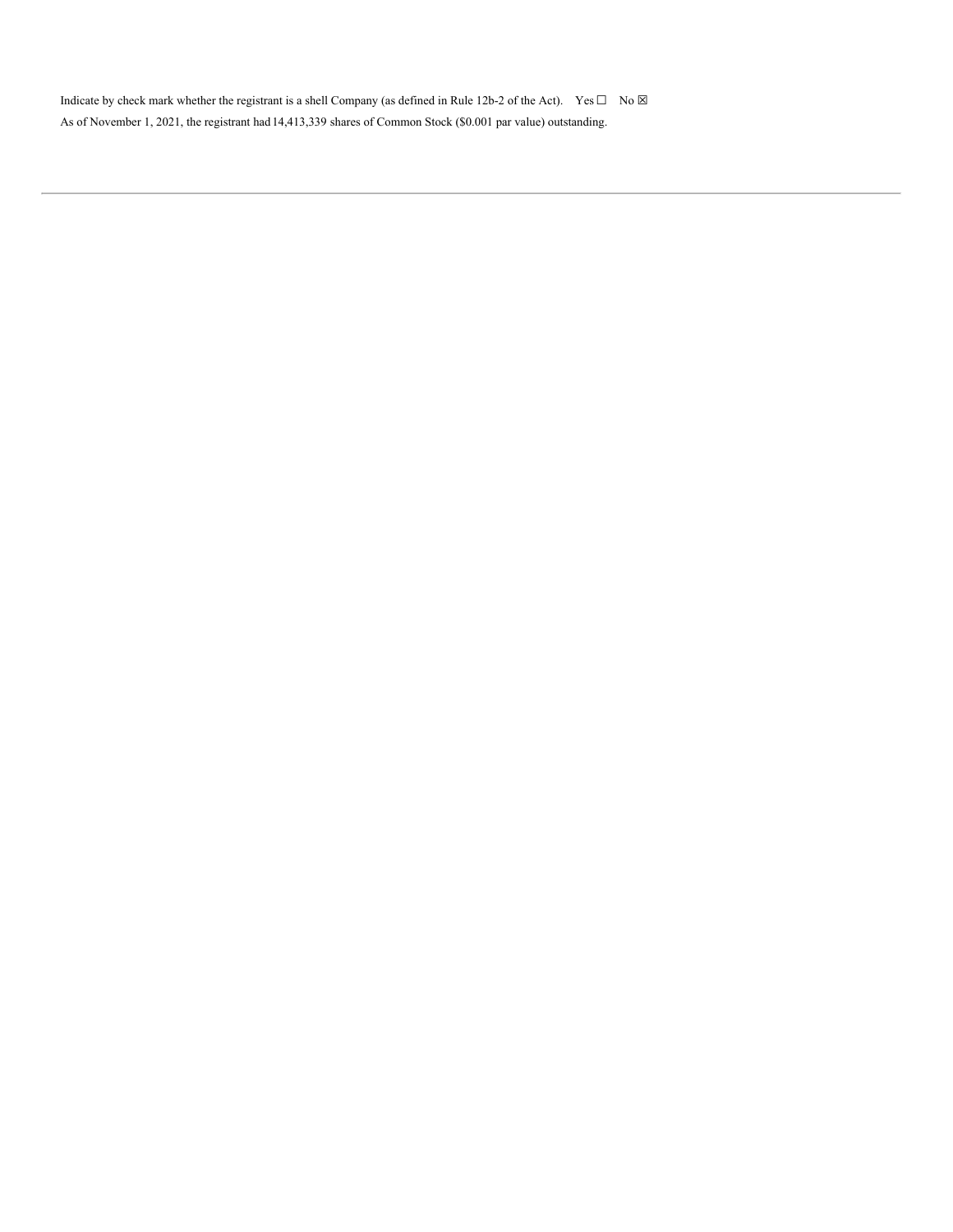# **THE JOINT CORP. FORM 10-Q**

# **TABLE OF CONTENTS**

<span id="page-2-0"></span>

|                                   |                                                                                                                                           | PAGE            |
|-----------------------------------|-------------------------------------------------------------------------------------------------------------------------------------------|-----------------|
| PART I FINANCIAL INFORMATION      |                                                                                                                                           | NO.             |
| Item 1.                           | <b>Financial Statements:</b>                                                                                                              |                 |
|                                   | Condensed Consolidated Balance Sheets as of September 30, 2021 (unaudited) and December 31, 2020                                          |                 |
|                                   | Condensed Consolidated Income Statements for the three and nine months ended September 30, 2021 and 2020 (unaudited)                      | $\overline{3}$  |
|                                   |                                                                                                                                           |                 |
|                                   | Condensed Consolidated Statements of Changes in Stockholders' Equity for the Nine Months Ended September 30, 2021<br>and 2020 (unaudited) | $\overline{4}$  |
|                                   | Condensed Consolidated Statements of Cash Flows for the Nine Months Ended September 30, 2021 and 2020 (unaudited)                         | $\underline{6}$ |
|                                   | <b>Notes to Unaudited Condensed Consolidated Financial Statements</b>                                                                     | $\overline{2}$  |
| Item 2.                           | <u>Management's Discussion and Analysis of Financial Condition and Results of Operations</u>                                              | 28              |
| Item 4.                           | <b>Controls and Procedures</b>                                                                                                            | 39              |
| Part I, Item $3 - Not$ applicable |                                                                                                                                           |                 |
| PART II OTHER INFORMATION         |                                                                                                                                           |                 |
| Item 1.                           | <b>Legal Proceedings</b>                                                                                                                  | 39              |
| Item 1A.                          | <b>Risk Factors</b>                                                                                                                       | 41              |
| Item 2.                           | Unregistered Sales of Equity Securities and Use of Proceeds                                                                               | $\overline{45}$ |
| Item 6.                           | <b>Exhibits</b>                                                                                                                           | <u>45</u>       |
| <b>EXHIBIT INDEX</b>              |                                                                                                                                           | 46              |
| <b>SIGNATURES</b>                 |                                                                                                                                           | 47              |
|                                   | Part II, Items 3, 4, and 5 - Not applicable                                                                                               |                 |
|                                   |                                                                                                                                           |                 |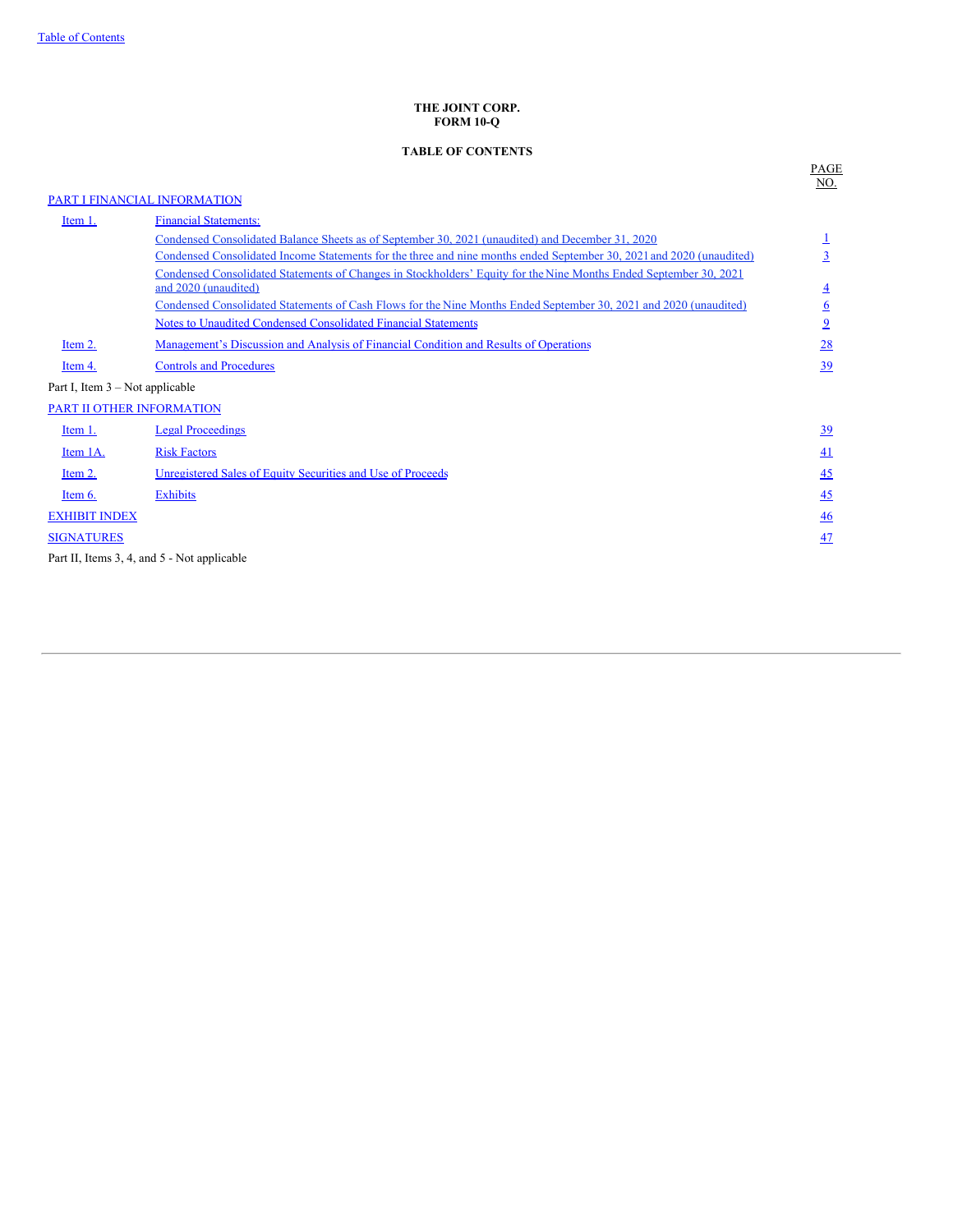## <span id="page-3-0"></span>**PART I: FINANCIAL INFORMATION**

## <span id="page-3-1"></span>**ITEM 1. UNAUDITED FINANCIAL STATEMENTS**

### **THE JOINT CORP. AND SUBSIDIARY AND AFFILIATES CONDENSED CONSOLIDATED BALANCE SHEETS (unaudited)**

|                                                                                                                                                                                                                                       |               | September 30,<br>2021 |              | December 31,<br>2020   |  |
|---------------------------------------------------------------------------------------------------------------------------------------------------------------------------------------------------------------------------------------|---------------|-----------------------|--------------|------------------------|--|
| <b>ASSETS</b>                                                                                                                                                                                                                         |               | (unaudited)           |              | (as revised)           |  |
| Current assets:                                                                                                                                                                                                                       |               |                       |              |                        |  |
| Cash and cash equivalents                                                                                                                                                                                                             | $\mathbb{S}$  | 19,542,685            | \$           | 20,554,258             |  |
| Restricted cash                                                                                                                                                                                                                       |               | 449,597               |              | 265,371                |  |
| Accounts receivable, net                                                                                                                                                                                                              |               | 2,920,363             |              | 1,850,499              |  |
| Deferred franchise and regional development costs, current portion                                                                                                                                                                    |               | 992,124               |              | 897,551                |  |
| Prepaid expenses and other current assets                                                                                                                                                                                             |               | 1,552,946             |              | 1,566,025              |  |
| Total current assets                                                                                                                                                                                                                  |               | 25,457,715            |              | 25,133,704             |  |
| Property and equipment, net                                                                                                                                                                                                           |               | 13,353,986            |              | 8,747,369              |  |
| Operating lease right-of-use asset                                                                                                                                                                                                    |               | 15,903,649            |              | 11,581,435             |  |
| Deferred franchise and regional development costs, net of current portion                                                                                                                                                             |               | 5,387,147             |              | 4,340,756              |  |
| Intangible assets, net                                                                                                                                                                                                                |               | 5,280,024             |              | 2,865,006              |  |
| Goodwill                                                                                                                                                                                                                              |               | 5,085,202             |              | 4,625,604              |  |
| Deferred tax assets                                                                                                                                                                                                                   |               | 9,997,313             |              | 8,088,073              |  |
| Deposits and other assets                                                                                                                                                                                                             |               | 513,862               |              | 431,336                |  |
| <b>Total</b> assets                                                                                                                                                                                                                   | $\mathbb{S}$  | 80,978,898            | $\mathbb{S}$ | 65,813,283             |  |
|                                                                                                                                                                                                                                       |               |                       |              |                        |  |
| <b>LIABILITIES AND STOCKHOLDERS' EQUITY</b>                                                                                                                                                                                           |               |                       |              |                        |  |
| Current liabilities:                                                                                                                                                                                                                  |               |                       |              |                        |  |
| Accounts payable                                                                                                                                                                                                                      | $\mathbb{S}$  | 1,788,446             | $\mathbb{S}$ | 1,561,648              |  |
| Accrued expenses                                                                                                                                                                                                                      |               | 935,087               |              | 770,221                |  |
| Co-op funds liability                                                                                                                                                                                                                 |               | 449,597               |              | 248,468                |  |
| Payroll liabilities                                                                                                                                                                                                                   |               | 4,105,821             |              | 2,776,036              |  |
| Debt under the Credit Agreement                                                                                                                                                                                                       |               | 2,000,000             |              |                        |  |
| Operating lease liability, current portion                                                                                                                                                                                            |               |                       |              |                        |  |
| Finance lease liability, current portion                                                                                                                                                                                              |               | 3,874,451             |              | 2,918,140              |  |
| Deferred franchise and regional developer fee revenue, current portion                                                                                                                                                                |               | 64,944                |              | 70,507                 |  |
|                                                                                                                                                                                                                                       |               | 3,198,750             |              | 3,000,369              |  |
| Deferred revenue from company clinics (\$3.1 million and \$2.6 million attributable to VIEs as of September 30, 2021, and December 31, 2020)<br>Debt under the Paycheck Protection Program                                            |               | 4,637,740             |              | 4,201,548<br>2,727,970 |  |
| Other current liabilities                                                                                                                                                                                                             |               | 404,901               |              | 707,085                |  |
| Total current liabilities                                                                                                                                                                                                             |               |                       |              |                        |  |
|                                                                                                                                                                                                                                       |               | 21,459,737            |              | 18,981,992             |  |
| Operating lease liability, net of current portion                                                                                                                                                                                     |               | 14,977,426            |              | 10,632,672             |  |
| Finance lease liability, net of current portion                                                                                                                                                                                       |               | 93,887                |              | 132,469                |  |
| Debt under the Credit Agreement                                                                                                                                                                                                       |               |                       |              | 2,000,000              |  |
| Deferred franchise and regional developer fee revenue, net of current portion                                                                                                                                                         |               | 15,349,878            |              | 13,503,745             |  |
| Other liabilities                                                                                                                                                                                                                     |               | 27,231                |              | 27,230                 |  |
| <b>Total liabilities</b>                                                                                                                                                                                                              |               | 51,908,159            |              | 45,278,108             |  |
| Commitments and contingencies (Note 10)                                                                                                                                                                                               |               |                       |              |                        |  |
| Stockholders' equity:                                                                                                                                                                                                                 |               |                       |              |                        |  |
| Series A preferred stock, \$0.001 par value; 50,000 shares authorized, 0 issued and outstanding, as of September 30, 2021 and December 31, 2020                                                                                       |               |                       |              |                        |  |
| Common stock, \$0.001 par value; 20,000,000 shares authorized, 14,444,982 shares issued and 14,413,339 shares outstanding as of September 30, 2021<br>and 14,174,237 shares issued and 14,157,070 outstanding as of December 31, 2020 |               | 14,444                |              | 14,174                 |  |
| Additional paid-in capital                                                                                                                                                                                                            |               | 43,657,273            |              | 41,350,001             |  |
| Treasury stock 31,643 shares as of September 30, 2021 and 17,167 shares as of December 31, 2020, at cost                                                                                                                              |               | (850, 839)            |              | (143, 111)             |  |
| Accumulated deficit                                                                                                                                                                                                                   |               | (13, 775, 139)        |              | (20, 685, 989)         |  |
| Total The Joint Corp. stockholders' equity                                                                                                                                                                                            |               | 29,045,739            |              | 20,535,075             |  |
| Non-controlling Interest                                                                                                                                                                                                              |               | 25,000                |              | 100                    |  |
| Total equity                                                                                                                                                                                                                          |               | 29,070,739            |              | 20,535,175             |  |
| Total liabilities and stockholders' equity                                                                                                                                                                                            | $\mathsf{\$}$ | 80,978,898            | $\mathbb{S}$ | 65,813,283             |  |

<span id="page-3-2"></span>The accompanying notes are an integral part of these condensed consolidated financial statements.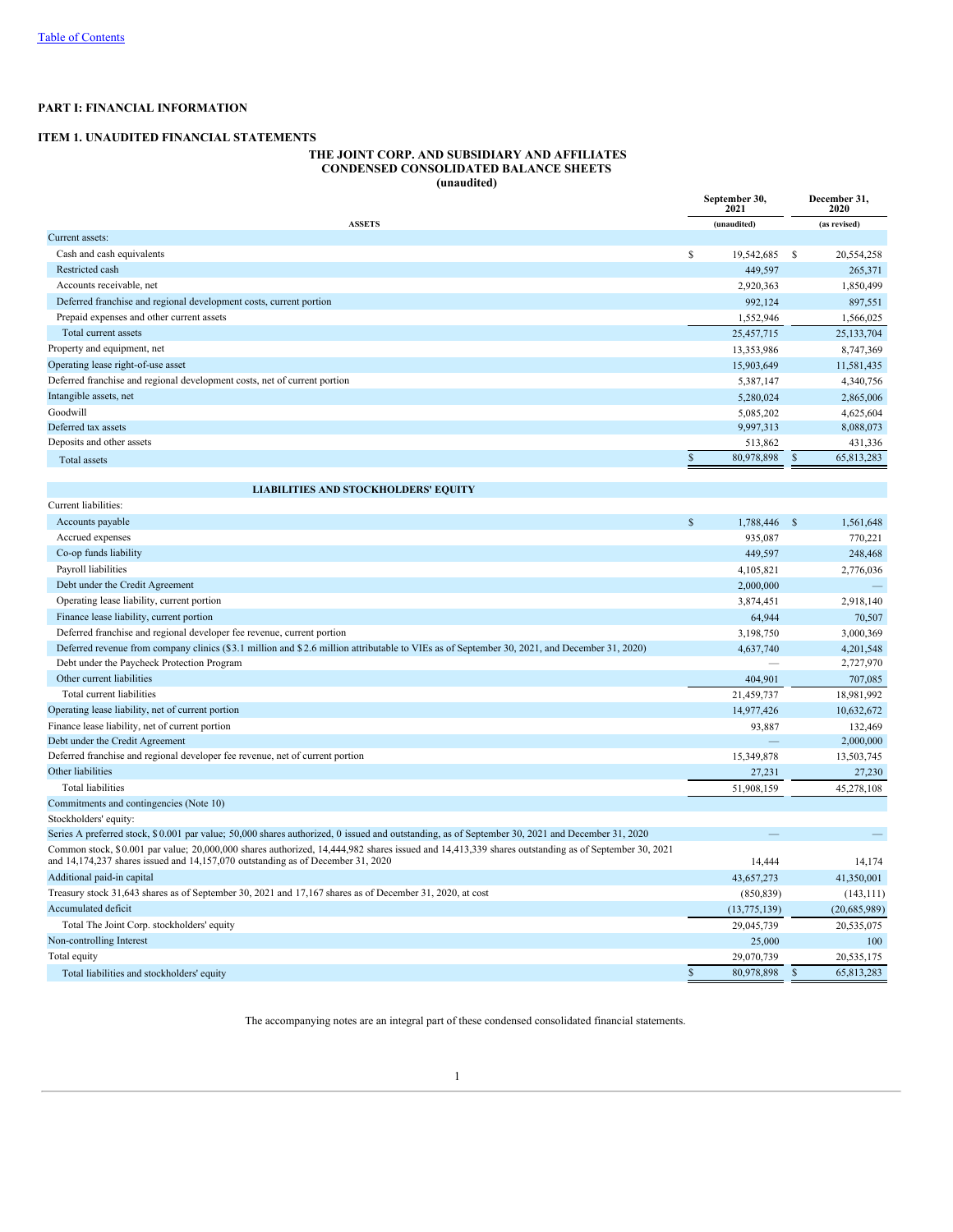#### **THE JOINT CORP. AND SUBSIDIARY AND AFFILIATES CONDENSED CONSOLIDATED INCOME STATEMENTS (unaudited)**

|                                                     | <b>Three Months Ended</b> | September 30, |              | <b>Nine Months Ended</b><br>September 30, |             |              |            |
|-----------------------------------------------------|---------------------------|---------------|--------------|-------------------------------------------|-------------|--------------|------------|
|                                                     | 2021                      |               | 2020         |                                           | 2021        |              | 2020       |
| Revenues:                                           |                           |               |              |                                           |             |              |            |
| Revenues from company-owned or managed clinics      | \$<br>11,634,009          | <sup>\$</sup> | 8,403,844 \$ |                                           | 32,537,942  | -S           | 22,554,946 |
| Royalty fees                                        | 5,714,637                 |               | 4,170,692    |                                           | 15,816,500  |              | 11,157,575 |
| Franchise fees                                      | 648.598                   |               | 519,131      |                                           | 1,967,680   |              | 1,555,846  |
| Advertising fund revenue                            | 1,627,693                 |               | 1,187,666    |                                           | 4,521,342   |              | 3,176,080  |
| Software fees                                       | 840,969                   |               | 688,046      |                                           | 2,387,543   |              | 1,964,968  |
| Regional developer fees                             | 209,651                   |               | 222,908      |                                           | 642,041     |              | 643,974    |
| Other revenues                                      | 316,064                   |               | 218,266      |                                           | 885,335     |              | 591,443    |
| Total revenues                                      | 20,991,621                |               | 15,410,553   |                                           | 58,758,383  |              | 41,644,832 |
| Cost of revenues:                                   |                           |               |              |                                           |             |              |            |
| Franchise and regional development cost of revenues | 1,907,874                 |               | 1,588,707    |                                           | 5,319,278   |              | 4,281,389  |
| IT cost of revenues                                 | 392,248                   |               | 123,539      |                                           | 784,698     |              | 284,653    |
| Total cost of revenues                              | 2,300,122                 |               | 1,712,246    |                                           | 6,103,976   |              | 4,566,042  |
| Selling and marketing expenses                      | 2,881,575                 |               | 1,845,601    |                                           | 8,503,617   |              | 5,684,556  |
| Depreciation and amortization                       | 1,662,255                 |               | 714,288      |                                           | 4,275,140   |              | 2,061,937  |
| General and administrative expenses                 | 12,812,331                |               | 9,433,062    |                                           | 34,513,378  |              | 26,668,420 |
| Total selling, general and administrative expenses  | 17,356,161                |               | 11,992,951   |                                           | 47,292,135  |              | 34,414,913 |
| Net (gain) loss on disposition or impairment        | (3,540)                   |               |              |                                           | 16,967      |              | (53, 413)  |
| Income from operations                              | 1,338,878                 |               | 1,705,356    |                                           | 5,345,305   |              | 2,717,290  |
| Other expense, net                                  | (16, 139)                 |               | (25,667)     |                                           | (54,050)    |              | (55,248)   |
| Income before income tax (benefit) expense          | 1,322,739                 |               | 1,679,689    |                                           | 5,291,255   |              | 2,662,042  |
| Income tax (benefit) expense                        | (614, 356)                |               | 75,730       |                                           | (1,644,496) |              | 127,551    |
| Net income                                          | \$<br>1,937,095           | $\mathsf{\$}$ | 1,603,959    | $\mathcal{S}$                             | 6,935,751   | $\mathbb{S}$ | 2,534,491  |
| Earnings per share:                                 |                           |               |              |                                           |             |              |            |
| Basic earnings per share                            | \$<br>0.13                | $\mathbf S$   | 0.11         | <sup>\$</sup>                             | 0.49        | <sup>S</sup> | 0.18       |
| Diluted earnings per share                          | \$<br>0.13                | <sup>\$</sup> | 0.11         | <sup>\$</sup>                             | $0.46$ \$   |              | 0.17       |
| Basic weighted average shares                       | 14,388,905                |               | 14,033,535   |                                           | 14,286,818  |              | 13,968,635 |
| Diluted weighted average shares                     | 14,970,328                |               | 14,593,107   |                                           | 14,931,759  |              | 14,523,329 |

<span id="page-4-0"></span>The accompanying notes are an integral part of these condensed consolidated financial statements.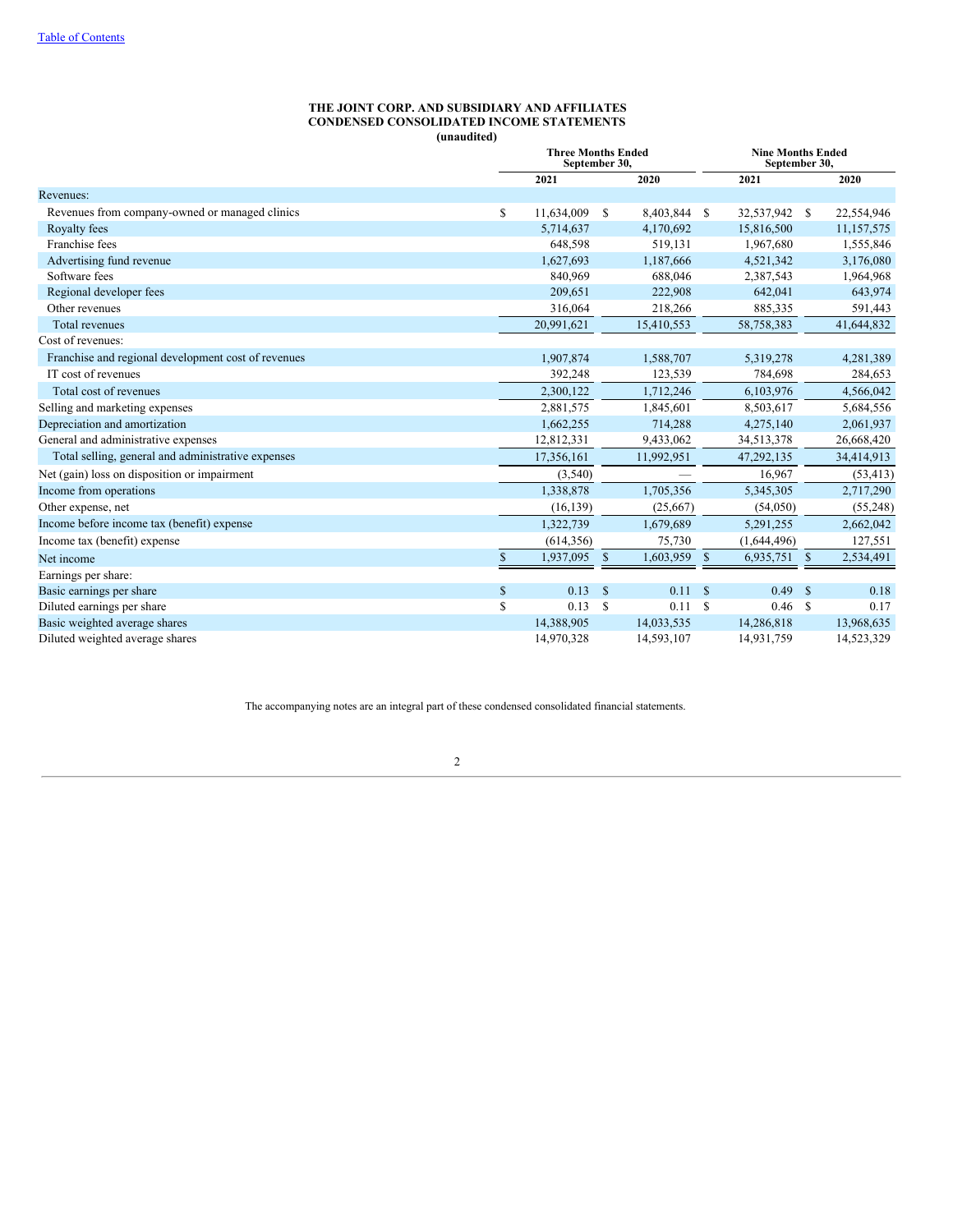#### **THE JOINT CORP. AND SUBSIDIARY AND AFFILIATES CONDENSED CONSOLIDATED STATEMENTS OF CHANGES IN STOCKHOLDERS' EQUITY (unaudited)**

|                                                           | Common Stock  |                | Additional                  |               | <b>Treasury Stock</b> |            |     |                        |     | Total The Joint Corp.   | Non- |                         |    |            |
|-----------------------------------------------------------|---------------|----------------|-----------------------------|---------------|-----------------------|------------|-----|------------------------|-----|-------------------------|------|-------------------------|----|------------|
|                                                           | <b>Shares</b> | Amount         | Paid In<br>Capital          | <b>Shares</b> |                       | Amount     |     | Accumulated<br>Deficit |     | stockholders'<br>equity |      | controlling<br>interest |    | Total      |
| Balances, December 31, 2020 as<br>adjusted                | 14, 174, 237  | 14,174<br>-S   | 41,350,001<br><sup>\$</sup> | 17,167        | -S                    | (143, 111) | - S | (20, 685, 989)         | - S | 20,535,075              | - \$ | 100                     | -S | 20,535,175 |
| Stock-based compensation expense                          |               |                | 246,494                     |               |                       |            |     |                        |     | 246,494                 |      |                         |    | 246,494    |
| Issuance of restricted stock                              | 7,879         | 8              |                             | (8)           |                       |            |     |                        |     |                         |      |                         |    |            |
| Exercise of stock options                                 | 105,995       | 106            | 620,670                     |               |                       |            |     |                        |     | 620,776                 |      |                         |    | 620,776    |
| Purchases of treasury stock under<br>employee stock plans |               |                |                             | 13,619        |                       | (618, 154) |     |                        |     | (618, 154)              |      |                         |    | (618, 154) |
| Net income                                                |               |                |                             |               |                       |            |     | 2,314,694              |     | 2,314,694               |      |                         |    | 2,314,694  |
| Balances, March 31, 2021 as<br>adjusted (unaudited)       | 14,288,111    | 14,288<br>-S   | 42,217,157<br><sup>\$</sup> | 30,786        | -S                    | (761, 265) | -8  | $(18,371,295)$ \$      |     | 23,098,885 \$           |      | 100                     |    | 23,098,985 |
| Stock-based compensation expense                          |               |                | 283,564                     |               |                       |            |     |                        |     | 283,564                 |      |                         |    | 283,564    |
| Issuance of restricted stock                              | 4,218         | $\overline{4}$ |                             | (4)           |                       |            |     |                        |     |                         |      |                         |    |            |
| Exercise of stock options                                 | 113,819       | 113            | 641,674                     |               |                       |            |     |                        |     | 641,787                 |      |                         |    | 641,787    |
| Net income                                                |               |                |                             |               |                       |            |     | 2,683,961              |     | 2,683,961               |      |                         |    | 2,683,961  |
| Balances, June 30, 2021 as adjusted<br>(unaudited)        | 14,406,148    | 14,405         | 43,142,391                  | 30,786        |                       | (761, 265) |     | (15,687,334)           |     | 26,708,197              |      | 100                     |    | 26,708,297 |
| Stock-based compensation expense                          |               |                | 296,850                     |               |                       |            |     |                        |     | 296,850                 |      |                         |    | 296,850    |
| Issuance of restricted stock                              | 4,280         | $\overline{4}$ |                             | (4)           |                       |            |     |                        |     |                         |      |                         |    |            |
| Exercise of stock options                                 | 34,554        | 35             | 218,036                     |               |                       |            |     |                        |     | 218,071                 |      |                         |    | 218,071    |
| Purchases of treasury stock under<br>employee stock plans |               |                |                             | 857           |                       | (89, 574)  |     |                        |     | (89, 574)               |      |                         |    | (89, 574)  |
| Change in redemption value of<br>noncontrolling interest  |               |                |                             |               |                       |            |     | (24,900)               |     | (24,900)                |      | 24,900                  |    |            |
| Net income                                                |               |                |                             |               |                       |            |     | 1,937,095              |     | 1,937,095               |      |                         |    | 1,937,095  |
| Balances, September 30, 2021<br>(unaudited)               | 14,444,982    | 14,444         | 43,657,273                  | 31,643        |                       | (850, 839) |     | (13, 775, 139)         |     | 29,045,739              |      | 25,000                  |    | 29,070,739 |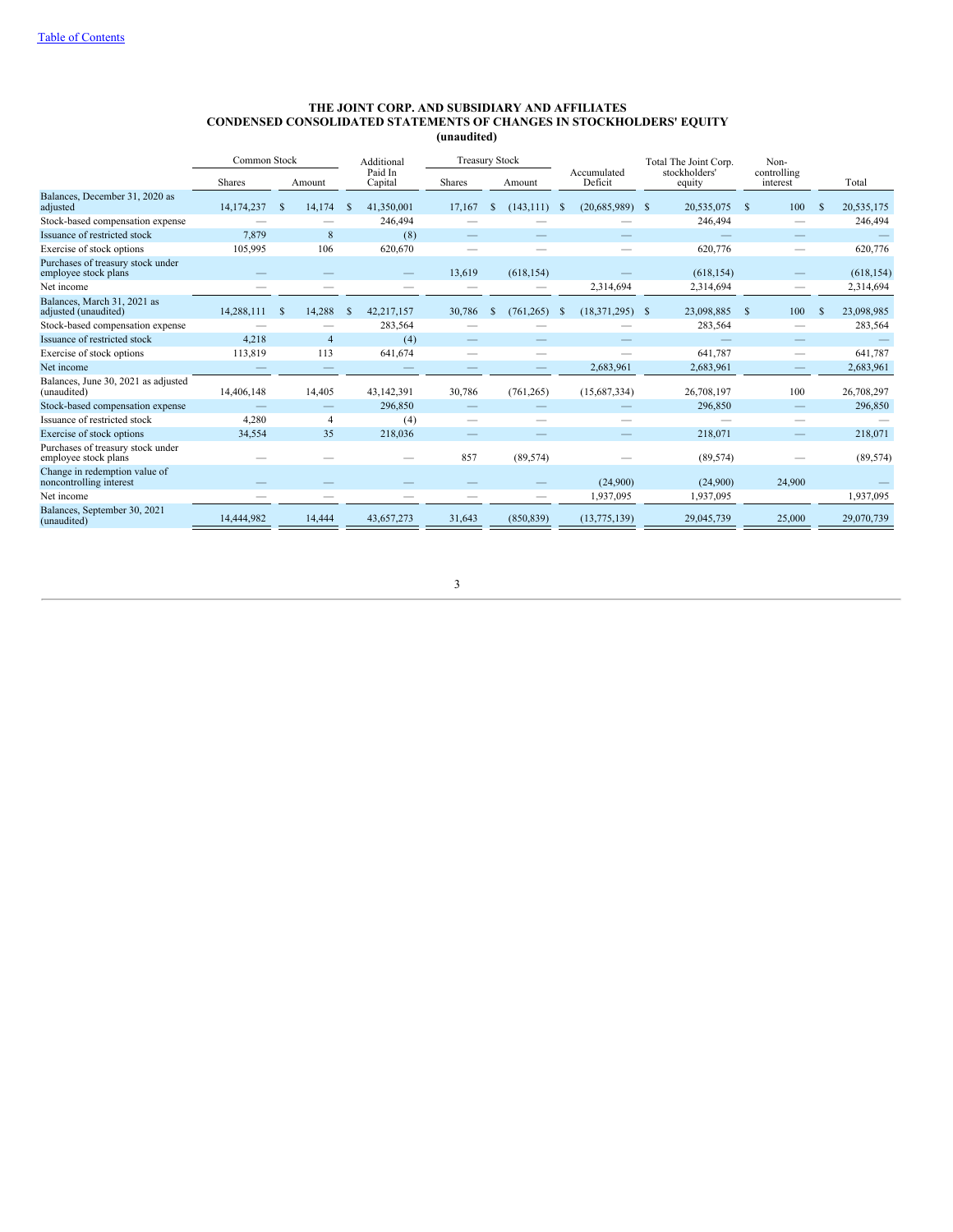|                                                           | Common Stock             |     |        |          | Additional<br>Paid In           | <b>Treasury Stock</b>           |               |                                 |          | Accumulated       |    | Total The Joint Corp.<br>stockholders' |      | Non-controlling |              |           |  |  |  |  |
|-----------------------------------------------------------|--------------------------|-----|--------|----------|---------------------------------|---------------------------------|---------------|---------------------------------|----------|-------------------|----|----------------------------------------|------|-----------------|--------------|-----------|--|--|--|--|
|                                                           | <b>Shares</b>            |     | Amount |          | Capital                         | <b>Shares</b>                   |               | Amount                          |          | Deficit           |    | equity                                 |      | interest        |              | Total     |  |  |  |  |
| Balances, January 1, 2020 as<br>adjusted                  | 13,898,694               | -S  | 13,899 | - \$     | 39,454,937                      | 15,762                          | -8            | $(111.041)$ \$                  |          | $(33,853,303)$ \$ |    | 5.504,492                              | - \$ | 100             | <sup>S</sup> | 5,504,592 |  |  |  |  |
| Stock-based compensation expense                          |                          |     |        |          | 250,392                         |                                 |               |                                 |          |                   |    | 250,392                                |      |                 |              | 250,392   |  |  |  |  |
| Issuance of restricted stock                              | 15,578                   |     | 16     |          | (16)                            |                                 |               |                                 |          |                   |    |                                        |      |                 |              |           |  |  |  |  |
| Exercise of stock options                                 | 35,500                   |     | 35     |          | 140,864                         |                                 |               |                                 |          |                   |    | 140,899                                |      |                 |              | 140,899   |  |  |  |  |
| Purchases of treasury stock under<br>employee stock plans |                          |     |        |          |                                 | 251                             |               | (3,774)                         |          |                   |    | (3,774)                                |      |                 |              | (3,774)   |  |  |  |  |
| Net income                                                | $\overline{\phantom{a}}$ |     |        |          | $\hspace{0.1mm}-\hspace{0.1mm}$ | $\hspace{0.1mm}-\hspace{0.1mm}$ |               |                                 |          | 814,947           |    | 814,947                                |      |                 |              | 814,947   |  |  |  |  |
| Balances, March 31, 2020 as<br>adjusted (unaudited)       | 13,949,772               | - S | 13,950 | -S       | 39,846,177                      | 16,013                          | <sup>\$</sup> | (114, 815)                      | - S      | $(33,038,356)$ \$ |    | 6,706,956                              | - \$ | 100             | <sup>S</sup> | 6,707,056 |  |  |  |  |
| Stock-based compensation expense                          |                          |     |        |          | 216,081                         |                                 |               |                                 |          |                   |    | 216,081                                |      |                 |              | 216,081   |  |  |  |  |
| Issuance of restricted stock                              | 30,882                   |     | 31     |          | (31)                            |                                 |               |                                 |          |                   |    |                                        |      |                 |              |           |  |  |  |  |
| Exercise of stock options                                 | 62,200                   |     | 62     |          | 246,959                         |                                 |               |                                 |          |                   |    | 247,021                                |      |                 |              | 247,021   |  |  |  |  |
| Net income                                                |                          |     |        |          |                                 |                                 |               |                                 |          | 115,584           |    | 115,584                                |      |                 |              | 115,584   |  |  |  |  |
| Balances, June 30, 2020 as adjusted<br>(unaudited)        | 14,042,854               |     | 14,043 |          | 40,309,186                      | 16,013                          |               | (114, 815)                      |          | (32, 922, 772)    |    | 7,285,642                              |      | 100             | S            | 7,285,742 |  |  |  |  |
| Stock-based compensation expense                          |                          |     |        |          | 212,234                         |                                 |               |                                 |          |                   |    | 212,234                                |      |                 | S            | 212,234   |  |  |  |  |
| Issuance of restricted stock                              | 4,281                    | S   |        | <b>S</b> | (4)                             |                                 |               |                                 |          |                   |    |                                        |      |                 |              |           |  |  |  |  |
| Exercise of stock options                                 | 26,109                   | -S  | 26S    |          | 103,712                         |                                 | <sup>\$</sup> |                                 | <b>S</b> |                   |    | 103,738                                |      |                 | S            | 103,738   |  |  |  |  |
| Purchases of treasury stock under<br>employee stock plans |                          |     |        |          |                                 | 30                              | -S            | (488)                           | - S      |                   | S  | (488)                                  |      |                 | S            | (488)     |  |  |  |  |
| Net income                                                |                          |     |        |          |                                 |                                 |               | $\hspace{0.1mm}-\hspace{0.1mm}$ | -S       | 1,603,959         | -S | 1,603,959                              |      |                 | S            | 1,603,959 |  |  |  |  |
| Balances, September 30, 2020 as<br>adjusted (unaudited)   | 14,073,244               |     | 14,073 |          | 40,625,128                      | 16,043                          | S             | (115,303)                       |          | (31,318,813)      | -S | 9,205,085                              |      | 100             |              | 9,205,185 |  |  |  |  |

<span id="page-6-0"></span>The accompanying notes are an integral part of these condensed consolidated financial statements.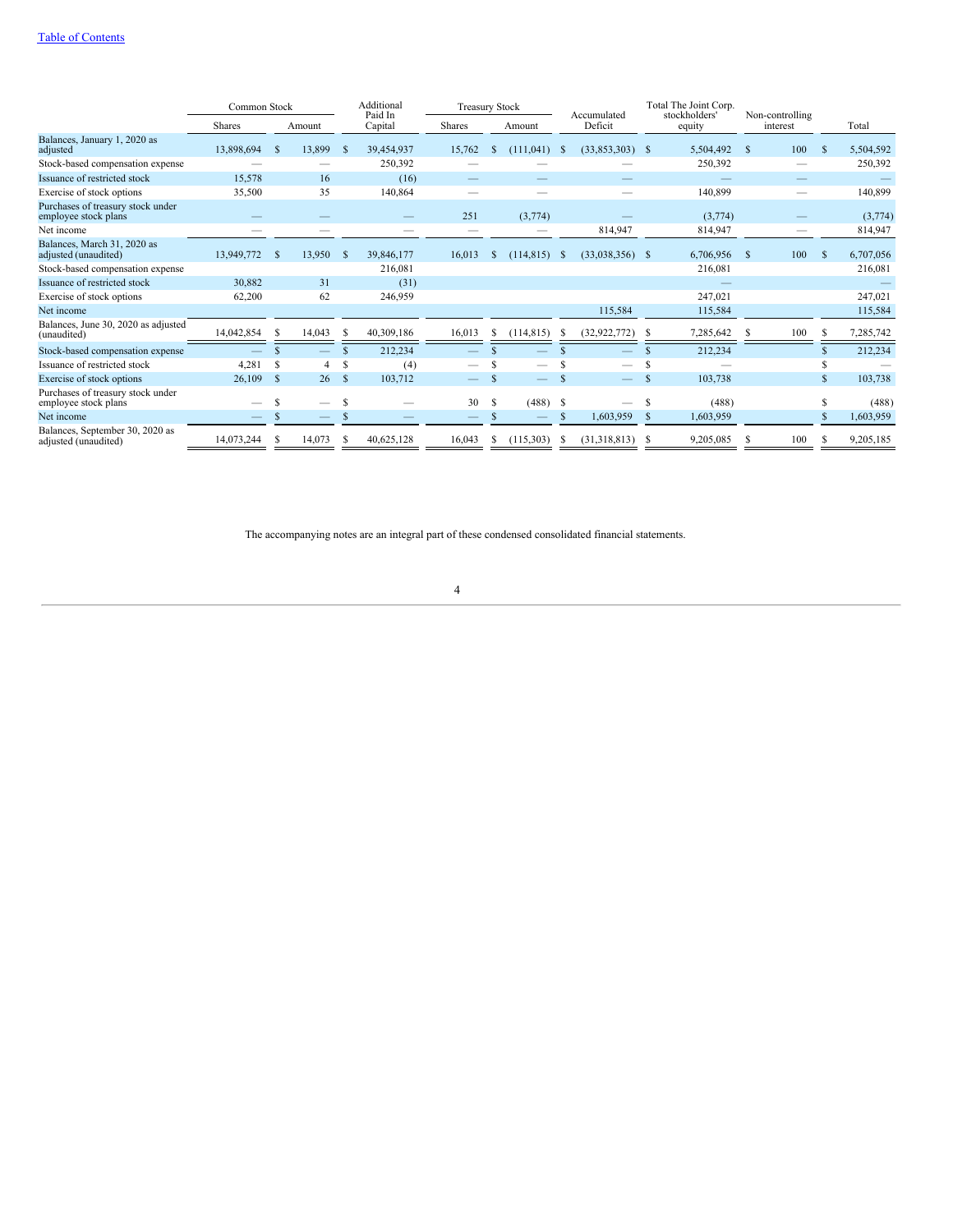**THE JOINT CORP. AND SUBSIDIARY AND AFFILIATES CONDENSED CONSOLIDATED STATEMENTS OF CASH FLOWS**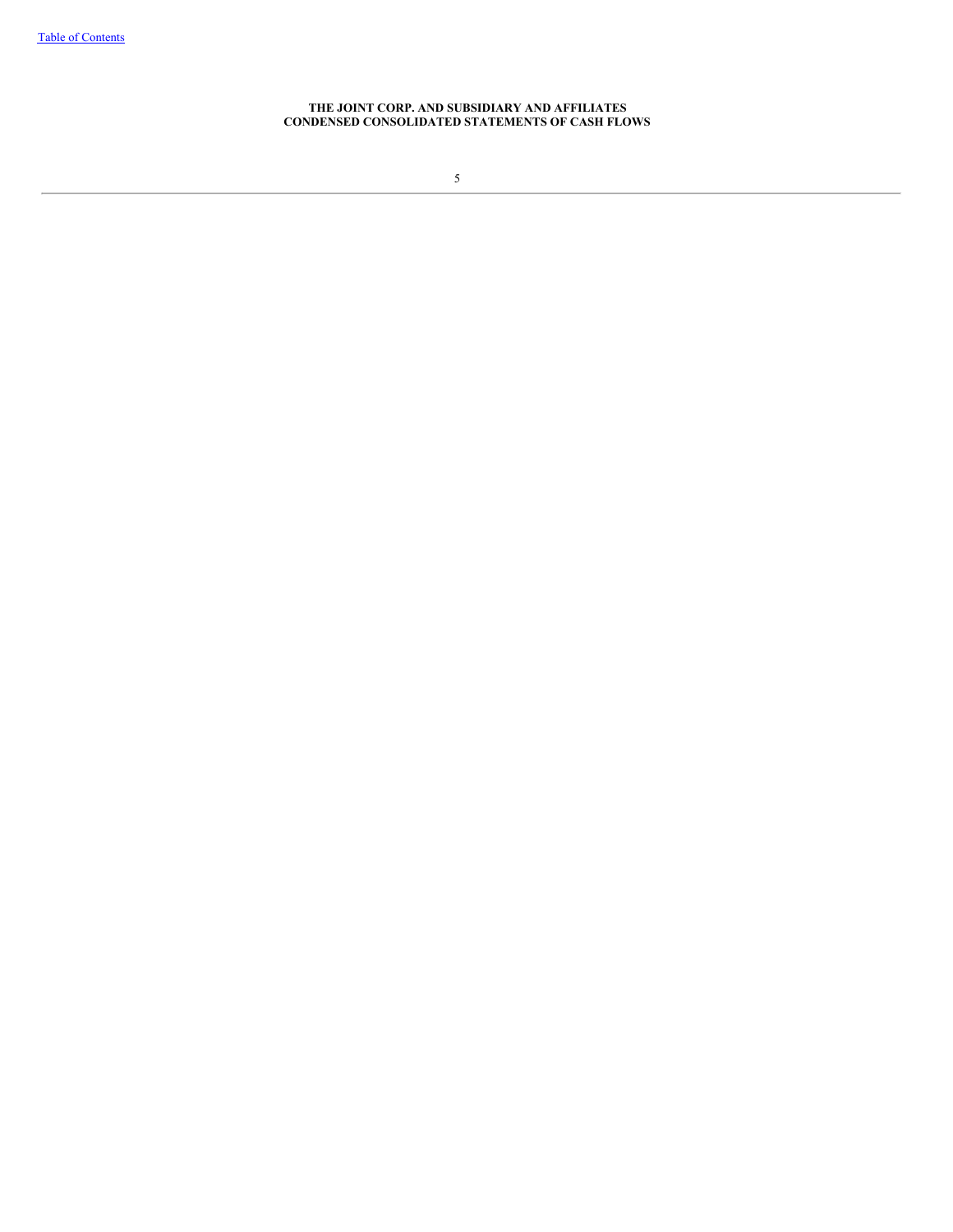| (unaudited)                                                                       |                                           |              |                         |
|-----------------------------------------------------------------------------------|-------------------------------------------|--------------|-------------------------|
|                                                                                   | <b>Nine Months Ended</b><br>September 30, |              |                         |
|                                                                                   | 2021                                      |              | 2020                    |
| Cash flows from operating activities:                                             |                                           |              |                         |
| Net income                                                                        | $\mathbb{S}$<br>6,935,751                 | S            | 2,534,491               |
| Adjustments to reconcile net income to net cash provided by operating activities: |                                           |              |                         |
| Depreciation and amortization                                                     | 4,275,140                                 |              | 2,061,937               |
| Net loss on disposition or impairment (non-cash portion)                          | 109,871                                   |              | 1,193                   |
| Net franchise fees recognized upon termination of franchise agreements            | (98, 196)                                 |              | (54, 174)               |
| Deferred income taxes                                                             | (1,909,241)                               |              | (17, 022)               |
| Stock based compensation expense                                                  | 826,908                                   |              | 678,706                 |
| Changes in operating assets and liabilities:                                      |                                           |              |                         |
| Accounts receivable                                                               | (1,069,864)                               |              | 831.401                 |
| Prepaid expenses and other current assets                                         | 13,079                                    |              | 200,919                 |
| Deferred franchise costs                                                          | (1,245,049)                               |              | (247, 127)              |
| Deposits and other assets                                                         | (95, 176)                                 |              | (4,602)                 |
| Accounts payable                                                                  | (49, 415)                                 |              | (379, 342)              |
| Accrued expenses                                                                  | 164,866                                   |              | 677,308                 |
| Payroll liabilities                                                               | 1,329,785                                 |              | (259, 620)              |
| Deferred revenue                                                                  | 2,410,202                                 |              | 417,221                 |
| Other liabilities                                                                 | 852,926                                   |              | 466,156                 |
| Net cash provided by operating activities                                         | 12,451,587                                |              | 6,907,445               |
| Cash flows from investing activities:                                             |                                           |              |                         |
| Acquisition of AZ clinics                                                         | (1,925,000)                               |              |                         |
| Acquisition of NC clinics                                                         | (2,568,028)                               |              |                         |
| Purchase of property and equipment                                                | (5,382,857)                               |              | (2,344,344)             |
| Reacquisition and termination of regional developer rights                        | (1,388,700)                               |              |                         |
| Payments received on notes receivable                                             |                                           |              | 118,398                 |
| Net cash used in investing activities                                             | (11, 264, 585)                            |              | (2,225,946)             |
| Cash flows from financing activities:                                             |                                           |              |                         |
| Payments of finance lease obligation                                              | (59, 285)                                 |              | (40, 168)               |
| Purchases of treasury stock under employee stock plans                            | (707, 728)                                |              | (4,262)                 |
| Proceeds from exercise of stock options                                           | 1,480,634                                 |              | 491,658                 |
| Proceeds from the Credit Agreement, net of related fees                           |                                           |              | 1,947,352               |
| Proceeds from the Paycheck Protection Program                                     |                                           |              | 2,727,970               |
| Repayment of debt under the Paycheck Protection Program                           | (2,727,970)                               |              |                         |
| Net cash (used in) provided by financing activities                               | (2,014,349)                               |              | 5,122,550               |
|                                                                                   |                                           |              |                         |
| (Decrease) increase in cash, cash equivalents and restricted cash                 | (827, 347)                                |              | 9,804,049               |
| Cash, cash equivalents and restricted cash, beginning of period                   | 20,819,629                                |              | 8,641,877               |
| Cash, cash equivalents and restricted cash, end of period                         | $\mathbf S$<br>19.992.282                 | $\mathbf S$  | 18,445,926              |
| Reconciliation of cash, cash equivalents and restricted cash:                     | September 30,<br>2021                     |              | September 30,<br>$2020$ |
| Cash and cash equivalents                                                         | $\mathbf{\hat{s}}$<br>19.542.685          | $\mathbf{s}$ | 18,305,526              |
| Restricted cash                                                                   | 449,597                                   |              | 140,400                 |
|                                                                                   | $\mathbb{S}$<br>19,992,282                | $\mathbb{S}$ | 18,445,926              |
|                                                                                   |                                           |              |                         |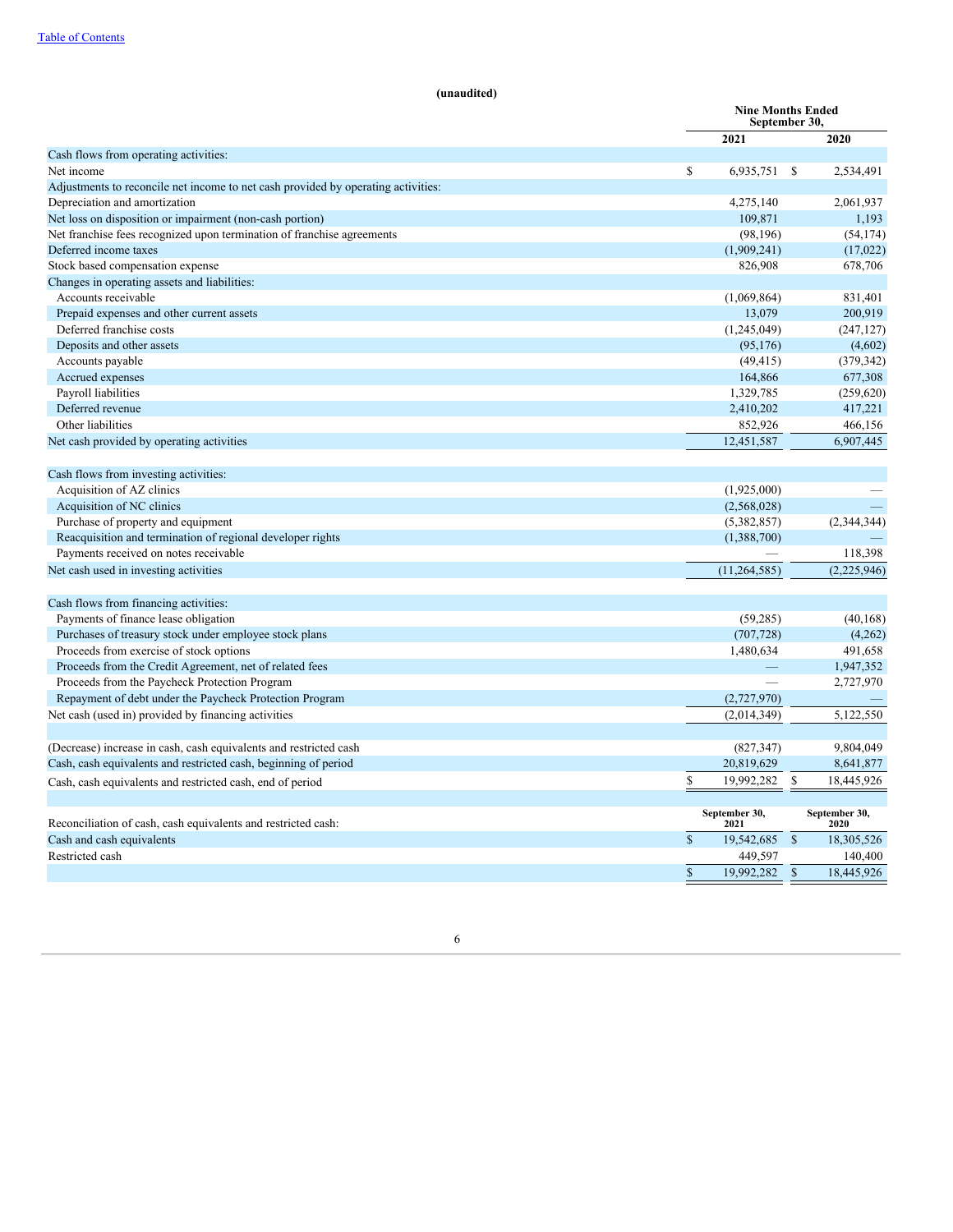During the nine months ended September 30, 2021 and 2020, cash paid for income taxes was \$592,695 and \$167,620, respectively. During the nine months ended September 30, 2021 and 2020, cash paid for interest was \$58,533 and \$31,458, respectively.

The accompanying notes are an integral part of these condensed consolidated financial statements.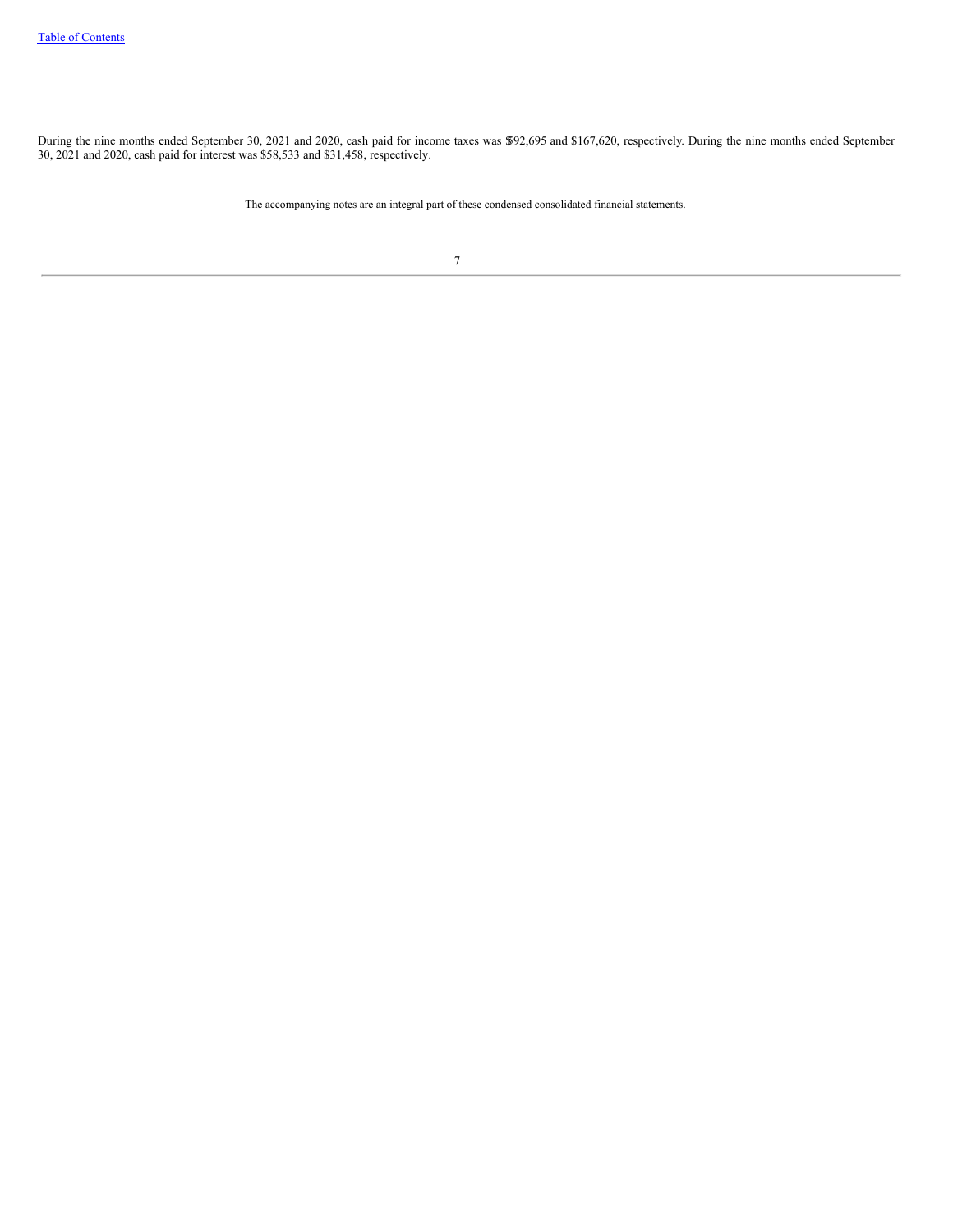Supplemental disclosure of non-cash activity:

As of September 30, 2021, accounts payable include property and equipment purchases of \$276,213. As of December 31, 2020, accounts payable and accrued expenses include property and equipment purchases of \$126,239, and \$163,434, respectively.

In connection with the acquisitions during the nine months ended September 30, 2021, the Company acquired \$528,974 of property and equipment and intangible assets of \$3,766,972, in exchange for \$4,493,028 in cash to the sellers. Additionally, at the time of these transactions, the Company carried net deferred revenue of \$87,858, representing net franchise fees collected upon the execution of the franchise agreements. The Company netted this amount against the purchase price of the acquisitions.

<span id="page-10-0"></span>In connection with the Company's reacquisition and termination of regional developer rights during the nine months ended September 30, 2021, the Company had deferred revenue of \$35,679 representing fees collected upon the execution of the regional developer agreement. The Company netted this amount against the aggregate purchase price of \$1,388,700.

#### **THE JOINT CORP. AND SUBSIDIARY AND AFFILIATES**

### **NOTES TO UNAUDITED CONDENSED CONSOLIDATED FINANCIAL STATEMENTS**

### **Note 1: Nature of Operations and Summary of Significant Accounting Policies**

#### *Basis of Presentation*

These unaudited financial statements represent the condensed consolidated financial statements of The Joint Corp. ("The Joint"), its variable interest entities ("VIEs"), and its wholly owned subsidiary, The Joint Corporate Unit No. 1, LLC (collectively, the "Company"). The accompanying unaudited condensed consolidated interim financial statements reflect all adjustments which are necessary for a fair statement of the financial position, results of operations and cash flows for the periods presented in accordance with U.S. generally accepted accounting principles ("GAAP"). Such unaudited interim condensed consolidated financial statements have been prepared in accordance with the instructions to Form 10-Q pursuant to the rules and regulations of the SEC. Certain information and footnote disclosures normally included in the financial statements and prepared in accordance with U.S. GAAP have been condensed or omitted pursuant to such rules and regulations. These unaudited condensed consolidated financial statements should be read in conjunction with The Joint Corp. and Subsidiary and Affiliates consolidated financial statements and the notes thereto as set forth in The Joint's Form 10-K, which included all disclosures required by U.S. GAAP. The results of operations for the periods ended September 30, 2021 and 2020 are not necessarily indicative of expected operating results for the full year. The information presented throughout the document as of and for the periods ended September 30, 2021 and 2020 is unaudited.

The preparation of financial statements in conformity with GAAP requires management to make estimates and assumptions that affect the amount of assets, liabilities, revenue, costs, expenses and other (expenses) income that are reported in the condensed consolidated financial statements and accompanying disclosures. These estimates are based on management's best knowledge of current events, historical experience, actions that the Company may undertake in the future and on various other assumptions that are believed to be reasonable under the circumstances. As a result, actual results may be different from these estimates. For a discussion of significant estimates and judgments made in recognizing revenue, accounting for leases, and accounting for income taxes, see Note 1, "Nature of Operations and Summary of Significant Accounting Policies".

#### *Principles of Consolidation*

The accompanying condensed consolidated financial statements include the accounts of The Joint and its wholly owned subsidiary, The Joint Corporate Unit No. 1, LLC, which was dormant for all periods presented. The Company consolidates VIEs in which the Company is the primary beneficiary in accordance with Accounting Standards Codification 810, Consolidations ("ASC 810"). Non-controlling interests represent third-party equity ownership interests in VIEs. All significant inter-affiliate accounts and transactions between The Joint and its VIEs have been eliminated in consolidation.

#### *Comprehensive Income*

Net income and comprehensive income are the same for the three and nine months ended September 30, 2021 and 2020.

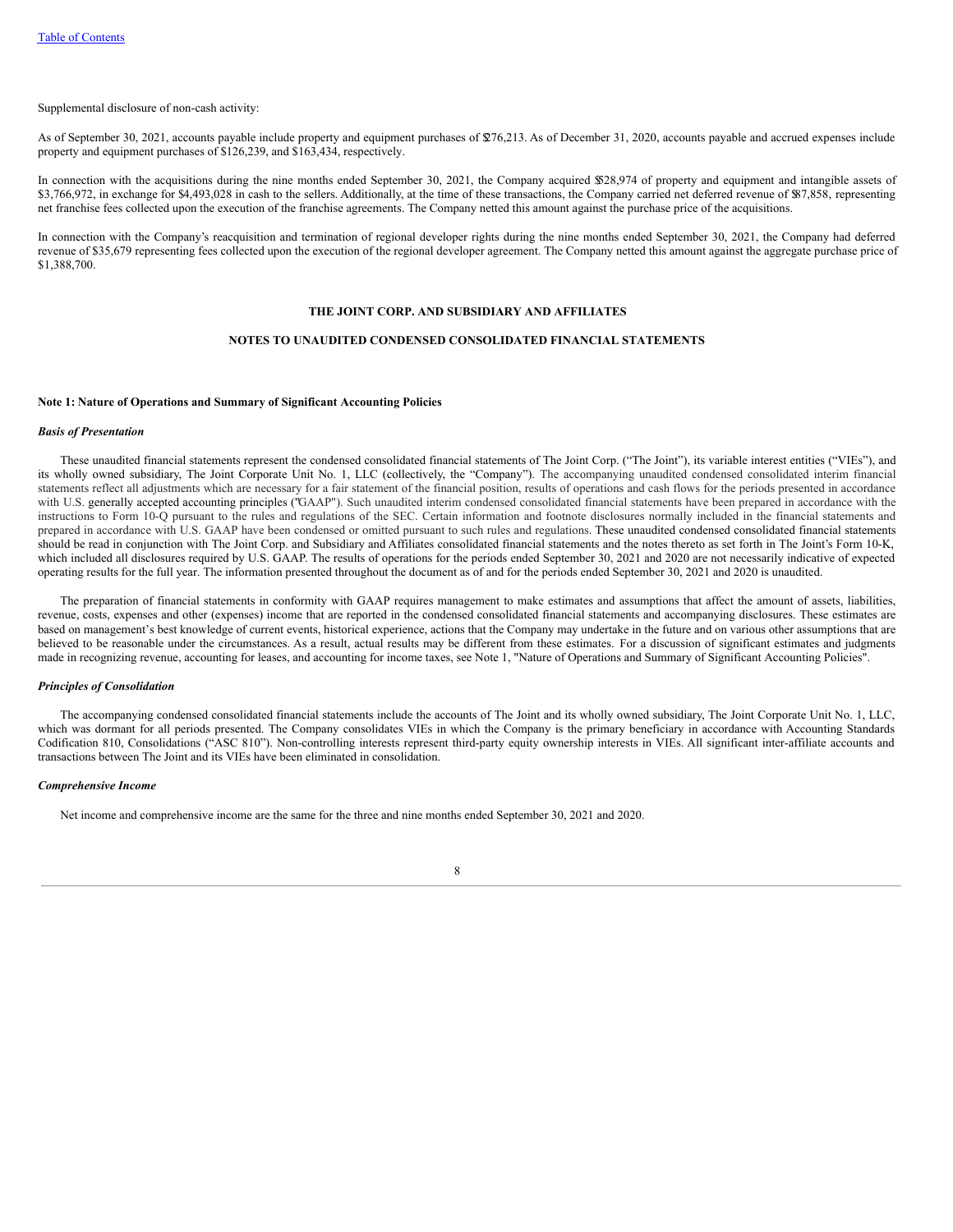## *Correction of Immaterial Error*

During the quarter ended September 30, 2021, the Company identified an immaterial error in the calculation of deferred revenue related to wellness packages. Management assessed the materiality of the error and determined the impact on the Company's condensed consolidated financial statements was not material. December 31, 2020 balance sheet has been revised to correct the error as of Jan

The table below sets forth the impact of the revision on the previously issued consolidated balance sheet:

|                                             |                      | <b>December 31, 2020</b> |                    |  |  |  |  |  |  |  |
|---------------------------------------------|----------------------|--------------------------|--------------------|--|--|--|--|--|--|--|
|                                             | <b>As Previously</b> |                          |                    |  |  |  |  |  |  |  |
|                                             | <b>Reported</b>      | <b>Adjustments</b>       | <b>As Adjusted</b> |  |  |  |  |  |  |  |
| <b>ASSETS</b>                               |                      |                          |                    |  |  |  |  |  |  |  |
| Deferred tax assets                         | 8,007,633            | 80,440                   | 8,088,073          |  |  |  |  |  |  |  |
| Total assets                                | 65,732,843           | 80,440                   | 65,813,283         |  |  |  |  |  |  |  |
|                                             |                      |                          |                    |  |  |  |  |  |  |  |
| <b>LIABILITIES AND STOCKHOLDERS' EQUITY</b> |                      |                          |                    |  |  |  |  |  |  |  |
| Current liabilities:                        |                      |                          |                    |  |  |  |  |  |  |  |
| Deferred revenue from company clinics       | 3,905,200            | 296,348                  | 4,201,548          |  |  |  |  |  |  |  |
| Total current liabilities                   | 18,685,644           | 296,348                  | 18,981,992         |  |  |  |  |  |  |  |
| <b>Total liabilities</b>                    | 44,981,760           | 296,348                  | 45,278,108         |  |  |  |  |  |  |  |
| Stockholders' equity:                       |                      |                          |                    |  |  |  |  |  |  |  |
| Accumulated deficit                         | (20.470.081)         | (215.908)                | (20.685.989)       |  |  |  |  |  |  |  |

# Accumulated deficit (20,470,081) (20,470,081) (20,470,081) (20,585,989) Total The Joint Corp. stockholders' equity 20,750,983 (215,908) 20,535,075 Total equity 20,751,083 (215,908) 20,535,175 Total liabilities and stockholders' equity 8 65,732,843 \$ 65,813,283 665,813,283

### *Nature of Operations*

The Joint Corp., a Delaware corporation, was formed on March 10, 2010 for the principal purpose of franchising, developing, selling regional developer rights, supporting the operations of franchised chiropractic clinics, and operating and managing corporate chiropractic clinics at locations throughout the United States of America. The franchising of chiropractic clinics is regulated by the Federal Trade Commission and various state authorities.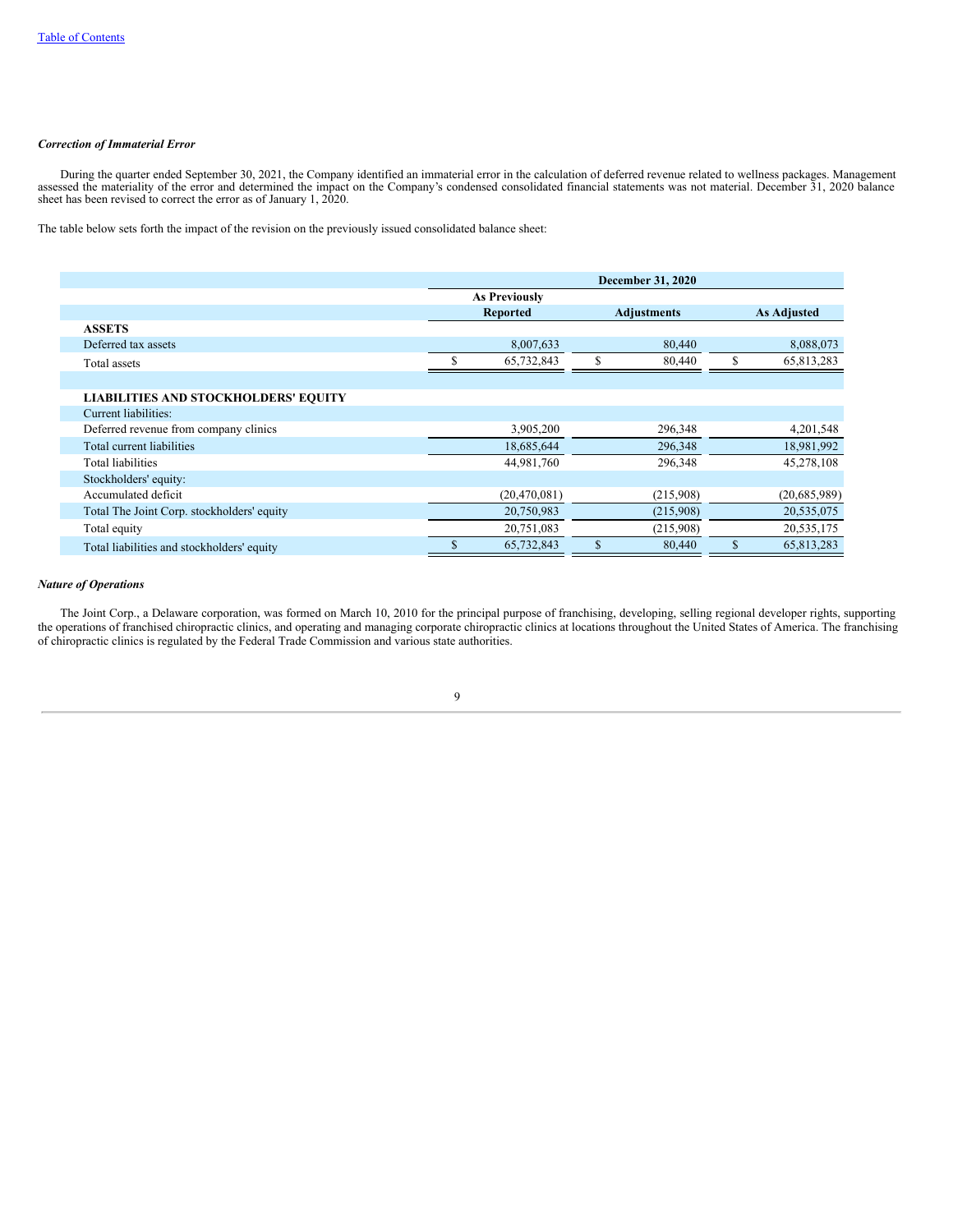The following table summarizes the number of clinics in operation under franchise agreements and as company-owned or managed clinics for the three and nine months ended September 30, 2021 and 2020:

|                                                       | <b>Three Months Ended</b><br>September 30, |      | <b>Nine Months Ended</b><br>September 30, |                          |  |  |
|-------------------------------------------------------|--------------------------------------------|------|-------------------------------------------|--------------------------|--|--|
| <b>Franchised clinics:</b>                            | 2021                                       | 2020 | 2021                                      | 2020                     |  |  |
| Clinics open at beginning of period                   | 555                                        | 477  | 515                                       | 453                      |  |  |
| Opened during the period                              | 28                                         | 21   | 76                                        | 49                       |  |  |
| Sold during the period                                |                                            |      | (8)                                       |                          |  |  |
| Closed during the period                              |                                            | (1)  |                                           | (5)                      |  |  |
| Clinics in operation at the end of the period         | 583                                        | 497  | 583                                       | 497                      |  |  |
|                                                       | <b>Three Months Ended</b><br>September 30, |      | September 30,                             | <b>Nine Months Ended</b> |  |  |
| Company-owned or managed clinics:                     | 2021                                       | 2020 | 2021                                      | 2020                     |  |  |
| Clinics open at beginning of period                   | 78                                         | 62   | 64                                        | 60                       |  |  |
| Opened during the period                              | 5                                          |      | 11                                        | 3                        |  |  |
| Acquired during the period                            |                                            |      | 8                                         |                          |  |  |
| Closed during the period                              |                                            |      |                                           |                          |  |  |
| Clinics in operation at the end of the period         | 83                                         | 63   | 83                                        | 63                       |  |  |
|                                                       |                                            |      |                                           |                          |  |  |
| Total clinics in operation at the end of the period   | 666                                        | 560  | 666                                       | 560                      |  |  |
|                                                       |                                            |      |                                           |                          |  |  |
| Clinic licenses sold but not yet developed            | 252                                        | 178  | 252                                       | 178                      |  |  |
| Executed letters of intent for future clinic licenses | 43                                         | 40   | 43                                        | 40                       |  |  |

#### *Variable Interest Entities*

Certain states prohibit the "corporate practice of chiropractic," which restricts business corporations from practicing chiropractic care by exercising control over clinical decisions by chiropractic doctors. In states which prohibit the corporate practice of chiropractic, the Company typically enters into long-term management agreements with professional corporations ("PCs") that are owned by licensed chiropractic doctors, which, in turn, employ or contract with doctors who provide professional chiropractic care in its clinics. Under these management agreements with PCs, the Company provides, on an exclusive basis, all non-clinical services of the chiropractic practice. The Company has entered into such management agreements with two PCs, including one in North Carolina, in connection with the acquisition on April 1, 2021 (reference Note 3).

An entity deemed to be the primary beneficiary of a VIE is required to consolidate the VIE in its financial statements. An entity is deemed to be the primary beneficiary of a VIE if it has both of the following characteristics: (a) the power to direct the activities of a VIE that most significantly impact the VIE's economic performance and (b) the obligation to absorb the majority of losses of the VIE or the right to receive the majority of benefits from the VIE. In accordance with relevant accounting guidance, these PCs were determined to be VIEs. Such PCs are VIEs, as fees paid by the PCs to the Company as its management service provider are considered variable interests because they are liabilities on the PC's books and the fees do not meet all the following criteria: 1) The fees are compensation for services provided and are commensurate with the level of effort required to provide those services; 2) The decision maker or service provider does not hold other interests in the VIE that individually, or in the aggregate, would absorb more than an insignificant amount of the VIE's expected losses or receive more than an insignificant amount of the VIE's expected residual returns; 3) The service arrangement includes only terms, conditions, or amounts that are customarily present in arrangements for similar services negotiated at arm's length. Additionally, the Company has determined that it has the ability to direct the activities that most significantly impact the performance of these PCs and have an obligation to absorb losses or receive benefits which could potentially be significant to the PCs. Accordingly, the PCs are variable interest entities for which the Company is the primary beneficiary and are consolidated by the Company. The carrying amount of the VIEs' assets and liabilities are immaterial as of September 30, 2021 and December 31, 2020, except for amounts collected in advance for membership and wellness packages, which are recorded as deferred revenue. The VIEs' deferred revenue liability balance as of September 30, 2021 and December 31, 2020 was \$3.1 million and \$2.6 million, respectively.

10

#### *Cash and Cash Equivalents*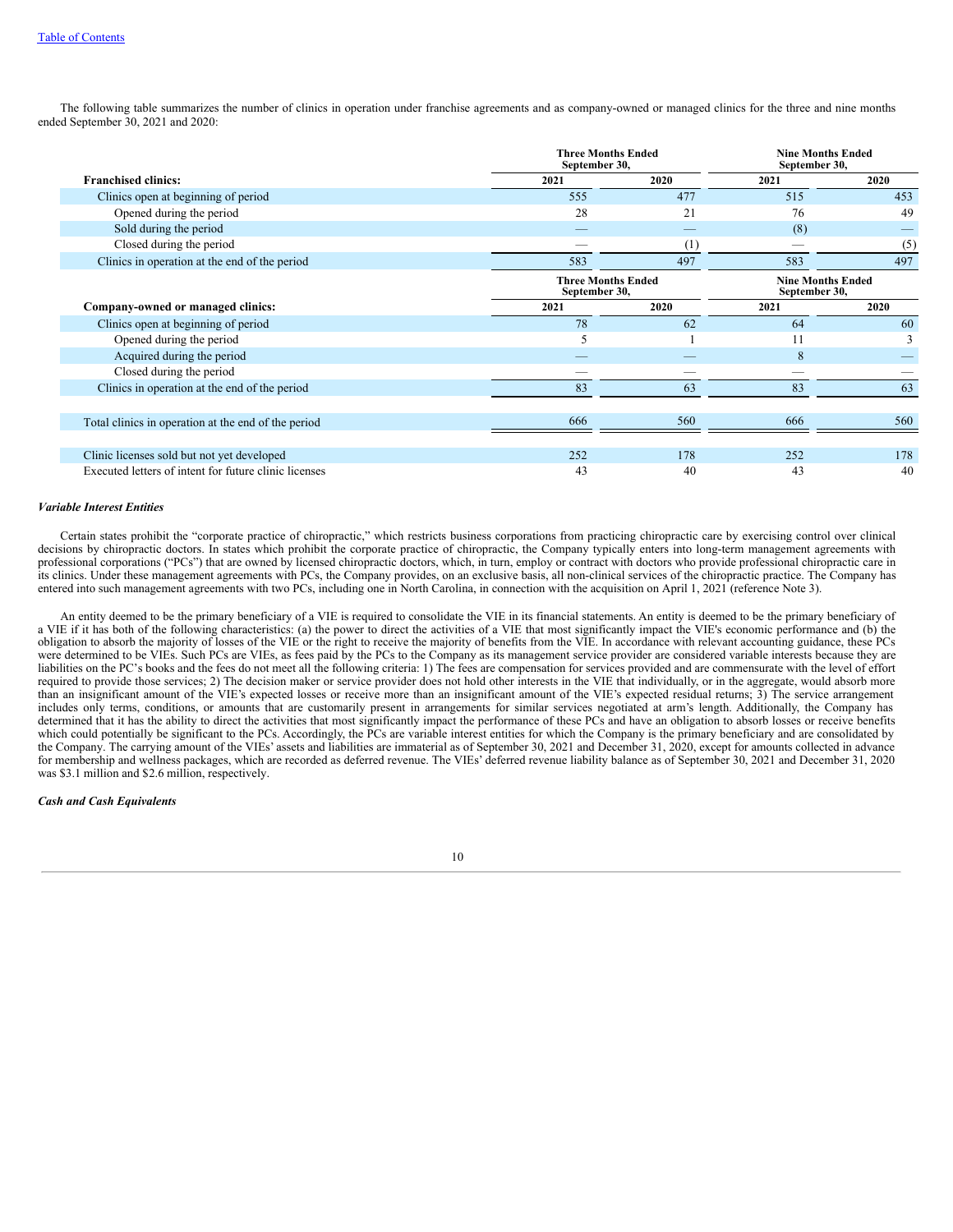The Company considers all highly liquid instruments purchased with an original maturity of three months or less to be cash equivalents. The Company continually monitors its positions with, and credit quality of, the financial institutions with which it invests. As of the balance sheet date and periodically throughout the period, the Company has maintained balances in various operating accounts in excess of federally insured limits. The Company has invested substantially all its cash in short-term bank deposits. The Company had no cash equivalents as of September 30, 2021 and December 31, 2020.

#### *Restricted Cash*

Restricted cash relates to cash that franchisees and company-owned or managed clinics contribute to the Company's National Marketing Fund and cash that franchisees provide to various voluntary regional Co-Op Marketing Funds. Cash contributed by franchisees to the National Marketing Fund is to be used in accordance with the Company's Franchise Disclosure Document with a focus on regional and national marketing and advertising. While such cash balance is not legally segregated and restricted as to withdrawal or usage, the Company's accounting policy is to classify these funds as restricted cash.

### *Accounts Receivable*

Accounts receivable primarily represent amounts due from franchisees for royalty fees. The Company considers a reserve for doubtful accounts based on the creditworthiness of the entity. The provision for uncollectible amounts is continually reviewed and adjusted to maintain the allowance at a level considered adequate to cover future losses. The allowance is management's best estimate of uncollectible amounts and is determined based on specific identification and historical performance that the Company tracks on an ongoing basis. Actual losses ultimately could differ materially in the near term from the amounts estimated in determining the allowance. As of September 30, 2021 and December 31, 2020, the Company had an allowance for doubtful accounts of \$0.

#### *Deferred Franchise Costs and Regional Development Costs*

Deferred franchise and regional development costs represent commissions that are direct and incremental to the Company and are paid in conjunction with the sale of a franchise license or regional development rights. These costs are recognized as an expense, in franchise and regional development cost of revenues when the respective revenue is recognized, which is generally over the term of the related franchise or regional development agreement.

#### *Property and Equipment*

Property and equipment are stated at cost or for property acquired as part of franchise acquisitions at fair value at the date of closing. Depreciation is computed using the straight-line method over estimated useful lives of three to seven years. Leasehold improvements are amortized using the straight-line method over the shorter of the lease term or the estimated useful life of the assets.

Maintenance and repairs are charged to expense as incurred; major renewals and improvements are capitalized. When items of property or equipment are sold or retired, the related cost and accumulated depreciation are removed from the accounts and any gain or loss is included in income.

#### *Capitalized Software*

The Company capitalizes certain software development costs. These capitalized costs are primarily related to software used by clinics for operations and by the Company for the management of operations. Costs incurred in the preliminary stages of development are expensed as incurred. Once an application has reached the development stage, internal and external costs, if direct, are capitalized as assets in progress until the software is substantially complete and ready for its intended use. Capitalization ceases upon completion of all substantial testing. The Company also capitalizes costs related to specific upgrades and enhancements when it is probable the expenditures will result in additional functionality. Software developed is recorded as part of property and equipment. Maintenance and training costs are expensed as incurred. Internal use software is amortized on a straight-line basis over its estimated useful life, which is generally three to five years.

The FASB issued in August 2018 an update to accounting guidance related to implementation costs incurred in a cloud computing arrangement that is a service contract. The update aligns the requirements for capitalizing implementation costs incurred under such arrangements with the requirements for capitalizing costs incurred to develop or obtain internal-use software. Accordingly, implementation costs incurred in connection with a cloud computing arrangement that is a service contract are capitalized and such costs were included in prepaid expenses in the Company's condensed consolidated balance sheet.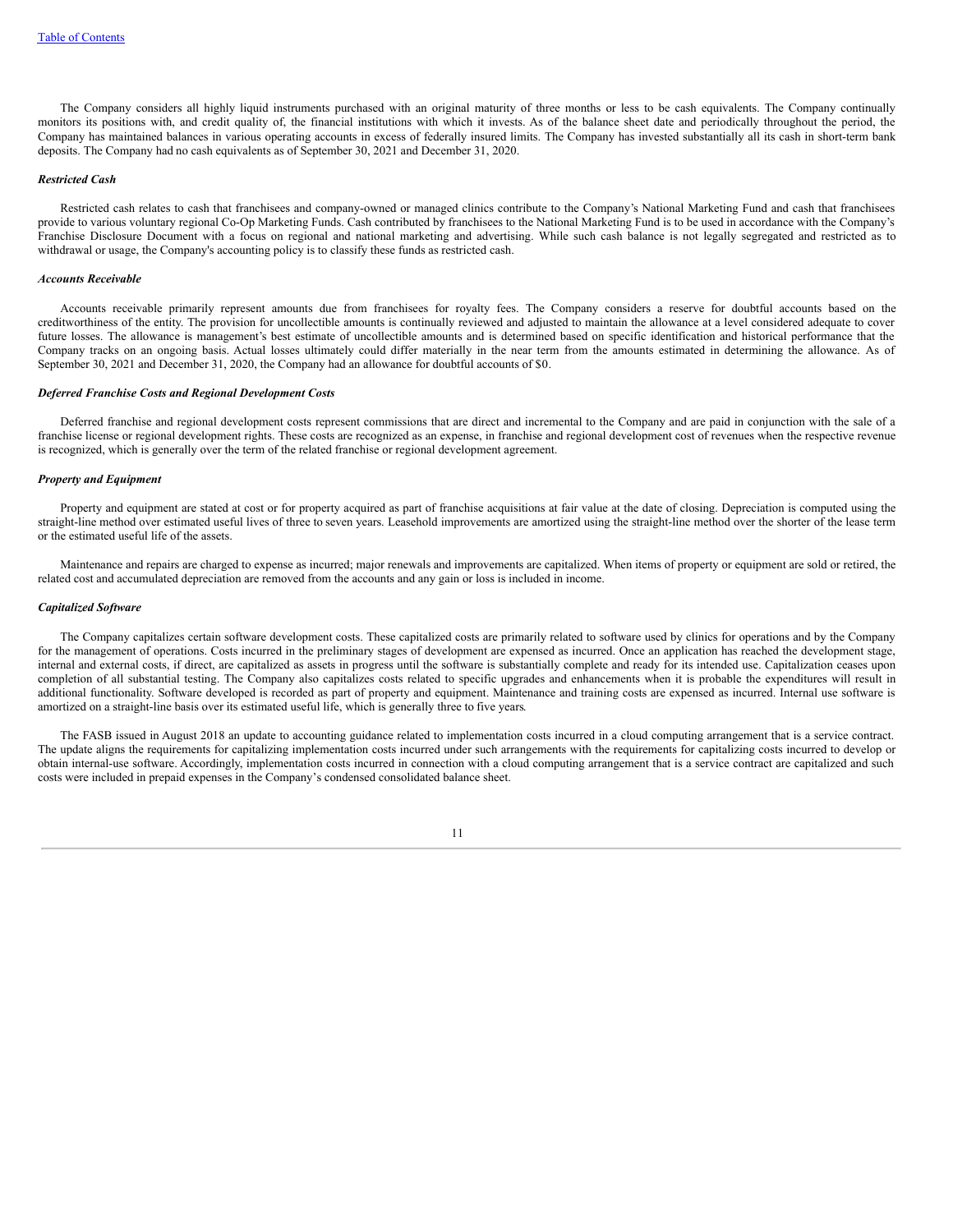#### *Leases*

The Company leases property and equipment under operating and finance leases. The Company leases its corporate office space and the space for each of the companyowned or managed clinics in the portfolio. The Company recognizes a right-of-use ("ROU") asset and lease liability for all leases. Determining the lease term and amount of lease payments to include in the calculation of the ROU asset and lease liability for leases containing options requires the use of judgment to determine whether the exercise of an option is reasonably certain and if the optional period and payments should be included in the calculation of the associated ROU asset and liability. In making this determination, all relevant economic factors are considered that would compel the Company to exercise or not exercise an option. When available, the Company uses the rate implicit in the lease to discount lease payments; however, the rate implicit in the lease is not readily determinable for substantially all of its leases. In such cases, the Company estimates its incremental borrowing rate as the interest rate it would pay to borrow an amount equal to the lease payments over a similar term, with similar collateral as in the lease, and in a similar economic environment. The Company estimates these rates using available evidence such as rates imposed by third-party lenders to the Company in recent financings or observable risk-free interest rate and credit spreads for commercial debt of a similar duration, with credit spreads correlating to the Company's estimated creditworthiness.

For operating leases that include rent holidays and rent escalation clauses, the Company recognizes lease expense on a straight-line basis over the lease term from the date it takes possession of the leased property. Pre-opening costs are recorded as incurred in general and administrative expenses. The Company records the straight-line lease expense and any contingent rent, if applicable, in general and administrative expenses on the condensed consolidated income statements. Many of the Company's leases also require it to pay real estate taxes, common area maintenance costs and other occupancy costs which are also included in general and administrative expenses on the condensed consolidated income statements.

#### *Intangible Assets*

Intangible assets consist primarily of re-acquired franchise and regional developer rights and customer relationships. The Company amortizes the fair value of re-acquired franchise rights over the remaining contractual terms of the re-acquired franchise rights at the time of the acquisition, which generally range from one to nine years. In the case of regional developer rights, the Company generally amortizes the re-acquired regional developer rights over one to seven years. The fair value of customer relationships is amortized over their estimated useful life of two to four years.

#### *Goodwill*

Goodwill consists of the excess of the purchase price over the fair value of tangible and identifiable intangible assets acquired in the acquisitions of franchises. Goodwill and intangible assets deemed to have indefinite lives are not amortized but are subject to annual impairment tests. As required, the Company performs an annual impairment test of goodwill as of the first day of the fourth quarter or more frequently if events or circumstances change that would more likely than not reduce the fair value of a reporting unit below its carrying value.

#### *Long-Lived Assets*

The Company reviews its long-lived assets for impairment whenever events or changes in circumstances indicate that the carrying amount of the asset may not be recovered. The Company looks primarily to estimated undiscounted future cash flows in its assessment of whether or not long-lived assets are recoverable. The Company records an impairment loss when the carrying amount of the asset is not recoverable and exceeds its fair value. During the nine months ended September 30, 2021, certain operating lease right-of-use assets related to closed clinics with a total carrying amount of \$0.5 million was written down to its fair value of \$0.4 million. As a result, the Company recorded a noncash impairment loss of approximately \$0.1 million during the nine months ended September 30, 2021.No impairments of long-lived assets were recorded for the three months ended September 30, 2021 and for the three and nine months ended September 30, 2020.

#### *Advertising Fund*

The Company has established an advertising fund for national or regional marketing and advertising of services offered by its clinics. The monthly marketing fee is2% of clinic sales. The Company segregates the marketing funds collected which are included in restricted cash on its condensed consolidated balance sheets. As amounts are expended from the fund, the Company recognizes a related expense. Such costs are included in selling and marketing expenses on the condensed consolidated income statements.

12

#### *Co-Op Marketing Funds*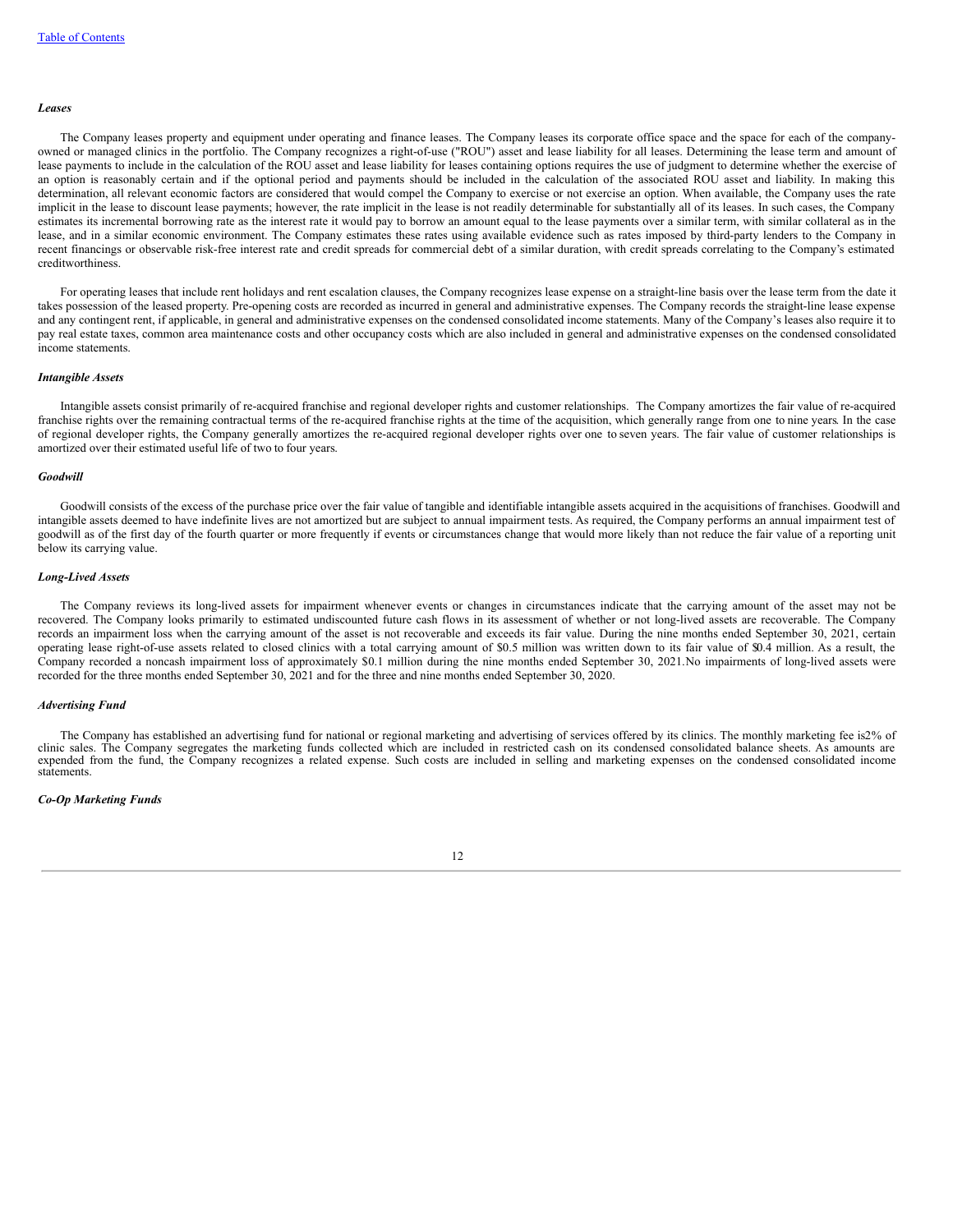Some franchises have established regional Co-Ops for advertising within their local and regional markets. The Company maintains a custodial relationship under which the marketing funds collected are segregated and used for the purposes specified by the Co-Ops' officers. The marketing funds are included in restricted cash on the Company's condensed consolidated balance sheets.

### *Revenue Recognition*

The Company generates revenue primarily through its company-owned and managed clinics, royalties, franchise fees, advertising fund contributions, and software fees from our franchisees.

*Revenues from Company-Owned or Managed Clinics.* The Company earns revenues from clinics that it owns and operates or manages throughout the United States. Revenues are recognized when services are performed. The Company offers a variety of membership and wellness packages which feature discounted pricing as compared with its single-visit pricing. Amounts collected in advance for membership and wellness packages are recorded as deferred revenue and recognized when the service is performed. Any unused visits associated with monthly memberships are recognized on a month-to-month basis. The Company recognizes a contract liability (or a deferred revenue liability) related to the prepaid treatment plans for which the Company has an ongoing performance obligation. The Company derecognizes this contract liability, and recognizes revenue, as the patient consumes his or her visits related to the package and the Company transfers its services. Based on a historical lag analysis and an evaluation of legal obligation by jurisdiction, the Company concluded that any remaining contract liability that exists after 12 to 24 months from transaction date will be deemed breakage. Breakage revenue is recognized only at that point - when the likelihood of the patient exercising his or her remaining rights becomes remote.

*Royalties and Advertising Fund Revenue.* The Company collects royalties from its franchisees, as stipulated in the franchise agreement, equal to7% of gross sales and a marketing and advertising fee currently equal to 2% of gross sales. Royalties, including franchisee contributions to advertising funds, are calculated as a percentage of clinic sales over the term of the franchise agreement. The revenue accounting standard provides an exception for the recognition of sales-based royalties promised in exchange for a license (which generally requires a reporting entity to estimate the amount of variable consideration to which it will be entitled in the transaction price). As the franchise agreement royalties, inclusive of advertising fund contributions, represent sales-based royalties that are related entirely to the Company's performance obligation under the franchise agreement, such royalties are recognized as franchisee clinic level sales occur. Royalties are collected semi-monthly, two working days after each sales period has ended.

*Franchise Fees.* The Company requires the entire non-refundable initial franchise fee to be paid upon execution of a franchise agreement, which typically has an initial term of ten years. Initial franchise fees are recognized ratably on a straight-line basis over the term of the franchise agreement. The Company's services under the franchise agreement include training of franchisees and staff, site selection, construction/vendor management and ongoing operations support. The Company provides no financing to franchisees and offers no guarantees on their behalf. The services provided by the Company are highly interrelated with the franchise license and as such are considered to represent a single performance obligation. Renewal franchise fees, as well as transfer fees, are also recognized as revenue on a straight-line basis over the term of the respective franchise agreement.

*Software Fees.* The Company collects a monthly fee from its franchisees for use of its proprietary chiropractic software, computer support, and internet services support. These fees are recognized ratably on a straight-line basis over the term of the respective franchise agreement.

*Regional Developer Fees.* The Company has a regional developer program where regional developers are granted an exclusive geographical territory and commit to a minimum development obligation within that defined territory. Regional developer fees paid to the Company are non-refundable and are recognized as revenue ratably on a straight-line basis over the term of the regional developer agreement, which is considered to begin upon the execution of the agreement. The Company's services under regional developer agreements include site selection, grand opening support for the clinics, sales support for identification of qualified franchisees, general operational support and marketing support to advertise for ownership opportunities. The services provided by the Company are highly interrelated with the development of the territory and the resulting franchise licenses sold by the regional developer and as such are considered to represent a single performance obligation. In addition, regional developers receive fees which are funded by the initial franchise fees collected from franchisees upon the sale of franchises within their exclusive geographical territory and a royalty of 3% of sales generated by franchised clinics in their exclusive geographical territory. Fees related to the sale of franchises within their exclusive geographical territory are initially deferred as deferred franchise costs and are recognized as an expense in franchise cost of revenues when the respective revenue is recognized, which is generally over the term of the related franchise agreement. Royalties of 3% of sales generated by franchised clinics in their regions are also recognized as franchise cost of revenues as franchisee clinic level sales occur, which is funded by

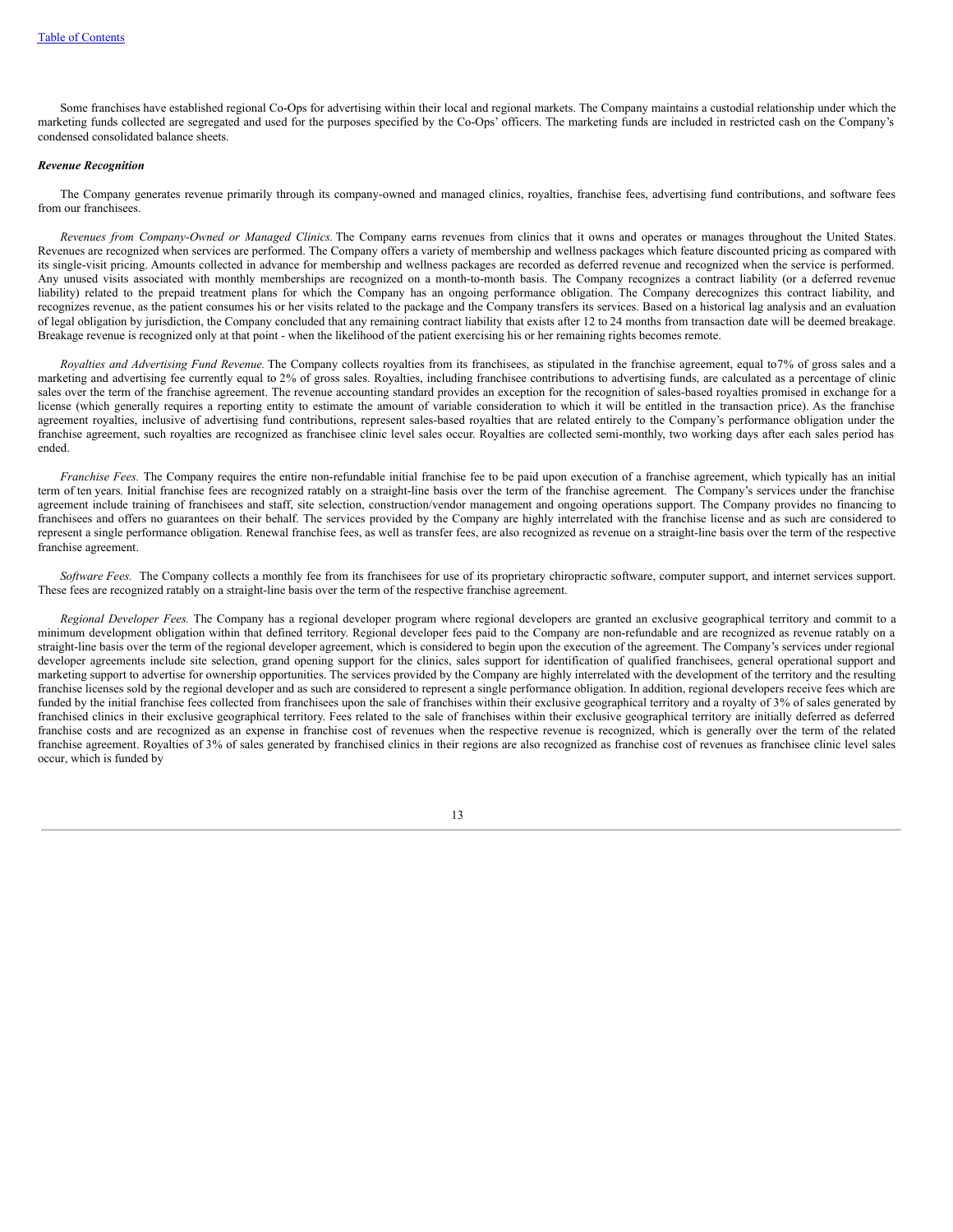the 7% royalties collected from the franchisees in their regions. Certain regional developer agreements result in the regional developer acquiring the rights to existing royalty streams from clinics already open in the respective territory. In those instances, the revenue associated from the sale of the royalty stream is recognized over the remaining life of the respective franchise agreements.

The Company entered into one regional developer agreement during the nine months ended September 30, 2020 for which it received approximately \$201,000. This fee was deferred as of the transaction date and is recognized as revenue ratably on a straight-line basis over the term of the regional developer agreement, which is considered to begin upon the execution of the agreement. The company did not enter into any new regional developer agreements during the nine months ended September 30, 2021.

### *Advertising Costs*

Advertising costs are advertising and marketing expenses incurred by the Company, primarily through advertising funds. The Company expenses production costs of commercial advertising upon first airing and expenses the costs of communicating the advertising in the period in which the advertising occurs. Advertising expenses were \$1,170,668 and \$3,147,885 for the three and nine months ended September 30, 2021, respectively. Advertising expenses were \$674,402 and \$1,931,008 for the three and nine months ended September 30, 2020, respectively.

### *Income Taxes*

Income tax expense during interim periods is calculated by applying an estimated annual effective income tax rate to year-to-date pre-tax income, plus any significant unusual or infrequently occurring items which are recorded in the interim period. The computation of the annual estimated effective tax rate at each interim period requires certain estimates and significant judgment including, but not limited to, the expected pre-tax income for the year and permanent differences. The accounting estimates used to compute the provision for income taxes may change as new events occur, more experience is obtained, additional information becomes known or as the tax environment changes.

### *Earnings per Common Share*

Basic earnings per common share is computed by dividing the net income by the weighted-average number of common shares outstanding during the period. Diluted earnings per common share is computed by giving effect to all potentially dilutive common shares including restricted stock and stock options.

|                                                      | <b>Three Months Ended</b><br>September 30,<br>September 30, |            |   |            |    |            | <b>Nine Months Ended</b> |            |  |
|------------------------------------------------------|-------------------------------------------------------------|------------|---|------------|----|------------|--------------------------|------------|--|
|                                                      |                                                             | 2021       |   | 2020       |    | 2021       |                          | 2020       |  |
| Net Income                                           | \$                                                          | 1,937,095  | S | 1,603,959  | \$ | 6,935,751  | ъ                        | 2,534,491  |  |
|                                                      |                                                             |            |   |            |    |            |                          |            |  |
| Weighted average common shares outstanding - basic   |                                                             | 14,388,905 |   | 14,033,535 |    | 14,286,818 |                          | 13,968,635 |  |
| Effect of dilutive securities:                       |                                                             |            |   |            |    |            |                          |            |  |
| Unvested restricted stock and stock options          |                                                             | 581,423    |   | 559,572    |    | 644,941    |                          | 554,694    |  |
| Weighted average common shares outstanding - diluted |                                                             | 14,970,328 |   | 14,593,107 |    | 14.931.759 |                          | 14,523,329 |  |
|                                                      |                                                             |            |   |            |    |            |                          |            |  |
| Basic earnings per share                             | S                                                           | 0.13       | S | 0.11       |    | 0.49       |                          | 0.18       |  |
| Diluted earnings per share                           | \$                                                          | 0.13       | S | 0.11       | \$ | 0.46       | ъ                        | 0.17       |  |
|                                                      |                                                             |            |   |            |    |            |                          |            |  |

Potentially dilutive securities excluded from the calculation of diluted net income per common share as the effect would be anti-dilutive were as follows: **Nine Months Ended**

|                                                   | <b>Three Months Ended</b><br>September 30, |                          | <b>Nine Months Ended</b><br>September 30. |                          |  |  |
|---------------------------------------------------|--------------------------------------------|--------------------------|-------------------------------------------|--------------------------|--|--|
| Weighted average potentially dilutive securities: | 2021                                       | 2020                     | 2021                                      | 2020                     |  |  |
| Unvested restricted stock                         | $\overline{\phantom{a}}$                   | $\overline{\phantom{a}}$ | $\overline{\phantom{a}}$                  | $\overline{\phantom{a}}$ |  |  |
| Stock options                                     | 601                                        | 112.768                  | 35,293                                    | 133,194                  |  |  |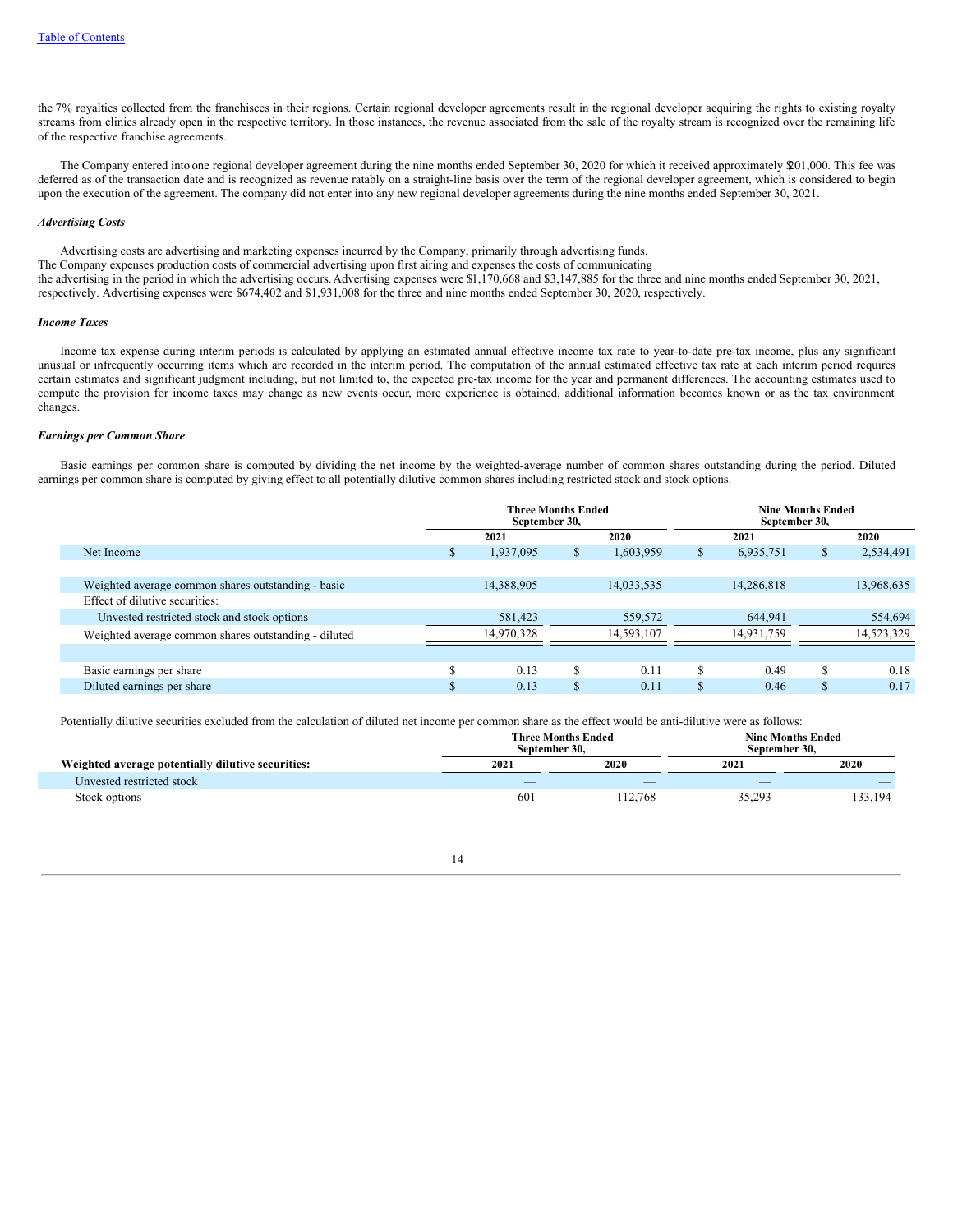#### *Stock-Based Compensation*

The Company accounts for share-based payments by recognizing compensation expense based upon the estimated fair value of the awards on the date of grant. The Company determines the estimated grant-date fair value of restricted shares using the closing price on the date of the grant and the grant-date fair value of stock options using the Black-Scholes-Merton model. In order to calculate the fair value of the options, certain assumptions are made regarding the components of the model, including risk-free interest rate, volatility, expected dividend yield and expected option life. Changes to the assumptions could cause significant adjustments to the valuation. The Company recognizes compensation costs ratably over the period of service using the straight-line method. Forfeitures are estimated based on historical and forecasted turnover, which is approximately 5%.

### *Retirement Benefit Plan*

Employees of the Company are eligible to participate in a defined contribution retirement plan, the Joint Corp. 401(k) Retirement Plan ("401(k) Plan"), under Section 401(k) of the Internal Revenue Code. Under the 401(k) Plan, employees may contribute their eligible compensation, not to exceed the annual limits set by the IRS. The 401(k) Plan allows the Company to match participants' contributions in an amount determined at the sole discretion of the Company.

#### *Use of Estimates*

The preparation of the condensed consolidated financial statements in conformity with GAAP requires management to make estimates and assumptions that affect the amounts reported in the condensed consolidated financial statements and accompanying notes. Actual results could differ from those estimates. Items subject to significant estimates and assumptions include the allowance for doubtful accounts, share-based compensation arrangements, fair value of stock options, useful lives and realizability of long-lived assets, classification of deferred revenue and revenue recognition related to breakage, classification of deferred franchise costs, calculation of ROU assets and liabilities related to leases, realizability of deferred tax assets, impairment of goodwill, intangible assets, and other long-lived assets, and purchase price allocations and related valuations.

#### *Recent Accounting Pronouncements Not Yet Adopted*

In June 2016, the Financial Accounting Standards Board issued ASU No. 2016-13, "Financial Instruments-Credit Losses (Topic 326): Measurement of Credit Losses on *Financial Instruments*" and subsequent amendments to the initial guidance: ASU 2018-19, ASU 2019-04 and ASU 2019-05 (collectively, "Topic 326"). Topic 326 requires measurement and recognition of expected credit losses for financial assets held. Topic 326 becomes effective on December 31, 2021 for the Company. Early adoption is permitted. The Company is currently evaluating the potential impact of Topic 326 on the Company's consolidated financial statements.

#### **Note 2: Revenue Disclosures**

#### *Company-owned or Managed Clinics*

The Company earns revenues from clinics that it owns and operates or manages throughout the United States. Revenues are recognized when services are performed. The Company offers a variety of membership and wellness packages which feature discounted pricing as compared with its single-visit pricing. Amounts collected in advance for membership and wellness packages are recorded as deferred revenue and recognized when the service is performed or in accordance with the Company's breakage policy as discussed in Note 1, *Revenue Recognition*.

#### *Franchising Fees, Royalty Fees, Advertising Fund Revenue, and Software Fees*

The Company currently franchises its concept across35 states. The franchise arrangement is documented in the form of a franchise agreement. The franchise arrangement requires the Company to perform various activities to support the brand that do not directly transfer goods and services to the franchisee, but instead represent a single performance obligation, which is the transfer of the franchise license. The intellectual property subject to the franchise license is symbolic intellectual property as it does not have significant standalone functionality, and substantially all of the utility is derived from its association with the Company's past or ongoing activities. The nature of the Company's promise in granting the franchise license is to provide the franchisee with access to the brand's symbolic intellectual property over the term of the license. The services provided by the Company are highly interrelated with the franchise license and as such are considered to represent a single performance obligation.

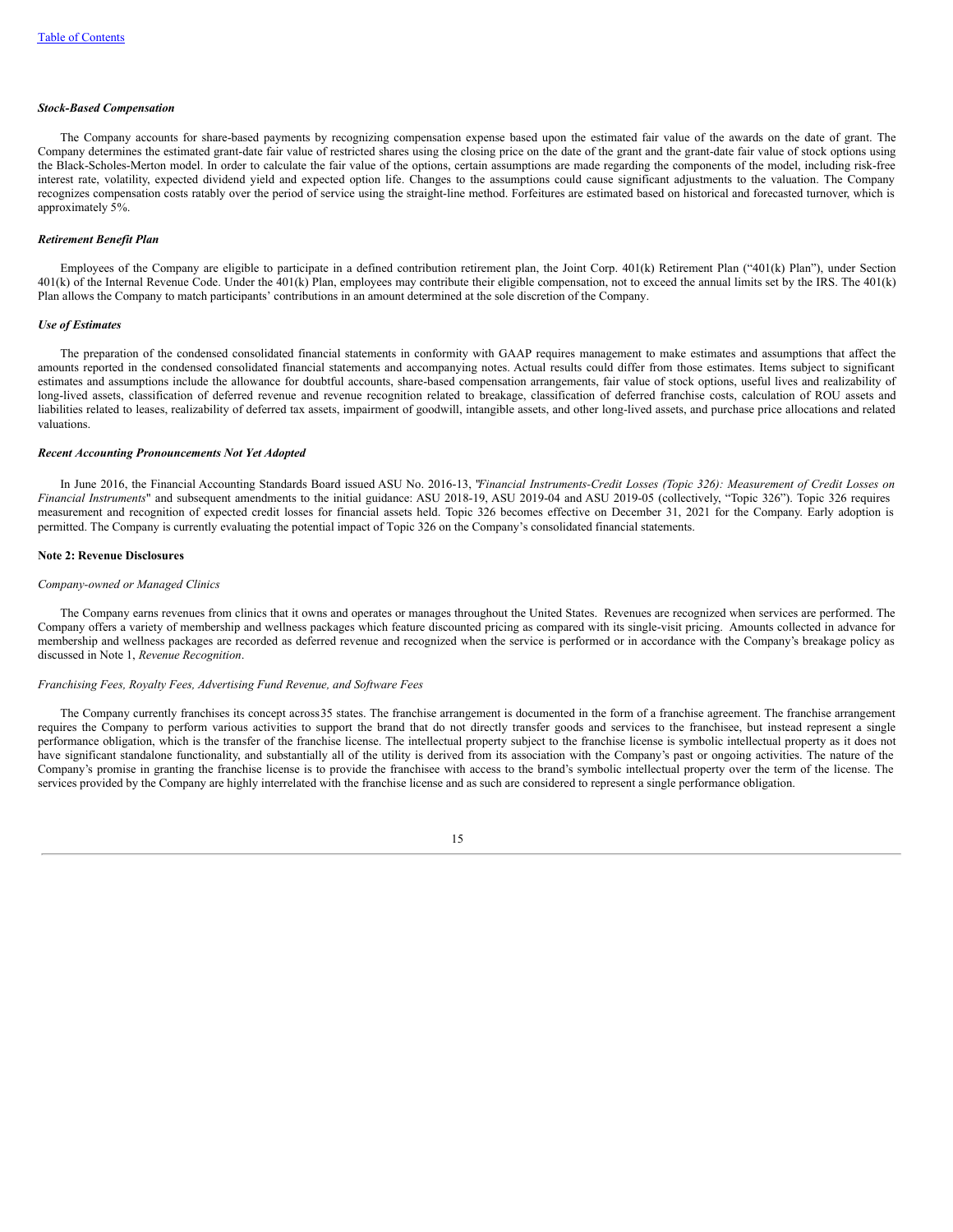The transaction price in a standard franchise arrangement primarily consists of (a) initial franchise fees; (b) continuing franchise fees (royalties); (c) advertising fees; and (d) software fees. The revenue accounting standard provides an exception for the recognition of sales-based royalties promised in exchange for a license (which generally requires reporting entity to estimate the amount of variable consideration to which it will be entitled in the transaction price).

The Company recognizes the primary components of the transaction price as follows:

- Initial and renewal franchise fees, as well as transfer fees, are recognized as revenue ratably on a straight-line basis over the term of the respective franchise agreement commencing with the execution of the franchise, renewal, or transfer agreement. As these fees are typically received in cash at or near the beginning of the contract term, the cash received is initially recorded as a contract liability until recognized as revenue over time.
- The Company is entitled to royalties and advertising fees based on a percentage of the franchisee's gross sales as defined in the franchise agreement. Royalty and advertising revenue are recognized when the franchisee's sales occur. Depending on timing within a fiscal period, the recognition of revenue results in either what is considered a contract asset (unbilled receivable) or, once billed, accounts receivable, on the balance sheet.
- The Company is entitled to a software fee, which is charged monthly. The Company recognizes revenue related to software fees ratably on a straight-line basis over the term of the franchise agreement.

In determining the amount and timing of revenue from contracts with customers, the Company exercises significant judgment with respect to collectability of the amount; however, the timing of recognition does not require significant judgment as it is based on either the franchise term or the reported sales of the franchisee, none of which require estimation. The Company believes its franchising arrangements do not contain a significant financing component.

The Company recognizes advertising fees received under franchise agreements as advertising fund revenue.

#### *Regional Developer Fees*

The Company currently utilizes regional developers to assist in the development of the brand across certain geographic territories. The arrangement is documented in the form of a regional developer agreement. The arrangement between the Company and the regional developer requires the Company to perform various activities to support the brand that do not directly transfer goods and services to the regional developer, but instead represent a single performance obligation, which is the transfer of the development rights to the defined geographic region. The intellectual property subject to the development rights is symbolic intellectual property as it does not have significant standalone functionality, and substantially all of the utility is derived from its association with the Company's past or ongoing activities. The nature of the Company's promise in granting the development rights is to provide the regional developer with access to the brand's symbolic intellectual property over the term of the agreement. The services provided by the Company are highly interrelated with the development of the territory and the resulting franchise licenses sold by the regional developer and as such are considered to represent a single performance obligation.

The transaction price in a standard regional developer arrangement primarily consists of the initial and renewal territory fees. The Company recognizes the regional developer fee as revenue ratably on a straight-line basis over the term of the respective regional developer agreement commencing with the execution of the regional developer agreement. As these fees are typically received in cash at or near the beginning of the term of the regional developer agreement, the cash received is initially recorded as a contract liability until recognized as revenue over time.

### *Disaggregation of Revenue*

The Company believes that the captions contained on the condensed consolidated income statements appropriately reflect the disaggregation of its revenue by major type for the three and nine months ended September 30, 2021 and 2020. Other revenues primarily consist of merchant income associated with credit card transactions.

#### *Rollforward of Contract Liabilities and Contract Assets*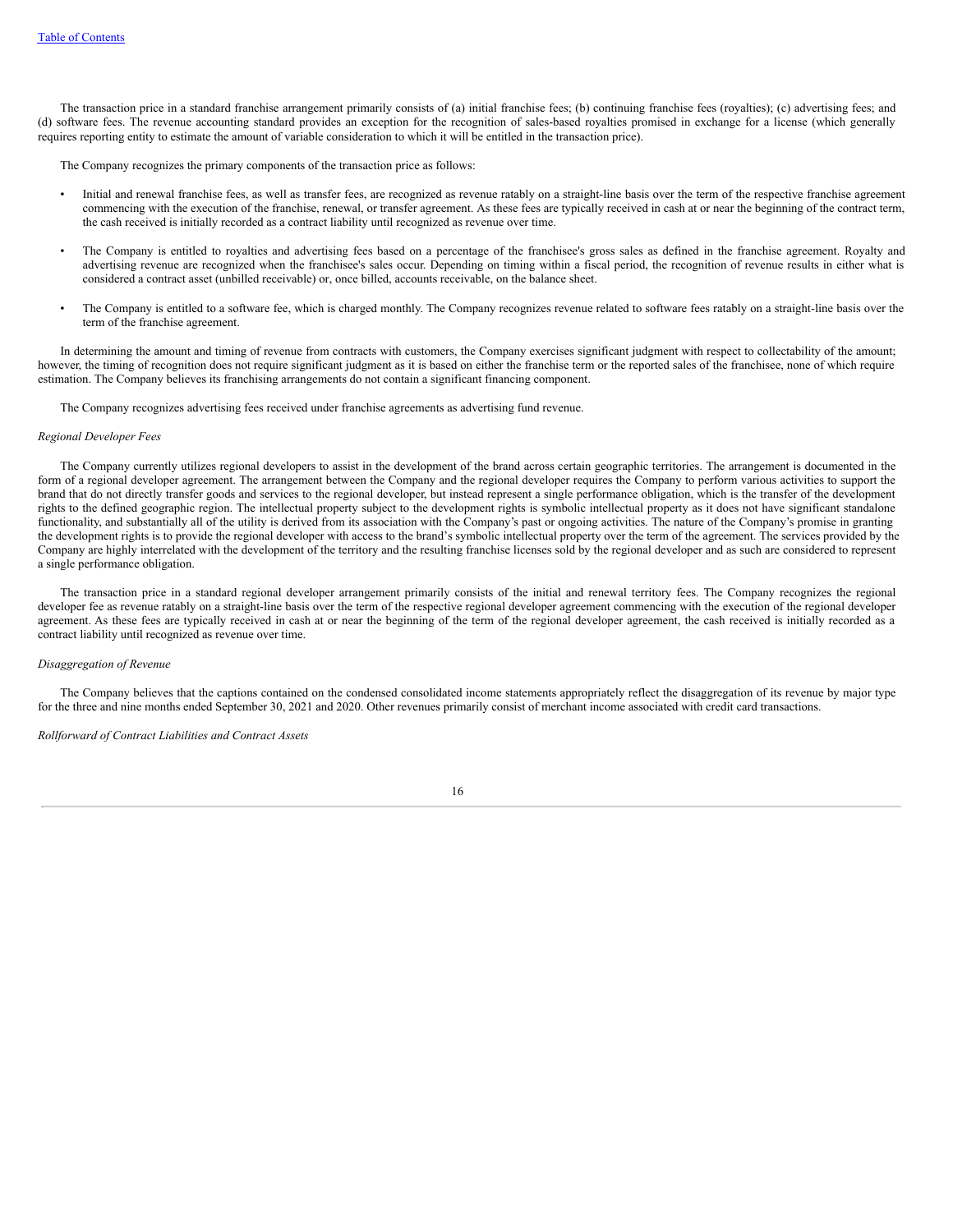Changes in the Company's contract liability for deferred franchise and regional development fees during the nine months ended September 30, 2021 were as follows:

|                                                                                             | <b>Deferred Revenue</b><br>short and long-term |
|---------------------------------------------------------------------------------------------|------------------------------------------------|
| Balance at December 31, 2020                                                                | 16,504,114                                     |
| Revenue recognized that was included in the contract liability at the beginning of the year | (2,605,401)                                    |
| Net increase during the nine months ended September 30, $2021^{(1)}$                        | 4.649.915                                      |
| Balance at September 30, 2021                                                               | 18,548,628                                     |

(1) Includes deferred revenues derecognized in connection with the acquisitions of \$ 115,894

Changes in the Company's contract assets for deferred franchise and regional development costs during the nine months ended September 30, 2021 were as follows:

|                                                                               | <b>Deferred Franchise</b><br>and Development Costs<br>short and long-term |
|-------------------------------------------------------------------------------|---------------------------------------------------------------------------|
| Balance at December 31, 2020                                                  | 5,238,307                                                                 |
| Recognized as cost of revenue during the nine months ended September 30, 2021 | (817, 877)                                                                |
| Net increase during the nine months ended September 30, $2021^{(1)}$          | 1,958,841                                                                 |
| Balance at September 30, 2021                                                 | 6,379,271                                                                 |

(1) Includes deferred cost of revenues derecognized in connection with the acquisitions of \$ 28,036

The following table illustrates estimated revenues expected to be recognized in the future related to performance obligations that were unsatisfied (or partially unsatisfied) as of September 30, 2021:

| Contract liabilities expected to be recognized in | Amount     |
|---------------------------------------------------|------------|
| 2021 (remainder)                                  | 836,890    |
| 2022                                              | 3,089,736  |
| 2023                                              | 2,793,482  |
| 2024                                              | 2,332,747  |
| 2025                                              | 2,131,559  |
| Thereafter                                        | 7,364,214  |
| Total                                             | 18,548,628 |

### **Note 3: Acquisitions**

On April 1, 2021, the Company entered into an Asset and Franchise Purchase Agreement under which the Company repurchased from the seller two operating franchises in Phoenix, Arizona (the "AZ Clinics Purchase"). The Company operates the franchises as company-owned clinics. The total purchase price for the transaction was \$1,925,000, less \$29,417 of net deferred revenue, resulting in total purchase consideration of \$1,895,583. Based on the terms of the purchase agreement, the AZ Clinics Purchase has been treated as a business combination under U.S. GAAP using the acquisition method of accounting, which requires that assets acquired and liabilities assumed be recorded at the date of acquisition at their respective fair values. Any excess of the purchase price over the estimated fair values of the net assets acquired is recorded as goodwill.

The allocation of the purchase price was as follows: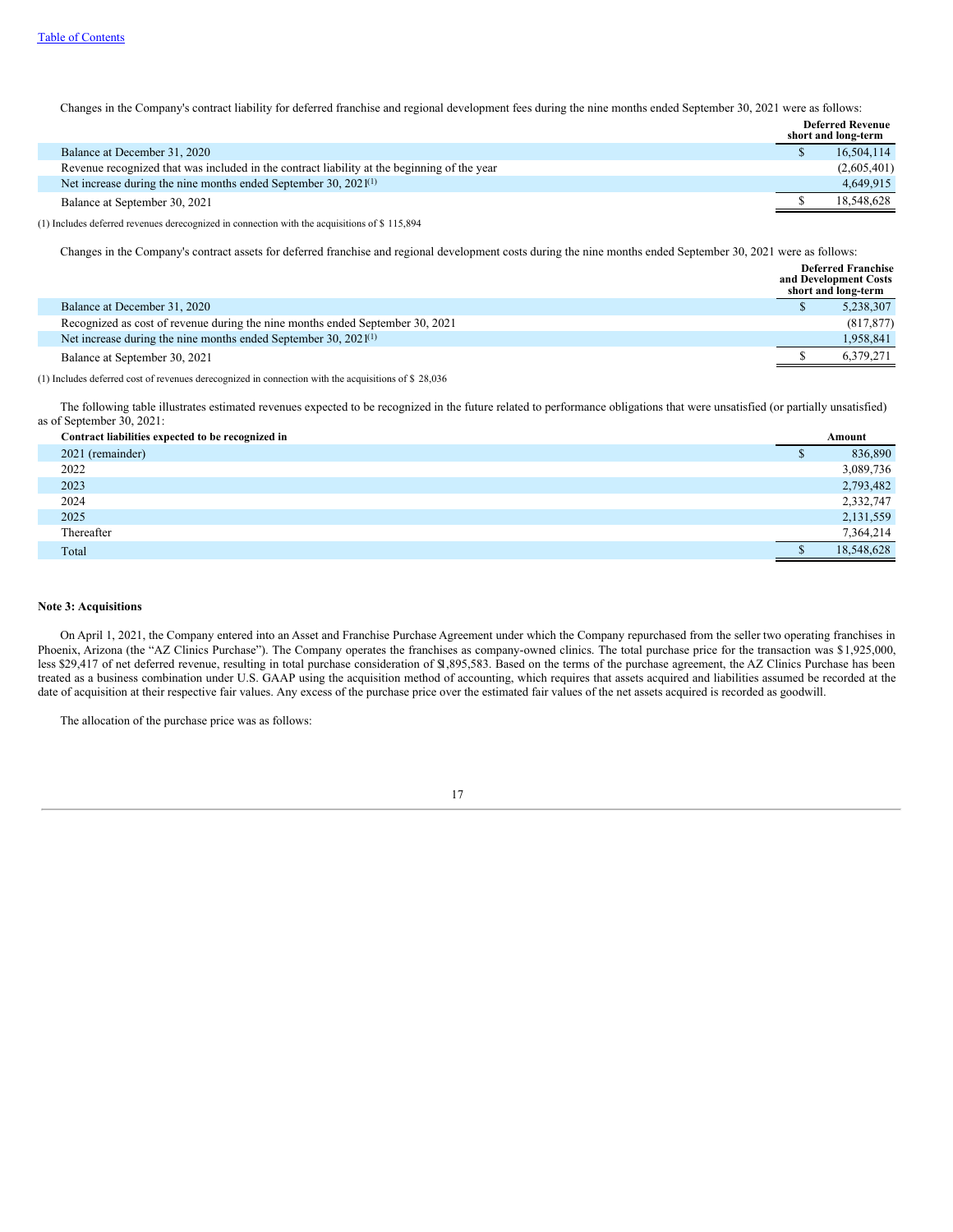| Property and equipment                             | \$ | 4,928      |
|----------------------------------------------------|----|------------|
| Operating lease right-of-use asset                 |    | 651,197    |
| Intangible assets                                  |    | 1,579,500  |
| Total assets acquired                              |    | 2,235,625  |
| Goodwill                                           |    | 459,597    |
| Deferred revenue                                   |    | (123, 974) |
| Operating lease liability - current portion        |    | (49,303)   |
| Operating lease liability - net of current portion |    | (626, 362) |
| Net purchase consideration                         | S  | 1.895.583  |

Intangible assets in the table above consist of reacquired franchise rights of \$1,376,400 amortized over an estimated useful lives of eight to nine years and customer relationships of \$203,100 amortized over an estimated useful life ofthree years.

Goodwill represents the excess of the purchase consideration over the fair value of the underlying acquired net tangible and intangible assets. The factors that contributed to the recognition of goodwill included synergies and benefits expected to be gained from leveraging the Company's existing operations and infrastructures, as well as the expected associated revenue and cash flow projections. Goodwill has been allocated to the Company's Corporate Clinics segment based on such expected benefits. Goodwill related to the acquisition is expected to be deductible for income tax purposes over the next 15 years. The purchase price allocation is preliminary, and the Company expects to finalize the allocation during the fourth quarter of 2021.

On April 1, 2021, the Company entered into an Asset and Franchise Purchase Agreement under which the Company repurchased from the sellersix operating franchises in North Carolina (the "NC Clinics Purchase"). The Company operates the franchises as company-managed clinics. The total purchase price for the transaction was \$2,568,028, less \$58,441 of net deferred revenue, resulting in total purchase consideration of \$2,509,587. Based on the terms of the purchase agreement, the NC Clinics Purchase has been treated as an asset purchase under U.S. GAAP as there were no outputs or processes to generate outputs acquired as part of this transaction. Under an asset purchase, assets are recognized based on their cost to the acquiring entity. Cost is allocated to the individual assets acquired or liabilities assumed based on their relative fair values and does not give rise to goodwill.

The allocation of the purchase price was as follows:

| Property and equipment                             | \$<br>524,046 |
|----------------------------------------------------|---------------|
| Operating lease right-of-use asset                 | 865,813       |
| Intangible assets                                  | 2,187,472     |
| Total assets acquired                              | 3,577,331     |
| Deferred revenue                                   | (244,998)     |
| Operating lease liability - current portion        | (185, 181)    |
| Operating lease liability - net of current portion | (637, 565)    |
| Net purchase consideration                         | 2,509,587     |

Intangible assets in the table above consist of reacquired franchise rights of \$1,195,327 amortized over an estimated useful lives ofthree to four years and customer relationships of \$992,145 amortized over an estimated useful life ofthree years.

### *Pro Forma Results of Operations (Unaudited)*

The following table summarizes selected unaudited pro forma condensed consolidated income statements for the three and nine months ended September 30, 2021 and 2020 as if both the AZ Clinics Purchase and the NC Clinics Purchase in 2021 had been completed on January 1, 2020.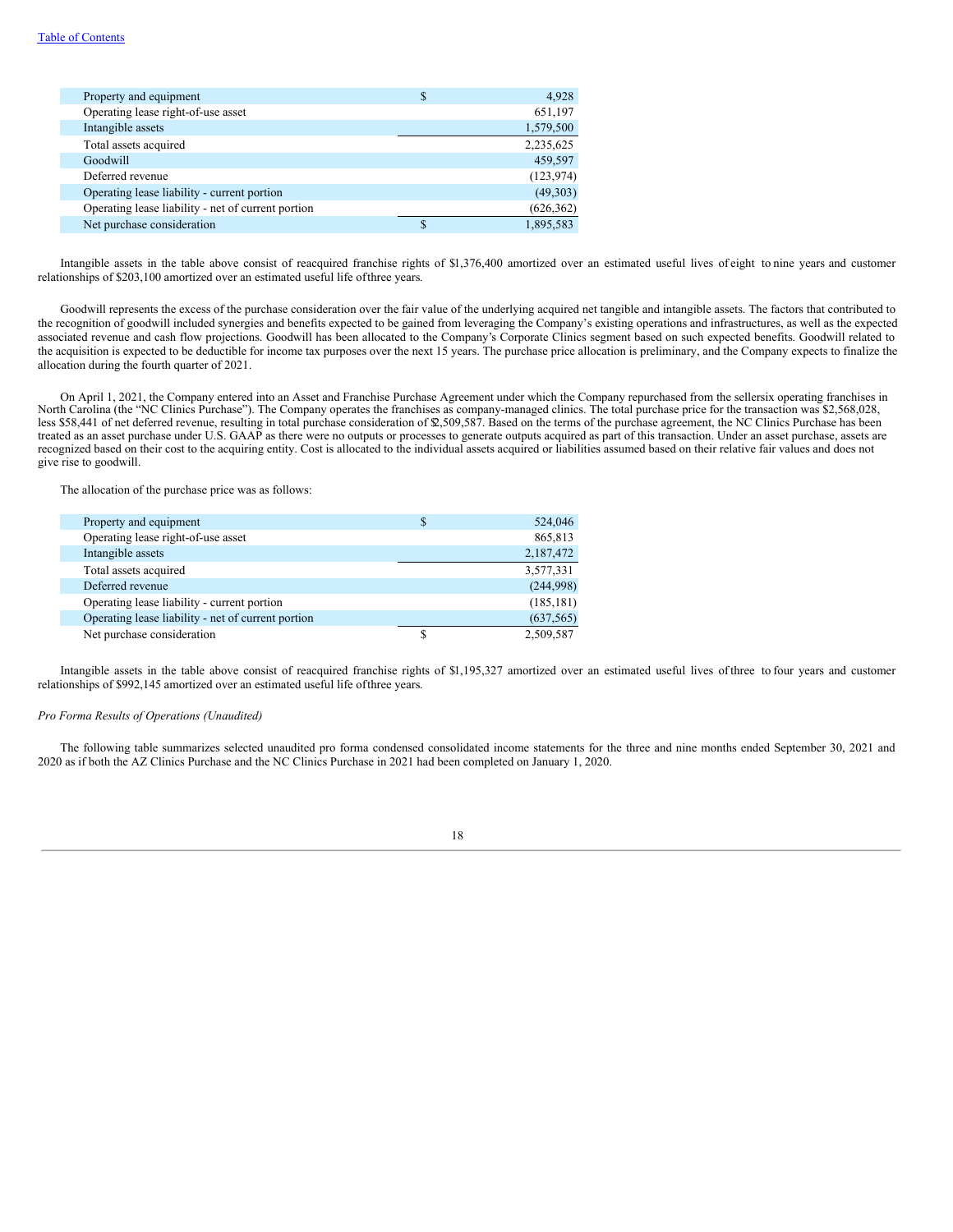|               | <b>Three Months Ended</b><br>September 30, | <b>Nine Months Ended</b><br>September 30, |            |  |            |
|---------------|--------------------------------------------|-------------------------------------------|------------|--|------------|
|               | 2020                                       |                                           | 2021       |  | 2020       |
| Revenues, net | 16.241.551                                 |                                           | 59.369.874 |  | 43,972,250 |
| Net income    | 1.599.294                                  |                                           | 6,605,749  |  | 2,437,978  |

The pro forma financial information is presented for informational purposes only and is not indicative of the results of operations that would have been achieved if the purchases had taken place on January 1, 2020 or of results that may occur in the future. For 2021, this information includes actual data recorded in the Company's financial statements for the period subsequent to the date of the acquisition.

The Company's condensed consolidated income statements for the three and nine months ended September 30, 2021 include net revenue and net income of the acquired clinics in Arizona and North Carolina as follows:

|               |   | <b>Three Months Ended</b><br>September 30, |    | <b>Nine Months Ended</b><br>September 30, |
|---------------|---|--------------------------------------------|----|-------------------------------------------|
|               |   | 2021                                       |    | 2021                                      |
| Revenues, net | S | 938,103                                    | \$ | 1.944.837                                 |
| Net income    | S | 163.546                                    | S  | 477.263                                   |

### **Note 4: Property and Equipment**

Property and equipment consist of the following:

|                                           |             | September 30,<br>2021 |   | December 31,<br>2020 |  |           |
|-------------------------------------------|-------------|-----------------------|---|----------------------|--|-----------|
| Office and computer equipment             | Ф           | 3,243,782             | S | 2,194,348            |  |           |
| Leasehold improvements                    |             | 12,000,474            |   | 8,391,675            |  |           |
| Software developed                        | 5,034,989   |                       |   |                      |  | 1,193,007 |
| Finance lease assets                      |             | 267,252               |   |                      |  | 282,027   |
|                                           |             | 20,546,497            |   | 12,061,057           |  |           |
| Accumulated depreciation and amortization | (8,417,607) |                       |   | (6,890,837)          |  |           |
|                                           |             | 12,128,890            |   | 5,170,220            |  |           |
| Construction in progress                  |             | 1.225.096             |   | 3,577,149            |  |           |
| Property and equipment, net               |             | 13,353,986            |   | 8,747,369            |  |           |

Depreciation expense was \$700,953 and \$344,324 for the three months ended September 30, 2021 and 2020, respectively. Depreciation expense was \$1,506,660 and \$954,065 for the nine months ended September 30, 2021 and 2020, respectively.

Amortization expense related to finance lease assets was \$21,797 and \$18,850 for the three months ended September 30, 2021 and 2020, respectively. Amortization expense related to finance lease assets was \$63,506 and \$49,024 for the nine months ended September 30, 2021 and 2020, respectively.

Construction in progress at September 30, 2021 and December 31, 2020 principally relates to development and construction costs for the Company-owned or managed clinics.

### **Note 5: Fair Value Measurements**

The Company's financial instruments include cash, restricted cash, accounts receivable, notes receivable, accounts payable, accrued expenses and notes payable. The carrying amounts of its financial instruments approximate their fair value due to their short maturities.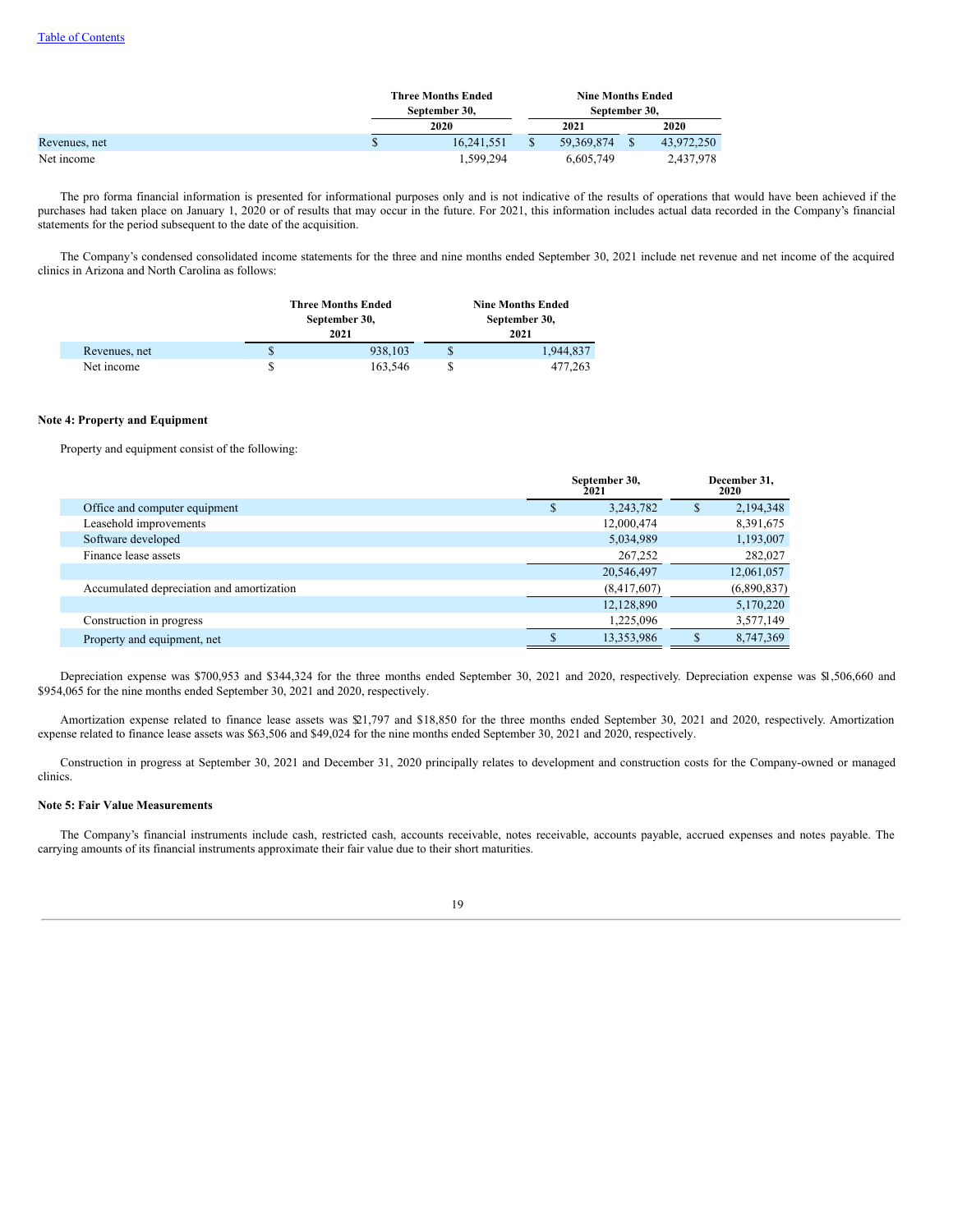Authoritative guidance defines fair value as the price that would be received to sell an asset or paid to transfer a liability (an exit price) in an orderly transaction between market participants at the measurement date. The guidance establishes a hierarchy for inputs used in measuring fair value that maximizes the use of observable inputs and minimizes the use of unobservable inputs by requiring that the most observable inputs be used when available. Observable inputs are inputs that market participants would use in pricing the asset or liability, developed based on market data obtained from sources independent of the Company. Unobservable inputs are inputs that reflect the Company's assumptions of what market participants would use in pricing the asset or liability developed based on the best information available in the circumstances. The hierarchy is broken down into three levels based on reliability of the inputs as follows:

Level 1: Observable inputs such as quoted prices in active markets;

Level 2: Inputs, other than the quoted prices in active markets, that are observable either directly or indirectly; and

Level 3: Unobservable inputs in which there is little or no market data, which require the reporting entity to develop its own assumptions.

As of September 30, 2021, and December 31, 2020, the Company did not have any financial instruments that were measured on a recurring basis as Level 1, 2 or 3.

The Company's non-financial assets, which primarily consist of goodwill, intangible assets, property, plant and equipment, and operating lease right-of-use assets, are not required to be measured at fair value on a recurring basis, and instead are reported at their carrying amount. However, on a periodic basis whenever events or changes in circumstances indicate that their carrying amount may not be fully recoverable (and at least annually for goodwill), non-financial assets are assessed for impairment. If the fair value is determined to be lower than the carrying amount, an impairment charge is recorded to write down the asset to its fair value, which is considered Level 3 within the fair value hierarchy.

The assets and liabilities resulting from the AZ Clinics Purchase (reference Note 3) were recorded at fair values on a non-recurring basis and are considered Level 3 within the fair value hierarchy.

During the nine months ended September 30, 2021, certain operating lease right-of-use assets related to closed clinics with a total carrying amount of 0.5 million was written down to its fair value of \$0.4 million. Fair value of the Company's operating lease right-of-use assets was determined based on the discounted cash flows of the estimated market rents. As a result, the Company recorded a noncash impairment loss of approximately \$0.1 million during the nine months ended September 30, 2021.No impairments of long-lived assets were recorded for the nine months ended September 30, 2020.

### **Note 6: Intangible Assets**

On January 1, 2021, the Company entered into an agreement under which the Company repurchased the right to develop franchises in various counties in Georgia. The total consideration for the transaction was \$1,388,700. The Company carried a deferred revenue balance associated with this transaction of \$35,679, representing the unrecognized fee collected upon the execution of the regional developer agreement. The Company accounted for the termination of development rights associated with unsold or undeveloped franchises as a cancellation, and the associated deferred revenue was netted against the aggregate purchase price. The Company recognized the net amount of \$1,353,021 as reacquired development rights in January 2021, which is amortized over the remaining original contract period of approximately 13 months.

On April 1, 2021, the Company recognized \$2,571,727 and \$1,195,245 of reacquired franchise rights and customer relationships, respectively, from the acquisitions (reference Note 3).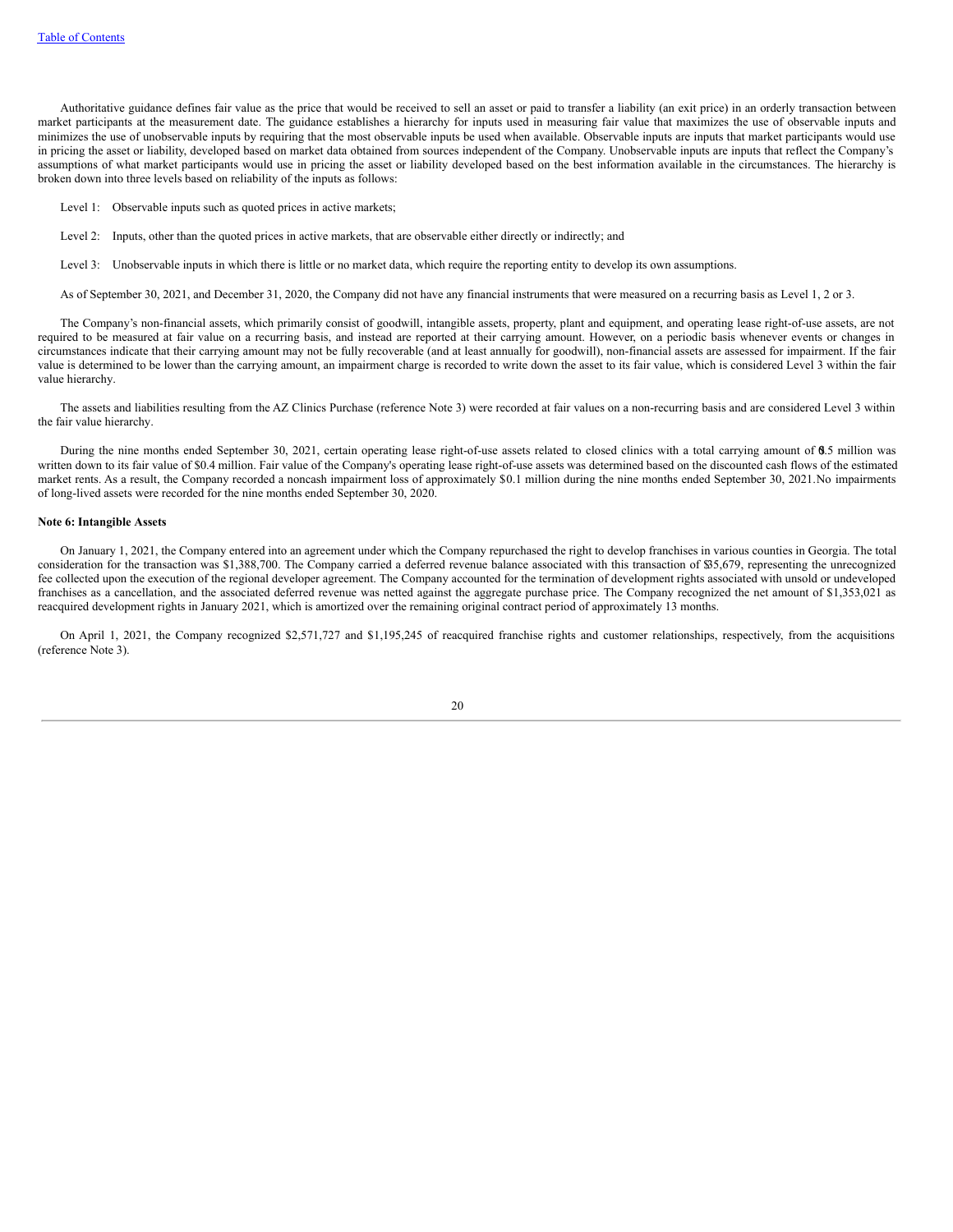### Intangible assets consist of the following:

|                                            | As of September 30, 2021 |                                 |  |                             |  |                              |
|--------------------------------------------|--------------------------|---------------------------------|--|-----------------------------|--|------------------------------|
|                                            |                          | <b>Gross Carrying</b><br>Amount |  | Accumulated<br>Amortization |  | <b>Net Carrying</b><br>Value |
| Intangible assets subject to amortization: |                          |                                 |  |                             |  |                              |
| Reacquired franchise rights                |                          | 5,818,621                       |  | $(2,841,022)$ \$            |  | 2,977,599                    |
| Customer relationships                     |                          | 2,547,220                       |  | (1,477,187)                 |  | 1,070,033                    |
| Reacquired development rights              |                          | 4.406.221                       |  | (3,173,829)                 |  | 1,232,392                    |
|                                            |                          | 12,772,062                      |  | $(7,492,038)$ \$            |  | 5,280,024                    |

|                                            | As of December 31, 2020         |           |                             |                  |  |                              |
|--------------------------------------------|---------------------------------|-----------|-----------------------------|------------------|--|------------------------------|
|                                            | <b>Gross Carrying</b><br>Amount |           | Accumulated<br>Amortization |                  |  | <b>Net Carrying</b><br>Value |
| Intangible assets subject to amortization: |                                 |           |                             |                  |  |                              |
| Reacquired franchise rights                |                                 | 3.246.894 |                             | $(2,107,730)$ \$ |  | 1,139,164                    |
| Customer relationships                     |                                 | 1,351,975 |                             | (1,130,800)      |  | 221,175                      |
| Reacquired development rights              |                                 | 3.053.201 |                             | (1.548.534)      |  | 1,504,667                    |
|                                            |                                 | 7,652,070 |                             | $(4,787,064)$ \$ |  | 2,865,006                    |

Amortization expense related to the Company's intangible assets was \$939,505 and \$351,114 for the three months ended September 30, 2021 and 2020, respectively. Amortization expense was \$2,704,974 and \$1,058,848 for the nine months ended September 30, 2021 and 2020, respectively.

Estimated amortization expense for 2021 and subsequent years is as follows:

|                                     |   | Amount    |
|-------------------------------------|---|-----------|
| 2021 (remainder)                    | Ф | 931,145   |
| 2022                                |   | 2,042,537 |
| 2023                                |   | 988,325   |
| 2024                                |   | 468,505   |
| 2025                                |   | 203,738   |
| Thereafter                          |   | 645,774   |
| Total expected amortization expense |   | 5,280,024 |

### **Note 7: Debt**

### *Credit Agreement*

On February 28, 2020, the Company entered into a Credit Agreement (the "Credit Agreement"), with JPMorgan Chase Bank, N.A., individually, and as Administrative Agent and Issuing Bank ("JPMorgan Chase" or the "Lender"). The Credit Agreement provides for senior secured credit facilities (the "Credit Facilities") in the amount of \$7,500,000, including a \$2,000,000 revolver (the "Revolver") and \$5,500,000 development line of credit (the "Line of Credit"). The Revolver includes amounts available for letters of credit of up to \$1,000,000 and an uncommitted additional amount of \$2,500,000. All outstanding principal and interest on the Revolver are due on February 28, 2022. Principal and interest outstanding on the Line of Credit at the end of the first year are converted to a term loan payable in 36 monthly payments with a final maturity date of March 31, 2024. Principal amounts on the Line of Credit borrowed during the second year plus interest thereon which are outstanding at the end of the second year are converted to a second term loan payable in 36 monthly payments with a final maturity date of March 31, 2025. Borrowings under the Credit Facilities bear interest at a rate equal to an applicable margin, which is a one-, three- or six-month reserve adjusted Eurocurrency rate plus 2.00% or, at the election of the Company, an alternative base rate plus 1.00%. The alternative base rate is the greatest of the prime rate, the Federal Reserve Bank of New York rate plus0.50% and the one-month reserve adjusted

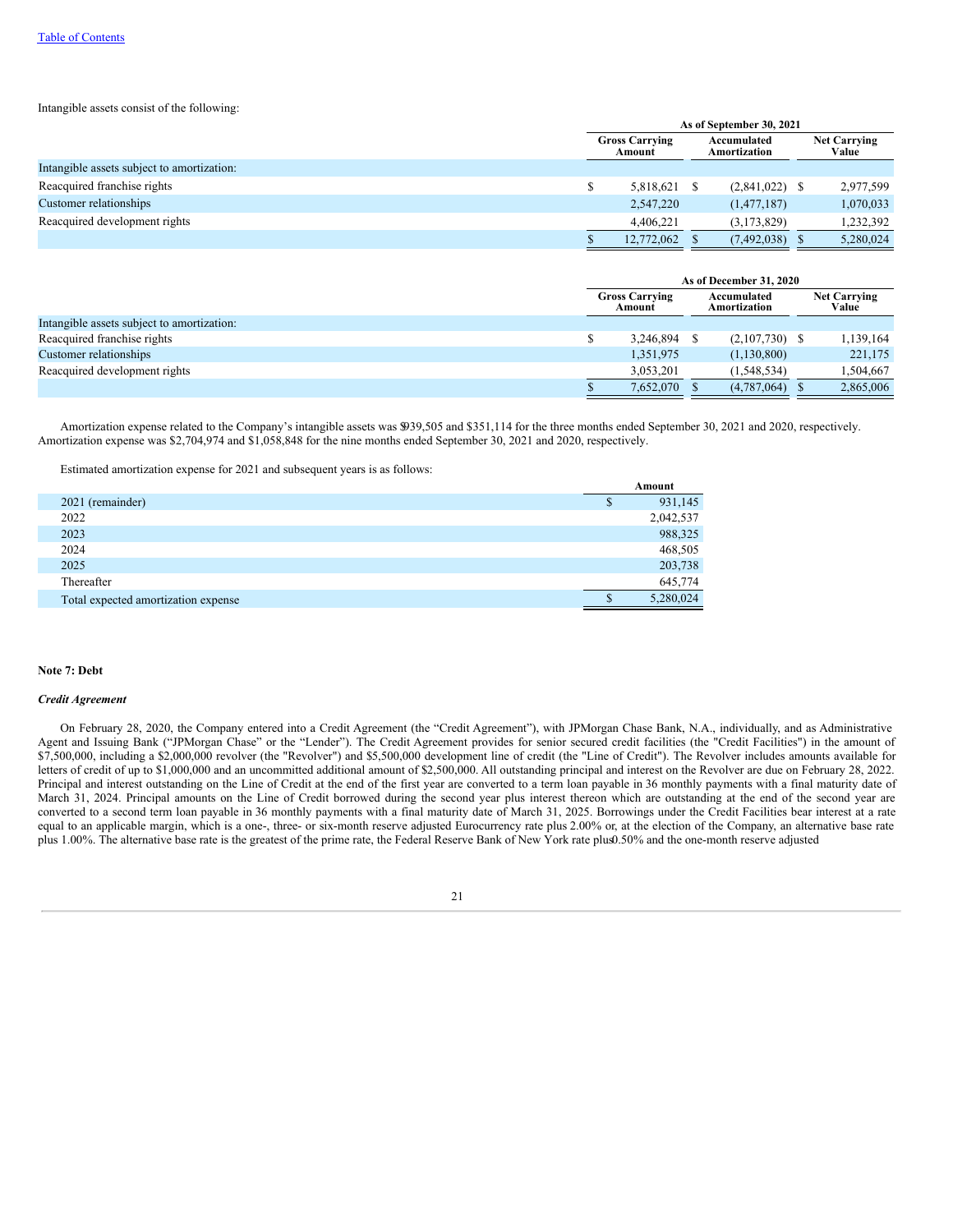Eurocurrency plus 1.00%. Unused portions of the Credit Facilities bear interest at a rate equal to0.25% per annum. If the current Eurocurrency rate is no longer available or representative, the loan agreement provides a mechanism for replacing that benchmark rate. The Credit Facilities are pre-payable at any time without penalty, other than customary breakage fees, and any voluntary repayments made by the Company would reduce the future required repayment amounts.

The Credit Facilities contain customary events of default, including but not limited to nonpayment; material inaccuracy of

representations and warranties; violations of covenants; certain bankruptcies and liquidations; cross-default to material indebtedness; certain material judgments; and certain fundamental changes such as a merger or sale of substantially all assets (as further defined in the Credit Facilities). The Credit Facilities require the Company to comply with customary affirmative, negative and financial covenants, including minimum interest coverage and maximum net leverage. A breach of any of these operating or financial covenants would result in a default under the Credit Facilities. If an event of default occurs and is continuing, the lenders could elect to declare all amounts then outstanding, together with accrued interest, to be immediately due and payable. The Credit Facilities are collateralized by substantially all of the Company's assets, including the assets in the Company's company-owned or managed clinics. The Company intends to use the Revolver for general working capital needs and the Line of Credit for acquiring and developing new chiropractic clinics.

On March 18, 2020, the Company drew down \$2,000,000 under the Revolver as a precautionary measure in order to further strengthen its cash position and provide financial flexibility in light of the uncertainty in the global markets resulting from the COVID-19 outbreak. As of September 30, 2021, the Company was in compliance with all applicable financial and non-financial covenants under the Credit Agreement and the full \$2,000,000 remains outstanding as of September 30, 2021. The interest rate on funds borrowed under the Revolver as of September 30, 2021 was 2.25%.

#### *Paycheck Protection Program Loan*

On April 10, 2020, the Company received a loan in the amount of approximately \$2.7 million from JPMorgan Chase Bank, N.A. (the "Loan"), pursuant to the Paycheck Protection Program (the "PPP") administered by the United States Small Business Administration. The PPP is part of the Coronavirus Aid, Relief, and Economic Security Act, which provides for forgiveness of up to the full principal amount and accrued interest of qualifying loans guaranteed under the PPP. The Loan was granted pursuant to a Note dated April 9, 2020 issued by the Company. The Note had a maturity date of April 11, 2022 and bore interest at a rate of 0.98% per annum. On March 4, 2021, the Company elected to repay the full principal and accrued interest on the PPP Loan of approximately \$2.7 million without prepayment penalty, in accordance with the terms of the PPP loan.

#### **Note 8: Stock-Based Compensation**

The Company grants stock-based awards under its 2014 Incentive Stock Plan (the "2014 Plan") and the 2012 Stock Plan (the "2012 Plan"). The 2014 Plan replaced the 2012 Plan, but the 2012 Plan remains in effect for the administration of awards made prior to its replacement by the 2014 Plan. The shares issued as a result of stock-based compensation transactions generally have been funded with the issuance of new shares of the Company's common stock.

The Company may grant the following types of incentive awards under the 2014 Plan: (i) non-qualified stock options; (ii) incentive stock options; (iii) stock appreciation rights; (iv) restricted stock; and (v) restricted stock units. Each award granted under the 2014 Plan is subject to an award agreement that incorporates, as applicable, the exercise price, the term of the award, the periods of restriction, the number of shares to which the award pertains, and such other terms and conditions as the plan committee determines. Awards granted under the 2014 Plan are classified as equity awards, which are recorded in stockholders' equity in the Company's condensed consolidated balance sheets.

#### *Stock Options*

The Company's closing price on the date of grant is the basis of fair value of its common stock used in determining the value of share-based awards. To the extent the value of the Company's share-based awards involves a measure of volatility, the Company uses available historical volatility of the Company's common stock over a period of time corresponding to the expected stock option term. The Company uses the simplified method to calculate the expected term of stock option grants to employees as the Company does not have sufficient historical exercise data to provide a reasonable basis upon which to estimate the expected term of stock options granted to employees. Accordingly, the expected life of the options granted is based on the average of the vesting term, which is generally four years and the contractual term, which is generally ten years. The Company will continue to evaluate the appropriateness of utilizing such method. The risk-free interest rate is based on United States Treasury yields in effect at the date of grant for periods corresponding to the expected stock option term. Forfeitures are estimated based on historical and forecasted turnover, which is approximately 5%.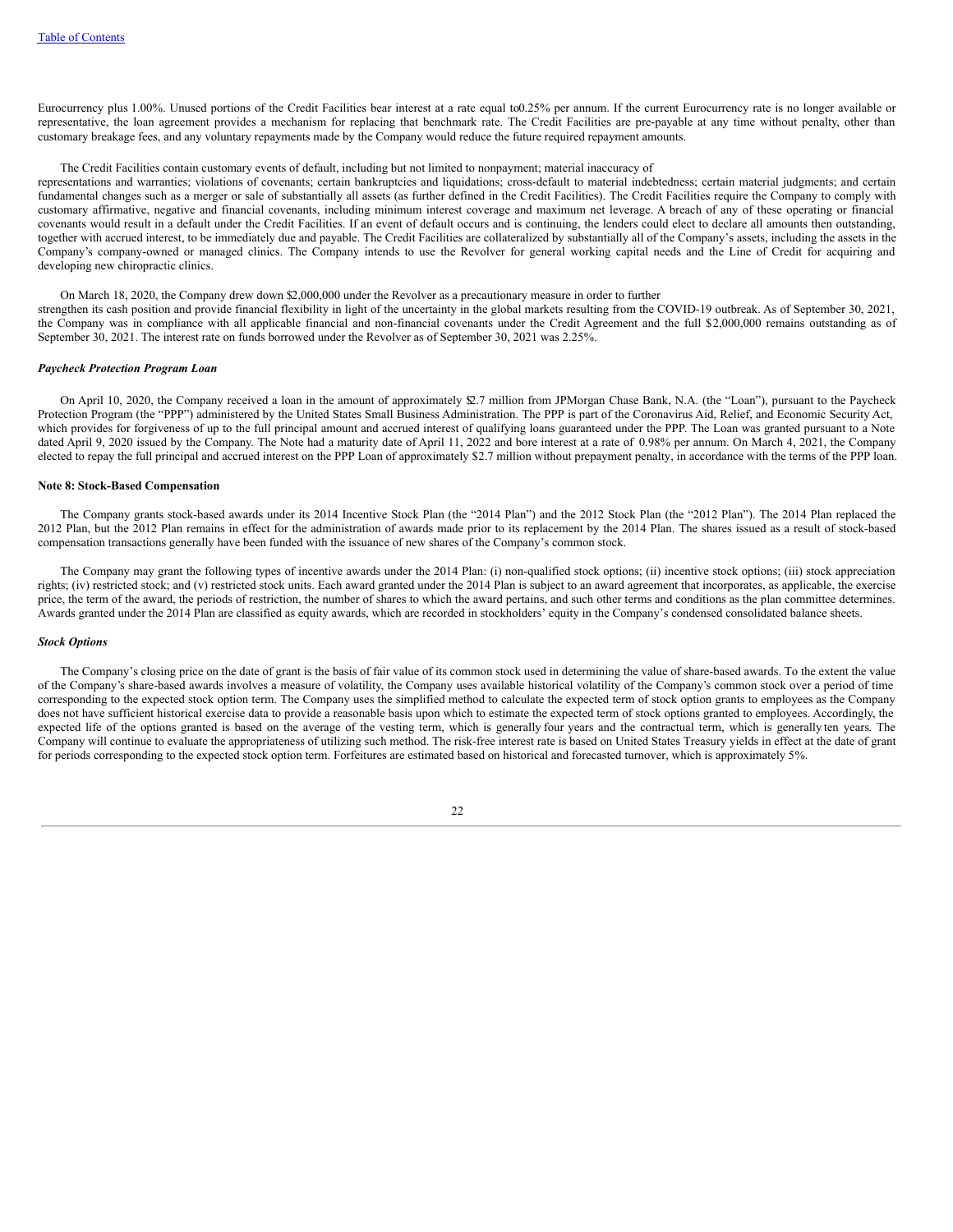The Company has computed the fair value of all options granted using the Black-Scholes-Merton model during the nine months ended September 30, 2021 and 2020, using the following assumptions:

|                       | September 30.        | <b>Nine Months Ended</b> |
|-----------------------|----------------------|--------------------------|
|                       | 2021                 | 2020                     |
| Expected volatility   | 56.6% to 56.9%       | 53% to 58%               |
| Expected dividends    | None                 | None                     |
| Expected term (years) |                      |                          |
| Risk-free rate        | $0.97\%$ to $1.15\%$ | 0.42\% to 1.65\%         |

The information below summarizes the stock options activity for the nine months ended September 30, 2021:

|                                   | Number of<br><b>Shares</b> | Weighted<br>Average<br>Exercise<br>Price | weignted<br>Average<br>Remaining<br>Contractual Life<br>(Years) |  |  |
|-----------------------------------|----------------------------|------------------------------------------|-----------------------------------------------------------------|--|--|
| Outstanding at December 31, 2020  | 835,601                    | 6.65                                     | 6.6                                                             |  |  |
| Granted                           | 47,109                     | 46.12                                    |                                                                 |  |  |
| Exercised                         | (254, 368)                 | 5.82                                     |                                                                 |  |  |
| Cancelled                         | (12,716)                   | 24.09                                    |                                                                 |  |  |
| Outstanding at September 30, 2021 | 615.626                    | 9.66                                     | 6.2                                                             |  |  |
| Exercisable at September 30, 2021 | 398,276                    | 5.04                                     | 5.2                                                             |  |  |
|                                   |                            |                                          |                                                                 |  |  |

**Weighted**

For the three months ended September 30, 2021 and 2020, stock-based compensation expense for stock options was \$179,111 and \$122,922, respectively. For the nine months ended September 30, 2021 and 2020, stock-based compensation expense for stock options was \$506,159 and \$398,582, respectively.

#### *Restricted Stock*

Restricted stocks granted to employees generally vest infour equal annual installments. Restricted stocks granted to non-employee directors typically vest in full one year after the date of grant.

The information below summarizes the restricted stock activity for the nine months ended September 30, 2021:

| <b>Restricted Stock Awards</b>   | <b>Shares</b> | <b>Weighted Average</b><br><b>Grant-Date Fair</b><br>Value per Award |
|----------------------------------|---------------|----------------------------------------------------------------------|
| Non-vested at December 31, 2020  | 45.595        | 13.13                                                                |
| Granted                          | 9,313         | 57.03                                                                |
| Vested                           | (26, 143)     | 13.61                                                                |
| Cancelled                        | -             | $\overline{\phantom{a}}$                                             |
| Non-vested at September 30, 2021 | 28,765        | 26.92                                                                |

For the three months ended September 30, 2021 and 2020, stock-based compensation expense for restricted stock was \$117,739 and \$89,312, respectively. For the nine months ended September 30, 2021 and 2020, stock-based compensation expense for restricted stock was \$320,749 and \$280,124, respectively.

### **Note 9: Income Taxes**

During the three months ended September 30, 2021 and 2020, the Company recorded income tax (benefit) expense of \$(614,356) and \$75,730, respectively. During the nine months ended September 30, 2021 and 2020, the Company recorded income tax (benefit) expense of \$(1,644,496) and \$127,551, respectively. The Company's effective tax rate differs from the federal statutory tax rate due to permanent differences and state taxes. The negative effective tax rates for the three and nine months ended September 30, 2021 were primarily driven by excess tax benefits from exercise of stock options.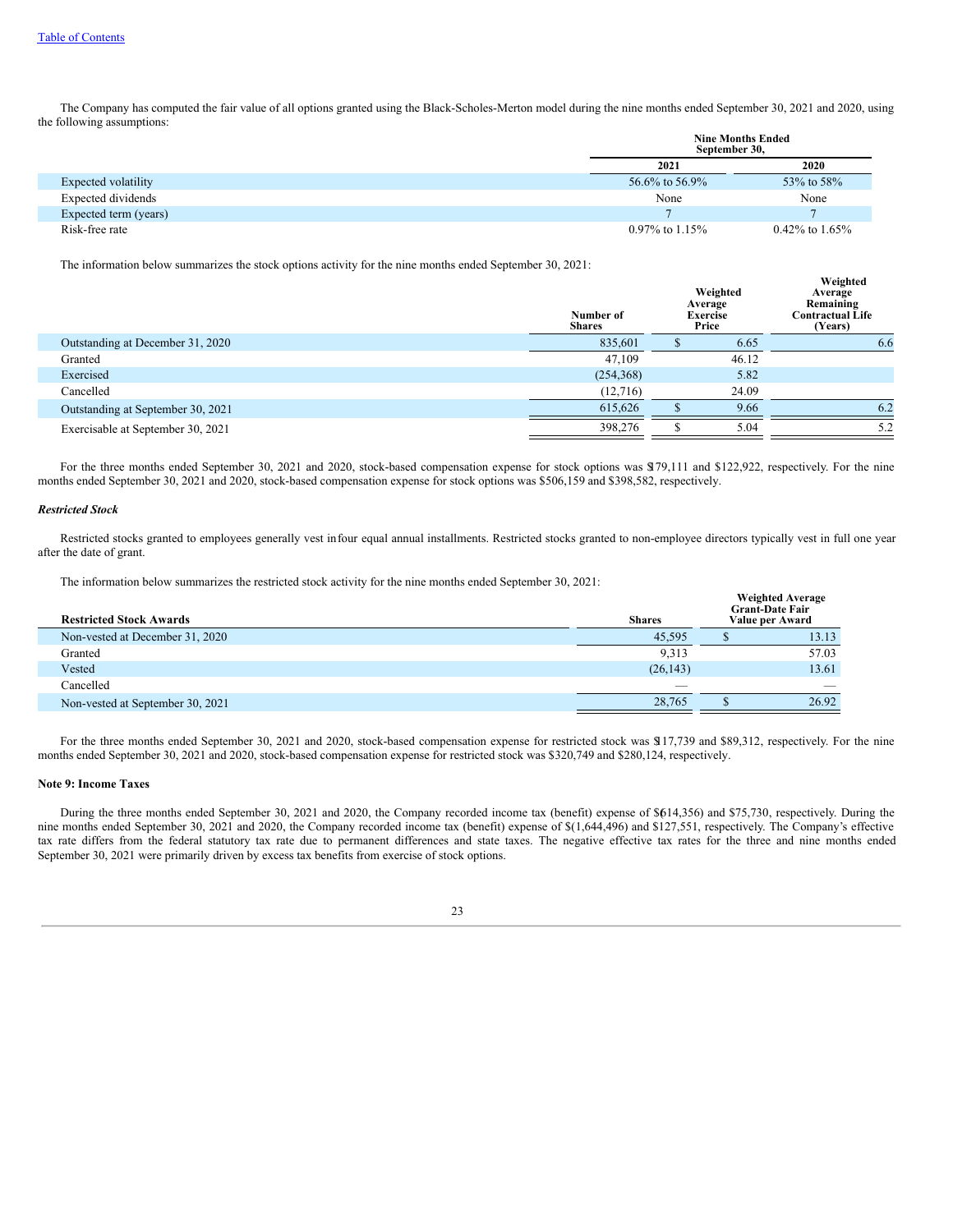## **Note 10: Commitments and Contingencies**

## *Leases*

The table below summarizes the components of lease expense and income statement location for the three and nine months ended September 30, 2021 and 2020:

|                               | Line Item in the Company's Condensed<br><b>Consolidated Income Statements</b> | <b>Three Months</b><br>Ended<br>September 30, 2021 |           |   |         |   |           | <b>Three Months</b><br><b>Ended September 30,</b><br>2020 |           |  |  | <b>Nine Months Ended</b><br>September 30, 2021 |  | <b>Nine Months Ended</b><br>September 30, 2020 |  |
|-------------------------------|-------------------------------------------------------------------------------|----------------------------------------------------|-----------|---|---------|---|-----------|-----------------------------------------------------------|-----------|--|--|------------------------------------------------|--|------------------------------------------------|--|
| Finance lease costs:          |                                                                               |                                                    |           |   |         |   |           |                                                           |           |  |  |                                                |  |                                                |  |
| Amortization of assets        | Depreciation and amortization                                                 |                                                    | 21.797    | S | 18.850  | S | 63,506    |                                                           | 49,024    |  |  |                                                |  |                                                |  |
| Interest on lease liabilities | Other expense, net                                                            |                                                    | 2,132     |   | 3,066   |   | 7.225     |                                                           | 8,779     |  |  |                                                |  |                                                |  |
| Total finance lease costs     |                                                                               |                                                    | 23,929    |   | 21.916  |   | 70.731    |                                                           | 57,803    |  |  |                                                |  |                                                |  |
|                               | General and administrative                                                    |                                                    |           |   |         |   |           |                                                           |           |  |  |                                                |  |                                                |  |
| Operating lease costs         | expenses                                                                      |                                                    | 1,201,547 |   | 891,603 |   | 3,221,145 |                                                           | 2,659,569 |  |  |                                                |  |                                                |  |
| Total lease costs             |                                                                               |                                                    | 1.225.476 |   | 913.519 |   | 3.291.876 |                                                           | 2.717.372 |  |  |                                                |  |                                                |  |
|                               |                                                                               |                                                    |           |   |         |   |           |                                                           |           |  |  |                                                |  |                                                |  |

Supplemental information and balance sheet location related to leases is as follows:

|                                                    | September 30, 2021 |               |               | <b>December 31, 2020</b> |               |  |  |
|----------------------------------------------------|--------------------|---------------|---------------|--------------------------|---------------|--|--|
| <b>Operating Leases:</b>                           |                    |               |               |                          |               |  |  |
| Operating lease right-of-use asset                 | 15,903,649         |               |               | 11,581,435               |               |  |  |
| Operating lease liability - current portion        | 3,874,451          |               |               | 2,918,140                |               |  |  |
| Operating lease liability - net of current portion | 14,977,426         |               |               | 10,632,672               |               |  |  |
| Total operating lease liability                    | 18,851,877         |               |               | 13,550,812               |               |  |  |
| <b>Finance Leases:</b>                             |                    |               |               |                          |               |  |  |
| Property and equipment, at cost                    | \$<br>267,252      |               | <sup>\$</sup> | 282,027                  |               |  |  |
| Less accumulated amortization                      | (126, 140)         |               |               | (92, 549)                |               |  |  |
| Property and equipment, net                        | 141,112            |               |               | 189,478                  |               |  |  |
| Finance lease liability - current portion          | 64,944             |               |               | 70,507                   |               |  |  |
| Finance lease liability - net of current portion   | 93,887             |               |               | 132,469                  |               |  |  |
| Total finance lease liabilities                    | 158,831            |               |               | 202,976                  |               |  |  |
| Weighted average remaining lease term (in years):  |                    |               |               |                          |               |  |  |
| Operating leases                                   |                    | 5.3           |               |                          | 4.7           |  |  |
| Finance lease                                      |                    | 3.6           |               |                          | 4.1           |  |  |
| Weighted average discount rate:                    |                    |               |               |                          |               |  |  |
| Operating leases                                   | 7.7                | $\frac{0}{0}$ |               | 8.5                      | $\frac{0}{0}$ |  |  |
| Finance leases                                     | 5.1                | $\%$          |               | 5.3                      | $\frac{0}{0}$ |  |  |

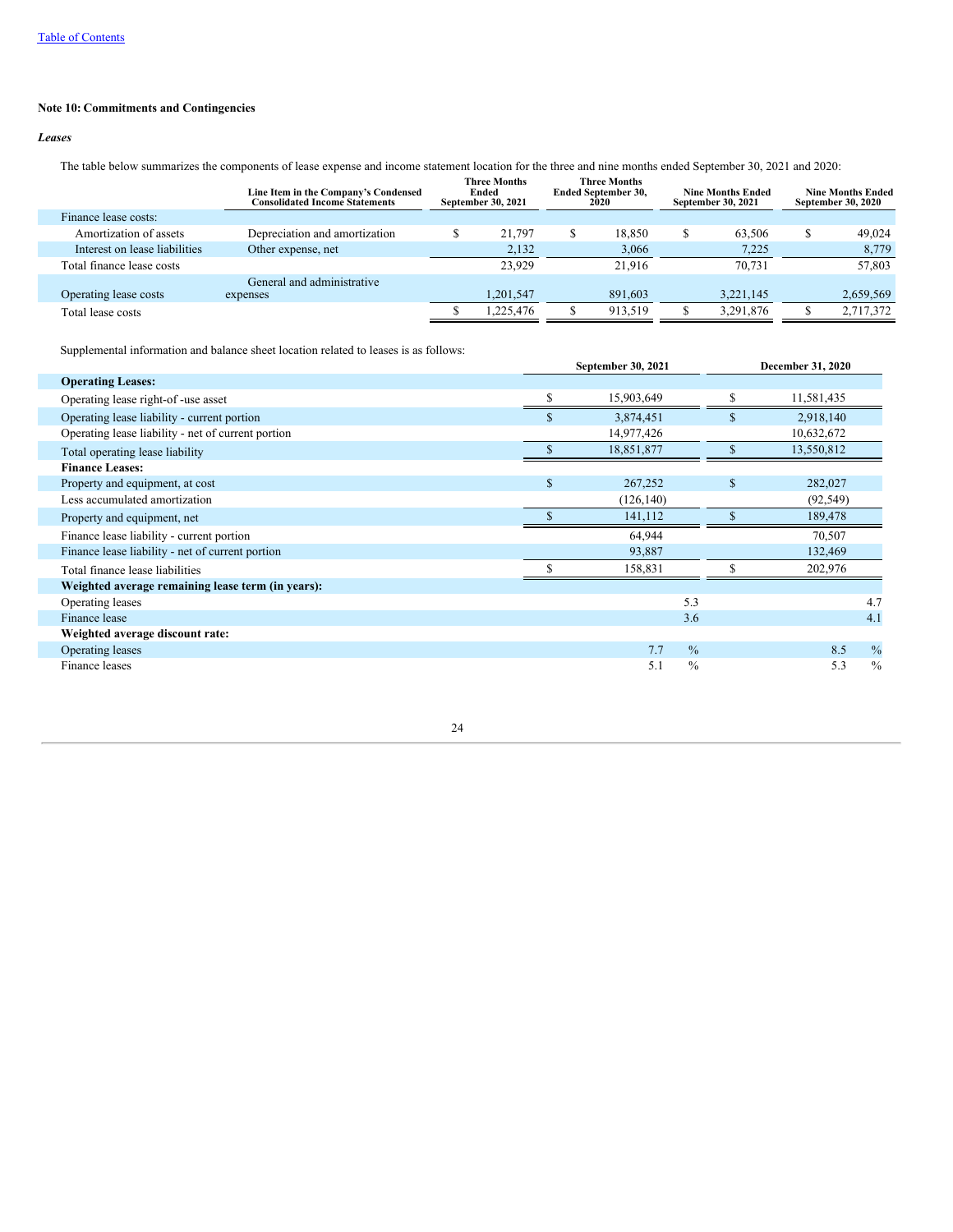### Supplemental cash flow information related to leases is as follows:

|                                                                              | <b>Nine Months Ended</b><br>September 30, 2021 | <b>Nine Months Ended</b><br><b>September 30, 2020</b> |
|------------------------------------------------------------------------------|------------------------------------------------|-------------------------------------------------------|
| Cash paid for amounts included in measurement of liabilities:                |                                                |                                                       |
| Operating cash flows from operating leases                                   | 3,069,797 \$                                   | 2,517,613                                             |
| Operating cash flows from finance leases                                     | 7,225                                          | 8,779                                                 |
| Financing cash flows from finance leases                                     | 59.285                                         | 40,168                                                |
|                                                                              |                                                |                                                       |
| Non-cash transactions: ROU assets obtained in exchange for lease liabilities |                                                |                                                       |
| Operating lease                                                              | 6,232,875 \$                                   | 919,607                                               |
| Finance lease                                                                | 15.140                                         | 201,423                                               |

Maturities of lease liabilities as of September 30, 2021 are as follows:

|                            | <b>Operating Leases</b> |              | <b>Finance Lease</b> |  |
|----------------------------|-------------------------|--------------|----------------------|--|
| 2021 (remainder)           | 1,242,724               | <sup>S</sup> | 22,824               |  |
| 2022                       | 5,149,264               |              | 54,371               |  |
| 2023                       | 4,491,076               |              | 27,600               |  |
| 2024                       | 3,915,068               |              | 27,600               |  |
| 2025                       | 3,470,504               |              | 27,600               |  |
| Thereafter                 | 4,445,546               |              | 11,500               |  |
| Total lease payments       | 22,714,182              | <sup>S</sup> | 171,495              |  |
| Less: Imputed interest     | (3,862,305)             |              | (12,664)             |  |
| Total lease obligations    | 18,851,877              |              | 158,831              |  |
| Less: Current obligations  | (3,874,451)             |              | (64, 944)            |  |
| Long-term lease obligation | 14,977,426              |              | 93,887               |  |
|                            |                         |              |                      |  |

During the third quarter of 2021, the Company entered into various operating leases that have not yet commenced for spaces to be used by the Company's new corporate clinics. These leases are expected to result in additional ROU assets and liabilities of approximately \$1.4 million. These leases are expected to commence during the fourth quarter of 2021 and the first quarter of 2022, with lease terms of five to ten years.

#### *Litigation*

In the normal course of business, the Company is party to litigation from time to time. The Company maintains insurance to cover certain actions and believes that resolution of such litigation will not have a material adverse effect on the Company. Such matters are subject to many uncertainties and to outcomes of which the financial impacts are not predictable with assurance and that may not be known for extended periods of time. A liability is established once management determines a loss is probable and an amount that can be reasonably estimated.

### **Note 11: Segment Reporting**

An operating segment is defined as a component of an enterprise for which discrete financial information is available and is reviewed regularly by the Chief Operating Decision Maker ("CODM") to evaluate performance and make operating decisions. The Company has identified its CODM as the Chief Executive Officer.

The Company hastwo operating business segments and one non-operating business segment. The Corporate Clinics segment is composed of the operating activities of the company-owned or managed clinics. As of September 30, 2021, the Company operated or managed 83 clinics under this segment. The Franchise Operations segment is composed of the operating activities of the franchise business unit. As of September 30, 2021, the franchise system consisted of 583 clinics in operation. Corporate is a nonoperating segment that develops and implements strategic initiatives and supports the Company's two operating business segments by centralizing key administrative functions such as finance and treasury, information technology, insurance and risk

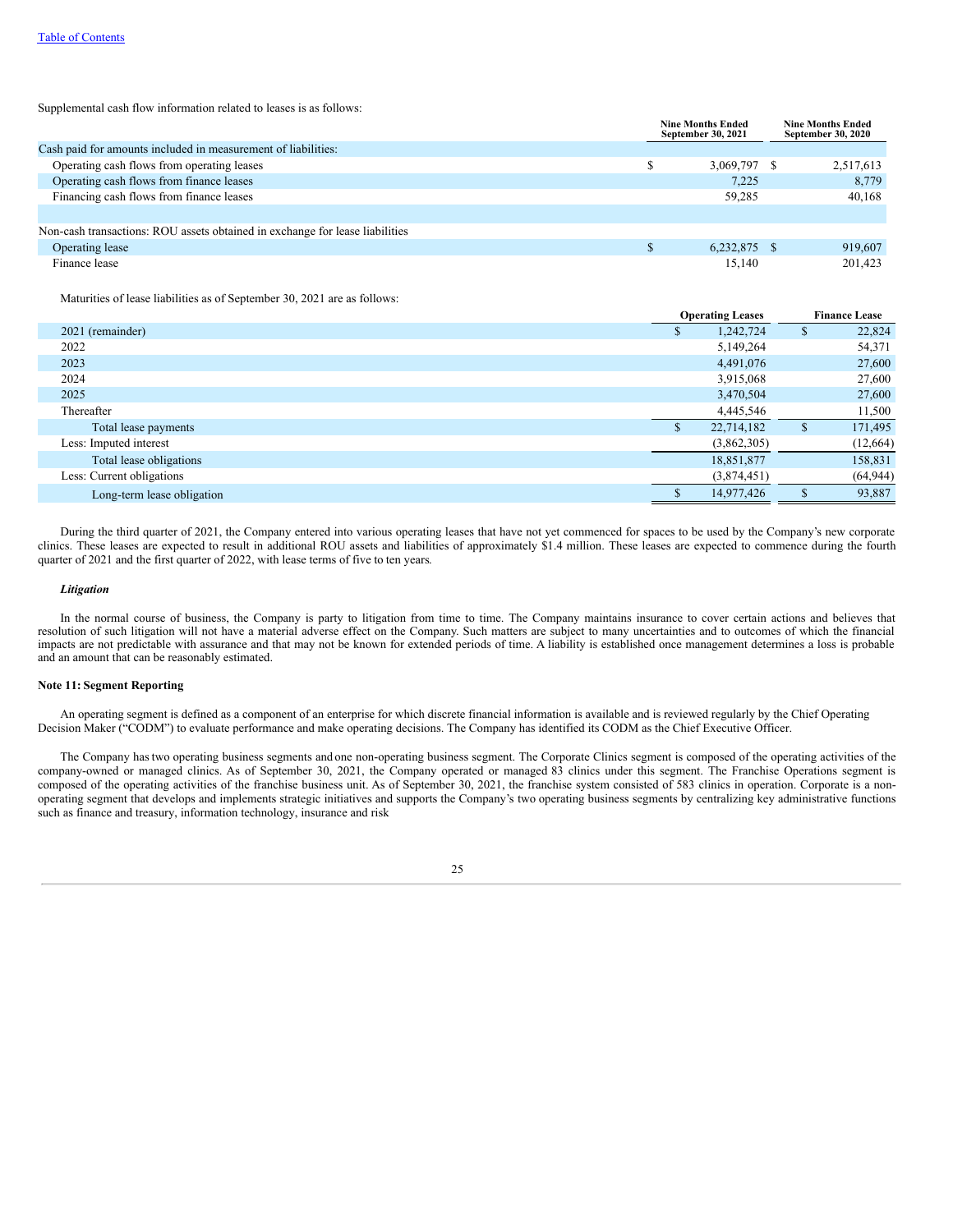management, legal and human resources. Corporate also provides the necessary administrative functions to support the Company as a publicly-traded company. A portion of the expenses incurred by Corporate are allocated to the operating business segments.

The tables below present financial information for the Company'stwo operating business segments.

| Revenues:                                                        |              | <b>Three Months Ended</b> | September 30, |             |              | <b>Nine Months Ended</b><br>September 30, |              |             |  |  |
|------------------------------------------------------------------|--------------|---------------------------|---------------|-------------|--------------|-------------------------------------------|--------------|-------------|--|--|
|                                                                  |              | 2021                      |               | 2020        |              | 2021                                      |              | 2020        |  |  |
| Corporate clinics                                                | \$           | 11,634,009                | \$            | 8,403,844   | \$           | 32,537,942                                | \$           | 22,554,946  |  |  |
| Franchise operations                                             |              | 9,357,612                 |               | 7,006,709   |              | 26,220,441                                |              | 19,089,886  |  |  |
| Total revenues                                                   | \$           | 20,991,621                | S             | 15,410,553  | \$           | 58,758,383                                | \$           | 41,644,832  |  |  |
|                                                                  |              |                           |               |             |              |                                           |              |             |  |  |
| Depreciation and amortization:                                   |              |                           |               |             |              |                                           |              |             |  |  |
| Corporate clinics                                                |              | 1,538,251                 |               | 636,734     |              | 3,879,786                                 |              | 1,828,643   |  |  |
| Franchise operations                                             |              | 165,475                   |               | 342         |              | 166,159                                   |              | 1,027       |  |  |
| Corporate administration                                         |              | (41, 471)                 |               | 77,212      |              | 229,195                                   |              | 232,267     |  |  |
| Total depreciation and amortization                              |              | 1,662,255                 | \$            | 714,288     | \$           | 4,275,140                                 | S            | 2,061,937   |  |  |
|                                                                  |              |                           |               |             |              |                                           |              |             |  |  |
| Segment operating income:                                        |              |                           |               |             |              |                                           |              |             |  |  |
| Corporate clinics                                                | $\mathbb{S}$ | 1,241,081                 | $\mathbb{S}$  | 1,313,717   | $\mathbb{S}$ | 4,415,793                                 | $\mathbb{S}$ | 2,662,643   |  |  |
| Franchise operations                                             |              | 4,156,829                 |               | 3,404,723   |              | 11,887,071                                |              | 8,778,537   |  |  |
| Total segment operating income                                   | \$           | 5,397,910                 | $\mathbb{S}$  | 4,718,440   | $\mathbb{S}$ | 16,302,864                                | \$           | 11,441,180  |  |  |
| Reconciliation of total segment operating income to consolidated |              |                           |               |             |              |                                           |              |             |  |  |
| earnings before income taxes:                                    |              |                           |               |             |              |                                           |              |             |  |  |
|                                                                  |              |                           |               |             |              |                                           |              |             |  |  |
| Total segment operating income                                   | $\mathbb{S}$ | 5,397,910                 | $\mathbb{S}$  | 4,718,440   | $\mathbb{S}$ | 16,302,864                                | $\mathbb{S}$ | 11,441,180  |  |  |
| Unallocated corporate                                            |              | (4,059,032)               |               | (3,013,084) |              | (10, 957, 559)                            |              | (8,723,890) |  |  |
| Consolidated income from operations                              |              | 1,338,878                 |               | 1,705,356   |              | 5,345,305                                 |              | 2,717,290   |  |  |
| Other expense, net                                               |              | 16.139                    |               | 25,667      |              | 54,050                                    |              | 55,248      |  |  |
| Income before income tax benefit                                 | $\mathbf S$  | 1,322,739                 | S             | 1,679,689   | $\mathbb{S}$ | 5,291,255                                 | $\mathbf S$  | 2,662,042   |  |  |

| Segment assets:                                           |    | September 30,<br>2021 | December 31,<br><b>2020</b> |
|-----------------------------------------------------------|----|-----------------------|-----------------------------|
| Corporate clinics                                         | ٠D | 36,778,871 \$         | 24,928,311                  |
| Franchise operations                                      |    | 12,257,569            | 9,744,375                   |
| Total segment assets                                      |    | 49,036,440            | 34,672,686                  |
|                                                           |    |                       |                             |
|                                                           |    |                       | (As Revised)                |
| Unallocated cash and cash equivalents and restricted cash |    | 19,992,282            | 20,819,629                  |
| Unallocated property and equipment                        |    | 913,988               | 1,063,815                   |
| Other unallocated assets                                  |    | 11,036,188            | 9,257,153                   |
| Total assets                                              |    | 80.978.898            | 65,813,283                  |

"Unallocated cash and cash equivalents and restricted cash" relates to corporate cash and cash equivalents and restricted cash (see Note 1), "unallocated property and equipment" relates primarily to corporate fixed assets, and "other unallocated assets" relates primarily to deposits, prepaid and other assets.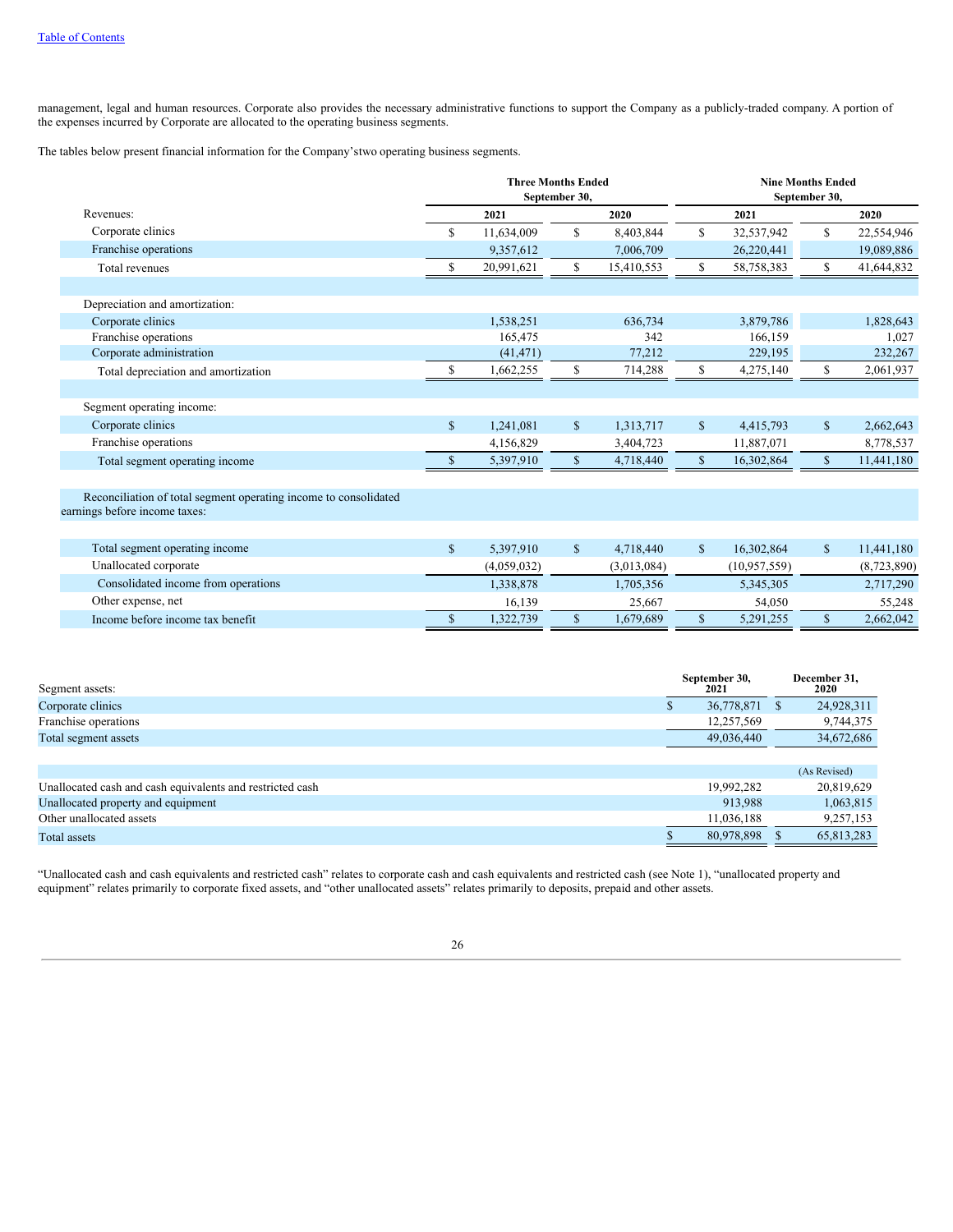#### **Note 12: Other Comments**

### *COVID-19 Update*

The Company's business remained healthy and resilient during the first nine months of 2021, despite the ongoing pandemic and the resurgence in COVID-19 cases in the third quarter of 2021. While the business continued to show strong year on year growth in revenues, and the Company expects this momentum to continue for the remainder of 2021, the COVID-19 outbreak continues to be fluid, and the extent to which the pandemic will impact the Company's business remains uncertain. The Company's 2020 revenue and earnings were negatively impacted compared to its pre-COVID-19 pandemic expectations, and the pandemic may have a negative impact on the Company's revenue and net income in the remainder of 2021. Public health officials and medical professionals have warned that a resurgence of COVID-19 cases may continue, particularly if vaccination rates do not increase or if additional potent variants emerge, which may impact the general economic recovery. The ongoing economic impacts and health concerns associated with the pandemic may continue to affect patient behavior and spending levels and could result in reduced visits and patient spending trends that adversely impact the Company's financial position and results of operations. Until the COVID-19 pandemic has been resolved as a public health crisis, it retains the potential to cause further and more severe disruption of global and national economies. The Company will continue to actively monitor the situation and may take further actions that alter its business operations as may be required by federal, state, or local authorities, or that it determines are in the best interests of its employees and patients.

### **Note 13: Subsequent Events**

On November 1, 2021, the Company entered into an Asset and Franchise Purchase Agreement under which the Company repurchased from the seller four operating franchises in North Carolina. The Company operates the franchises as company-owned

clinics. The total purchase price for the transaction was \$1,284,212, less \$46,681 of net deferred revenue resulting in total purchase consideration of \$1,237,531. The purchase price is subject to post-closing price adjustments.

#### <span id="page-29-0"></span>**ITEM 2. MANAGEMENT'S DISCUSSION AND ANALYSIS OF FINANCIAL CONDITION AND RESULTS OF OPERATIONS**

The following discussion and analysis of our financial condition and results of operations should be read in conjunction with our unaudited condensed consolidated financial statements and related notes included in this Quarterly Report on Form 10-Q and the audited consolidated financial statements and notes thereto as of and for the year ended December 31, 2020 and the related Management's Discussion and Analysis of Financial Condition and Results of Operations, both of which are contained in our *Annual Report on Form 10-K.*

#### **Forward-Looking Statements**

The information in this discussion contains forward-looking statements and information within the meaning of Section 27A of the Securities Act of 1933, as amended, and Section 21E of the Securities Exchange Act of 1934, as amended, ("the Exchange Act"), which are subject to the "safe harbor" created by those sections. These forwardlooking statements include, but are not limited to, statements concerning our strategy, future operations, future financial position, future revenues, projected costs, prospects and plans and objectives of management; and accounting estimates and the impact of new or recently issued accounting pronouncements. The words "anticipates," "believes," "estimates," "expects," "intends," "may," "plans," "projects," "will," "should," "could," "predicts," "potential," "continue," "would" and similar expressions are intended to identify forward-looking statements, although not all forward-looking statements contain these identifying words. We may not actually achieve the plans, intentions or expectations disclosed in our forward-looking statements and you should not place undue reliance on our forward-looking statements. Actual results or events could differ materially from the plans, intentions and expectations disclosed in the forward-looking statements that we make. The forward-looking statements are applicable only as of the date on which they are made, and we do not assume any obligation to update any forward-looking statements. All forward-looking statements in this Form 10-Q are made based on our current expectations, forecasts, estimates and assumptions, and involve risks, uncertainties and other factors that could cause results or events to differ materially from those expressed in the forward-looking statements. In evaluating these statements, you should specifically consider various factors, uncertainties and risks that could affect our future results or operations as described from time to time in our SEC reports, including those risks outlined under "Risk Factors" which are contained in Part I, Item 1A of our Form 10-K for the year ended December 31, 2020 and in Part II, Item 1A of this Form 10-Q. These factors, uncertainties and risks may cause our actual results to differ materially from any forward-looking statement set forth in this Form 10-Q. You should carefully consider these risks and uncertainties and other information contained in the reports we file with or furnish to the SEC before making any investment decision with respect to our securities. All forward-looking statements attributable to us or persons *acting on our behalf are expressly qualified in their*

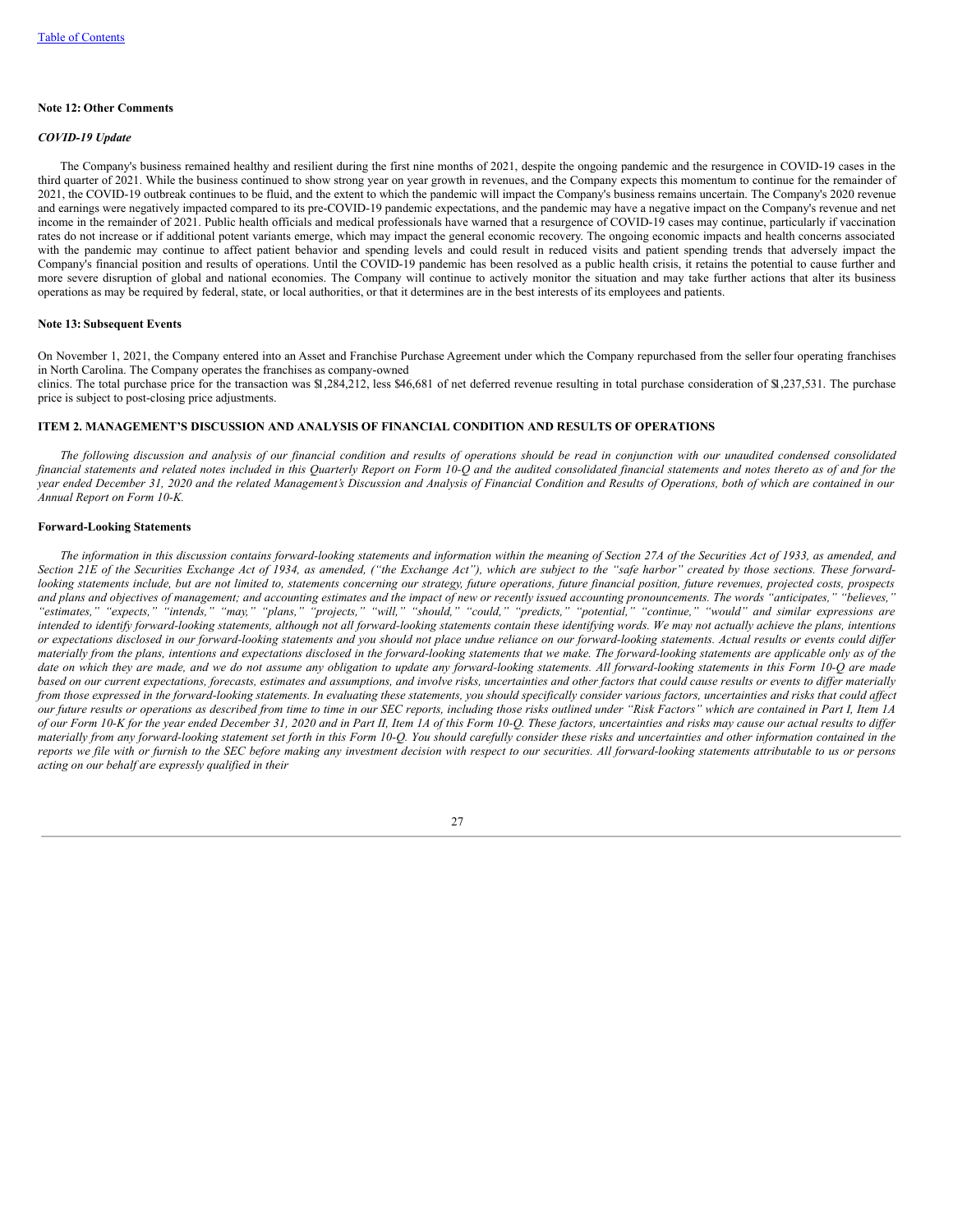entirety by this cautionary statement. Some of the important factors contained in Part I, Item 1A of our Form 10-K for the year ended December 31, 2020 and in Part II, Item 1A of this Form 10-Q that could cause our actual results to differ materially from those projected in any forward-looking statements include, but are not limited to, the *following:*

- major public health concerns, including the outbreak of epidemic or pandemic contagious disease, may adversely affect revenue at our clinics and disrupt financial *markets, adversely af ecting our stock price;*
- the impact of the COVID-19 pandemic on the economy and our operations, including the measures taken by governmental authorities to address it, may precipitate or *exacerbate other risks and/or uncertainties;*
- we may not be able to successfully implement our growth strategy if we or our franchisees are unable to locate and secure appropriate sites for clinic locations, obtain *favorable lease terms, and attract patients to our clinics;*
- we have limited experience operating company-owned or managed clinics in those geographic areas where we currently have few or no clinics, and we may not be able *to duplicate the success of some of our franchisees;*
- we may not be able to acquire operating clinics from existing franchisees or develop company-owned or managed clinics on attractive terms;
- we may not be able to identify, recruit and train enough qualified chiropractors and other personnel to staff our clinics, particularly in light of the current nationwide *labor shortage, which might limit our ability to implement our growth strategy;*
- short-selling strategies and negative opinions posted on the internet may drive down the market price of our common stock and could result in class action lawsuits;
- we may fail to successfully design and maintain our proprietary and third-party management information systems or implement new systems;
- we may fail to properly maintain the integrity of our data or to strategically implement, upgrade or consolidate existing information systems;
- increases in the number of franchisee acquisitions that we make could disrupt our business and harm our financial condition;
- we may not be able to continue to sell regional developer licenses to qualified regional developers or sell franchises to qualified franchisees, and our regional *developers and franchisees may not succeed in developing profitable territories and clinics;*
- new clinics may not reach the point of profitability, and we may not be able to maintain or improve revenues and franchise fees from existing franchised clinics;
- the chiropractic industry is highly competitive, with many well-established independent competitors, which could prevent us from increasing our market share or result *in reduction in our market share;*
- state administrative actions and rulings regarding the corporate practice of chiropractic and federal and state laws and regulations regarding joint employer *responsibility may jeopardize our business model;*
- negative publicity or damage to our reputation, which could arise from concerns expressed by opponents of chiropractic and by chiropractors operating under *traditional service models, could adversely impact our operations and financial position;*
- our security systems may be breached, and we may face civil liability and public perception of our security measures could be diminished, either of which would *negatively af ect our ability to attract and retain patients; and*
- legislation, regulations, as well as new medical procedures and techniques, could reduce or eliminate our competitive advantages.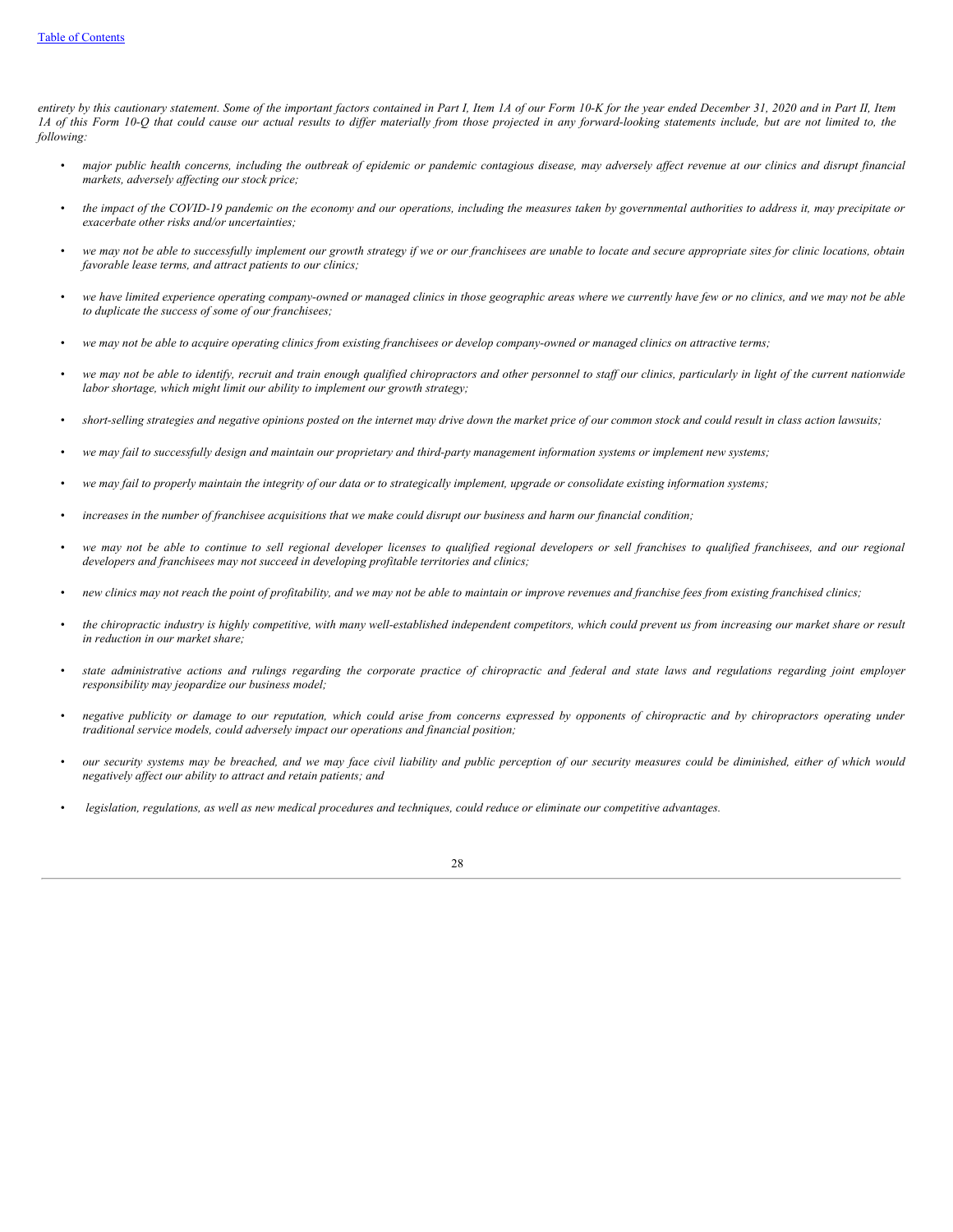#### **Overview**

Our principal business is to develop, own, operate, support and manage chiropractic clinics through direct ownership, management arrangements, franchising and the sale of regional developer rights throughout the United States.

We seek to be the leading provider of chiropractic care in the markets we serve and to become the most recognized brand in our industry through the rapid and focused expansion of chiropractic clinics in key markets throughout North America and potentially abroad.

*Key Performance Measures.* We receive monthly performance reports from our system and our clinics which include key performance indicators per clinic, including gross sales, comparable same-store sales growth, or "Comp Sales," number of new patients, conversion percentage, and member attrition. In addition, we review monthly reporting related to system-wide sales, clinic openings, clinic license sales, adjusted EBITDA, and various earnings metrics in the aggregate and per clinic. We believe these indicators provide us with useful data with which to measure our performance and to measure our franchisees' and clinics' performance. Comp Sales include the sales from both company-owned or managed clinics and franchised clinics that in each case have been open at least 13 full months and exclude any clinics that have closed. System-wide sales include sales at all clinics, whether operated by us or by franchisees. While franchised sales are not recorded as revenues by us, management believes the information is important in understanding the overall brand's financial performance, because these sales are the basis on which we calculate and record royalty fees and are indicative of the financial health of the franchisee base. Adjusted EBITDA consists of net income before interest, income taxes, depreciation and amortization, acquisition related expenses, stock-based compensation expense, bargain purchase gain, and (gain) loss on disposition or impairment. There was no bargain purchase gain for the nine months ended September 30, 2021 and 2020.

*Key Clinic Development Trends*. As of September 30, 2021, we and our franchisees operated or managed 666 clinics, of which 583 were operated or managed by franchisees and 83 were operated as company-owned or managed clinics. Of the 83 company-owned or managed clinics, 34 were constructed and developed by us, and 49 were acquired from franchisees.

Our current strategy is to grow through the sale and development of additional franchises, build upon our regional developer strategy, and continue to expand our corporate clinic portfolio within clustered locations. The number of franchise licenses sold for the year ended December 31, 2020 was 121, compared with 126 and 99 licenses for the years ended December 31, 2019 and 2018, respectively. We ended the first nine months of 2021 with 21 regional developers who were responsible for 82% of the 132 licenses sold during the period. This strong result reflects the power of the regional developer program to accelerate the number of clinics sold, and eventually opened, across the country.

In addition, we believe that we can accelerate the development of, and revenue generation from, company-owned or managed clinics through the accelerated development of greenfield clinics and the further selective acquisition of existing franchised clinics. We will seek to acquire existing franchised clinics that meet our criteria for demographics, site attractiveness, proximity to other clinics and additional suitability factors. During the nine months ended September 30, 2021, we opened eleven greenfield clinics, and as of September 30, 2021, we executed 18 leases for future greenfield clinic locations and had 19 additional letters-of-intent in place for further greenfield expansion.

We believe that The Joint has a sound concept, which has been further validated through its continuing resiliency during the pandemic and will benefit from the fundamental changes taking place in the manner in which Americans access chiropractic care and their growing interest in seeking effective, affordable natural solutions for general wellness. These trends join with the preference we have seen among chiropractic doctors to reject the insurance-based model to produce a combination that benefits the consumer and the service provider alike. We believe that these forces create an important opportunity to accelerate the growth of our network.

#### **COVID-19 Update**

The COVID-19 pandemic and related governmental control measures severely disrupted our business during the second quarter of 2020. During this period, we experienced a significant reduction in patient traffic and spending trends. With the easing to varying degrees of restrictive public health orders in May 2020, patient traffic recovered substantially throughout the year following a low point in April 2020. For the remainder of 2020, steadily improving key metrics, including gross sales, Comp Sales, patient traffic, and new patient conversion rate, drove our 2020 full year operating income to an all-time high.

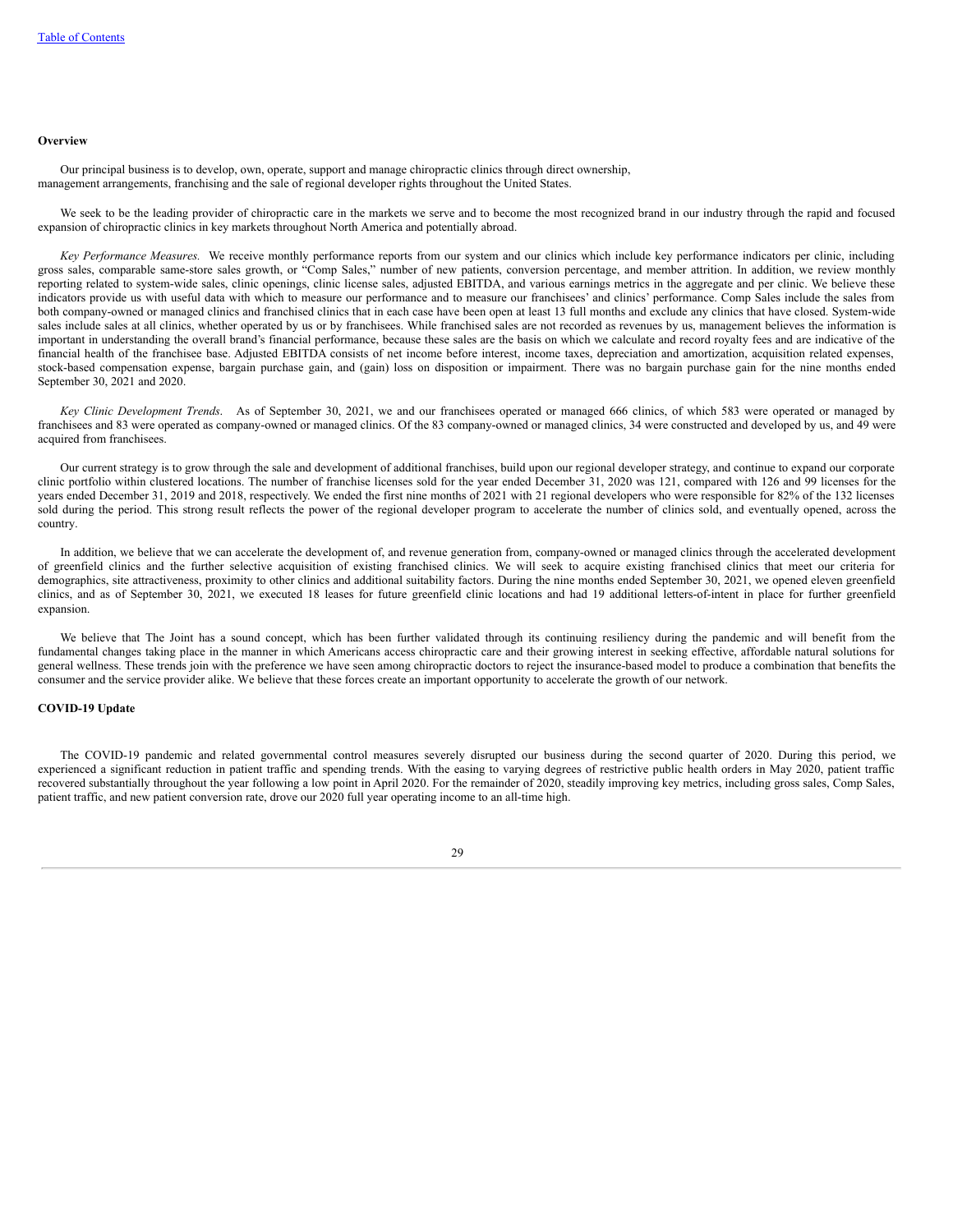The U.S. economy continued on a path to recovery in the first half of 2021 with millions of Americans receiving the COVID-19 vaccine and the easing of governmentimposed restrictions. During the third quarter of 2021, however, the U.S. saw a resurgence in COVID-19 cases, particularly as a result of a new variant of COVID-19. As mentioned in our results of operations, our business has remained healthy and resilient despite the ongoing pandemic.

While our business continues to show strong year on year growth in revenues, and we expect this momentum to continue for the remainder of 2021, the COVID-19 outbreak continues to be fluid, and the extent to which the pandemic will impact our business remains uncertain. Our 2020 revenue and earnings were negatively impacted compared to our pre-COVID-19 pandemic expectations, and the pandemic may have a negative impact on our revenue and net income in the remainder of 2021. Public health officials and medical professionals have warned that the resurgence of COVID-19 cases may continue, particularly if vaccination rates do not increase or if additional potent variants emerge, which may impact the general economic recovery. The ongoing economic impacts and health concerns associated with the pandemic may continue to affect patient behavior and spending levels and could result in reduced visits and patient spending trends that adversely impact our financial position and results of operations. In addition, the impact of the COVID-19 pandemic depends on factors beyond our knowledge or control, including new or more restrictive stay-at-home orders and other new or revised public health requirements recommended or imposed by federal, state and local authorities. Until the COVID-19 pandemic has been resolved as a public health crisis, it retains the potential to cause further and more severe disruption of global and national economies.

In spite of these challenges, and other factors, which may individually or in combination slow the recovery from the COVID-19 pandemic-induced disruptions, we believe we are well-positioned to operate effectively through the present environment, as we continue to conduct business as usual with modifications to employee travel and employee work locations, and with our new sanitary and safety measures in our clinics. We will continue to actively monitor the situation and may take further actions that alter our business operations as may be required by federal, state, or local authorities, or that we determine are in the best interests of our employees and patients.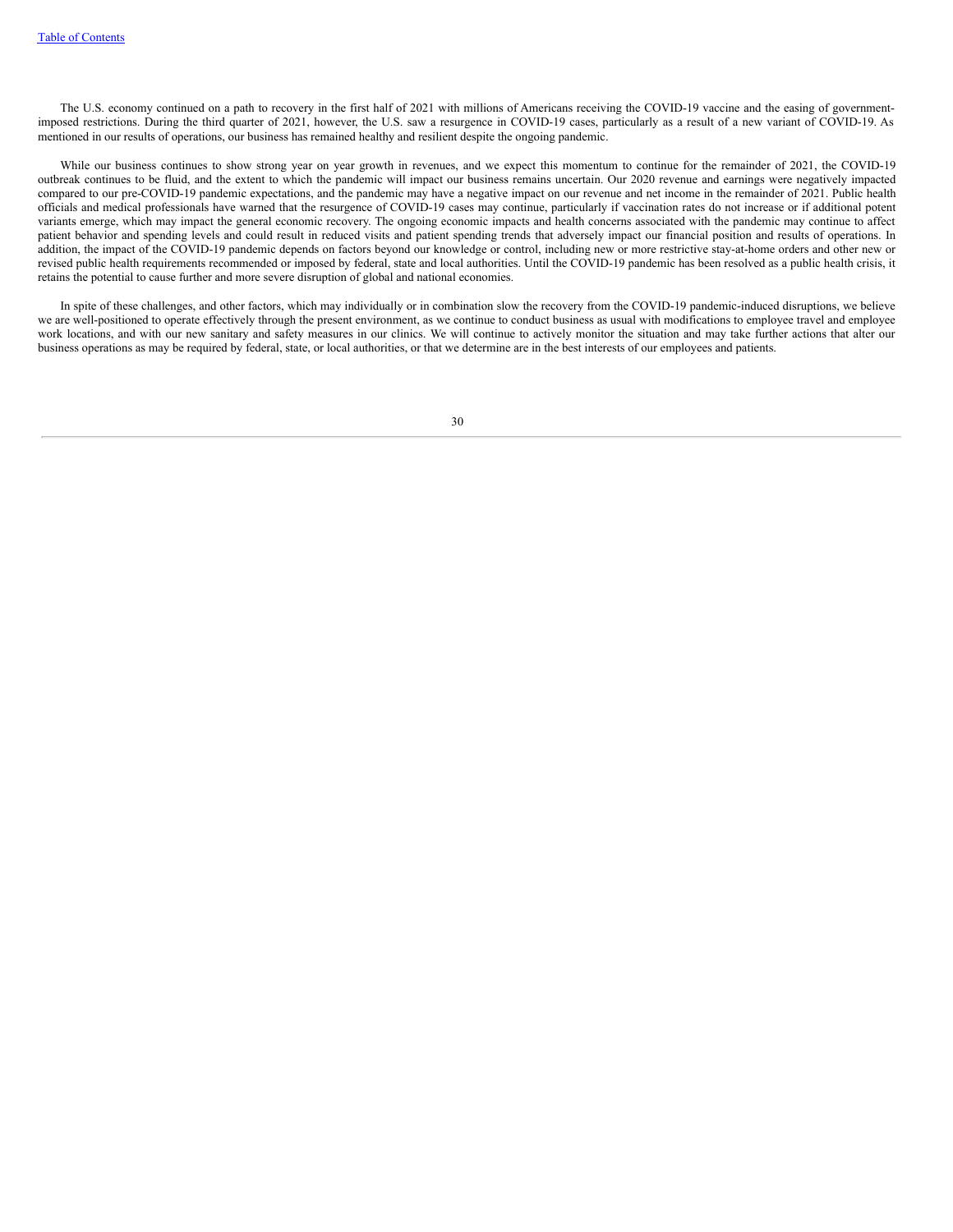### **Other Significant Events and/or Recent Developments**

For the three months ended September 30, 2021:

- Comp Sales of clinics that have been open for at least 13 full months increased 27%.
- Comp Sales for mature clinics open 48 months or more increased 21%.
- System-wide sales for all clinics open for any amount of time grew 37%.

For the nine months ended September 30, 2021:

- System-wide sales for all clinics open for any amount of time grew 42%.
- 76 new franchised clinics and eleven company-owned or managed greenfields were opened, for a total of 666 clinics.

On January 1, 2021, we entered into an agreement under which we repurchased the right to develop franchises in various counties in Georgia. The total consideration for the transaction was \$1,388,700. We carried a deferred revenue balance associated with this transaction of \$35,679, representing the fee collected upon the execution of the regional developer agreement. We accounted for the termination of development rights associated with unsold or undeveloped franchises as a cancellation, and the associated deferred revenue was netted against the aggregate purchase price. We recognized the net amount of \$1,353,021 as reacquired development rights in January 2021, which is amortized over the remaining original contract period of approximately 13 months.

On March 4, 2021, we elected to repay the full principal and accrued interest on the PPP loan of approximately \$2.7 million from JPMorgan Chase Bank, N.A. without prepayment penalty, in accordance with the terms of the PPP loan.

On April 1, 2021, we entered into an Asset and Franchise Purchase Agreement under which we repurchased from the seller two operating franchises in Phoenix, Arizona. We operate the franchises as company-owned clinics. The total purchase price for the transaction was \$1,925,000, less \$29,417 of net deferred revenue, resulting in total purchase consideration of \$1,895,583.

On April 1, 2021, we entered into an Asset and Franchise Purchase Agreement under which we repurchased from the seller six operating franchises in North Carolina. We operate the franchises as company-managed clinics. The total purchase price for the transaction was \$2,568,028, less \$58,441 of net deferred revenue, resulting in total purchase consideration of \$2,509,587

On November 1, 2021, we entered into an Asset and Franchise Purchase Agreement under which we repurchased from the seller four operating franchises in North Carolina. We operate the franchises as company-owned clinics. The total purchase price for the transaction was \$1,284,212, less \$46,681 of net deferred revenue resulting in total purchase consideration of \$1,237,531. The purchase price is subject to post-closing price adjustments.

Effective as of December 31, 2021, we will be a large accelerated filer and will no longer qualify as a "smaller reporting company," as defined in the Exchange Act. This is due to our public float (the market value of our common shares held by non-affiliates) being greater than \$700 million as of June 30, 2021. Compliance with the "large accelerated filer" filing requirements will begin with our Form 10-K for the fiscal year ending December 31, 2021, which will now include an attestation by our independent registered public accounting firm as to the effectiveness of our internal control over financial reporting under Section 404(b) of the Sarbanes-Oxley Act of 2002. Compliance with increased disclosure obligations due to the change in our smaller reporting company status will begin with our quarterly report for the three-month period ending March 31, 2022. These additional disclosure obligations will include, but not be limited to, fuller and more detailed disclosures regarding executive compensation and three years (instead of two years) of audited income, cash flow and stockholders' equity statements. Compliance with additional filing and disclosure requirements will increase our costs and demands on management.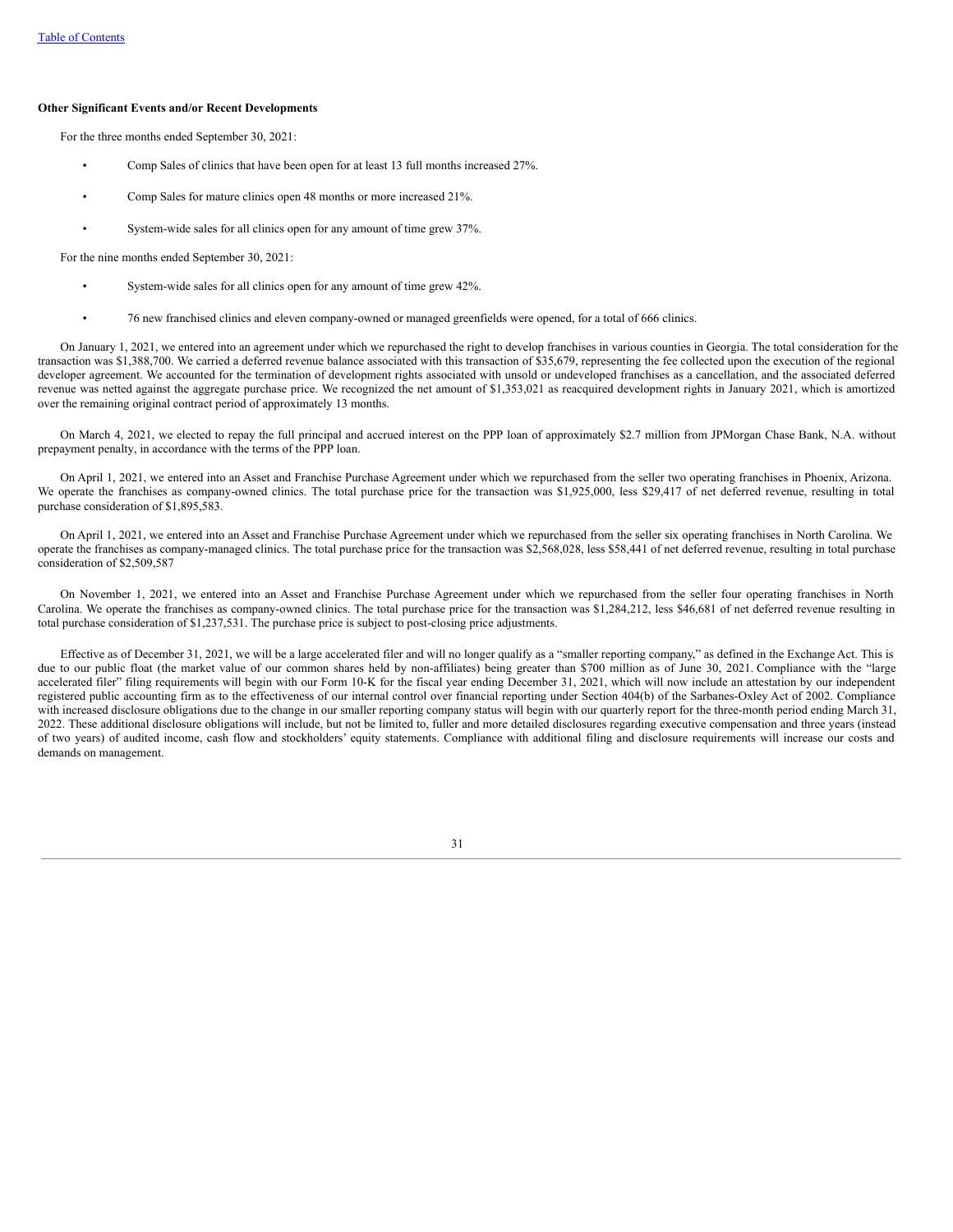### **2021 Full Year Outlook**

- We expect our revenues to be between \$80 million and \$81 million, compared to \$58.7 million in 2020.
- We expect our adjusted EBITDA to be between \$13 million and \$14 million, compared to \$9.1 million in 2020.
- We expect franchised clinic openings to be between 105 and 115, compared to 70 in 2020.
- We expect Company-owned or managed clinics, through a combination of both greenfields and buybacks, to increase by between 25 and 35, compared to 4 in 2020.

We believe we are well positioned for the remainder of 2021 due to, among other things, our resilient business model, planned new clinic openings and expansion of company-owned or managed clinics, and current positive economic trends. However, the long-term impact of COVID-19 on our operational and financial performance will depend on certain developments including the duration, spread, severity, and trajectory of the virus. These potential developments are uncertain and cannot be predicted and as such, the extent to which COVID-19 will impact our business, operations, financial condition and results of operations over the long term is unknown.

### **Factors Affecting Our Performance**

Our operating results may fluctuate significantly as a result of a variety of factors, including the timing of new clinic sales, openings, and closures and related expenses, the markets in which our clinics operate, general economic conditions, consumer confidence in the economy, consumer preferences, competitive factors, and disease epidemics and other health-related concerns, such as the current COVID-19 outbreak.

### **Significant Accounting Polices and Estimates**

There were no changes in our significant accounting policies and estimates during the nine months ended September 30, 2021 from those set forth in "Significant Accounting Policies and Estimates" in our Annual Report on Form 10-K for the year ended December 31, 2020.

#### **Results of Operations**

The following discussion and analysis of our financial results encompasses our consolidated results and results of our two business segments: Corporate Clinics and Franchise Operations.

### Total Revenues - three months ended September 30, 2021 compared with three months ended September 30, 2020

Components of revenues were as follows:

| . .                                            | Three Months Ended September 30, |                 |     |                                         |                                          |               |
|------------------------------------------------|----------------------------------|-----------------|-----|-----------------------------------------|------------------------------------------|---------------|
| <b>Revenues</b>                                | 2021                             | 2020            |     | <b>Change from</b><br><b>Prior Year</b> | <b>Percent Change</b><br>from Prior Year |               |
| Revenues from company-owned or managed clinics | 11,634,009                       | \$<br>8,403,844 | -D. | 3,230,165                               | 38.4                                     | $\%$          |
| Royalty fees                                   | 5,714,637                        | 4,170,692       |     | 1,543,945                               | 37.0                                     | $\%$          |
| Franchise fees                                 | 648,598                          | 519,131         |     | 129.467                                 | 24.9                                     | $\%$          |
| Advertising fund revenue                       | 1,627,693                        | 1,187,666       |     | 440.027                                 | 37.0                                     | $\frac{0}{0}$ |
| IT related income and software fees            | 840,969                          | 688,046         |     | 152,923                                 | 22.2                                     | $\frac{0}{0}$ |
| Regional developer fees                        | 209,651                          | 222,908         |     | (13,257)                                | (5.9)                                    | $\%$          |
| Other revenues                                 | 316,064                          | 218,266         |     | 97,798                                  | 44.8                                     | $\frac{0}{0}$ |
| Total revenues                                 | 20,991,621                       | 15,410,553      |     | 5,581,068                               | 36.2                                     | $\frac{0}{0}$ |

*Consolidated Results*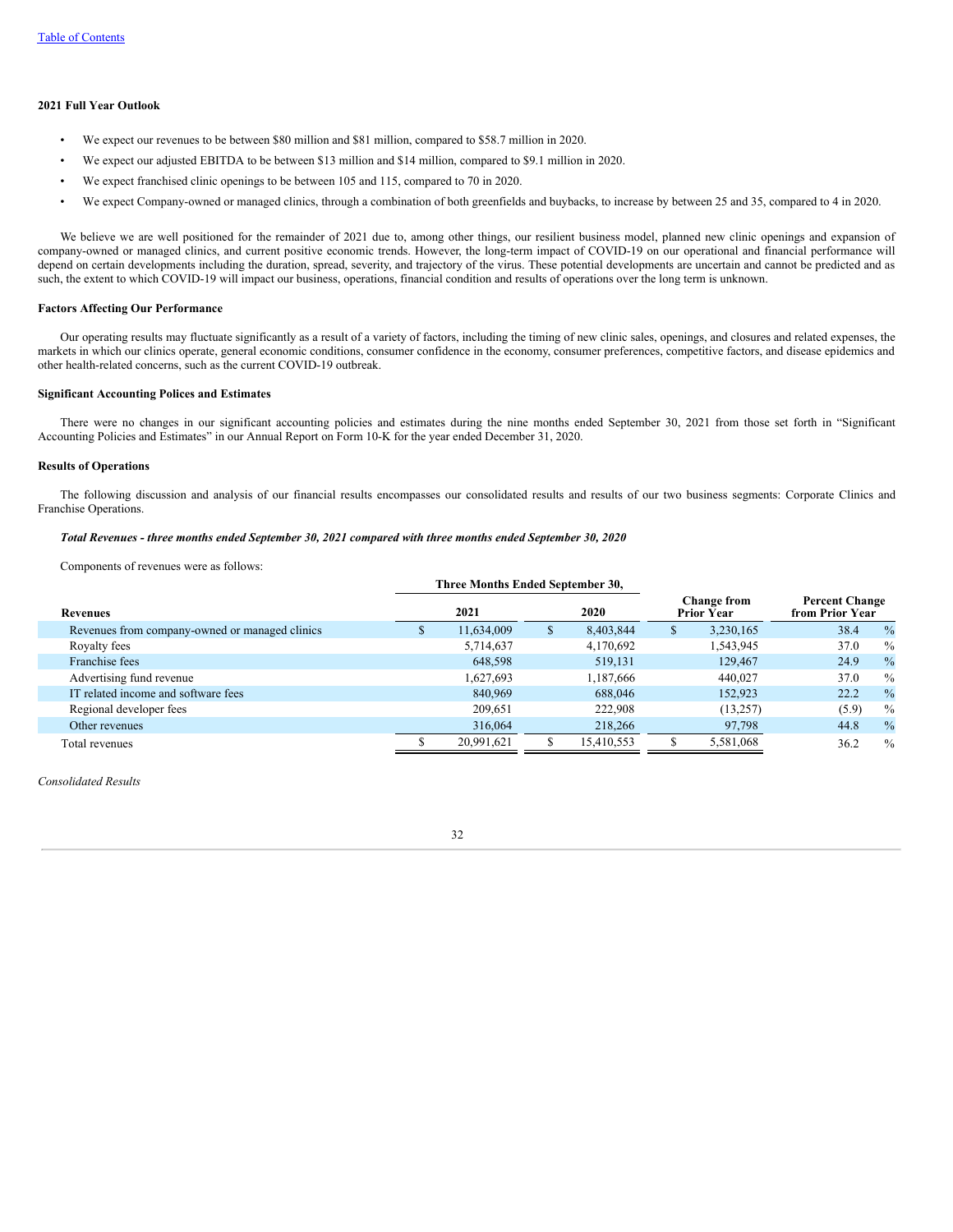• Total revenues increased by \$5.6 million, primarily due to the continued expansion and revenue growth of our franchise base and the continued revenue growth and expansion of our corporate-owned or managed clinics portfolio.

## *Corporate Clinics*

*•* Revenues from company-owned or managed clinics increased, primarily due to improved same-store sales growth, as well as due to the expansion of our corporateowned or managed clinics portfolio.

### *Franchise Operations*

- Royalty fees and advertising fund revenue increased due to an increase in the number of franchised clinics in operation during the current period, along with continued sales growth in existing franchised clinics. As of September 30, 2021 and 2020, there were 583 and 497 franchised clinics in operation, respectively.
- Franchise fees increased due to an increase in executed franchise agreements, as these fees are recognized ratably over the term of the respective franchise agreement.
- Software fee revenue increased due to an increase in our franchised clinic base and the related revenue recognition over the term of the franchise agreement as described above.
- Other revenues primarily consist of merchant income associated with credit card transactions.

#### *Total Revenues - nine months ended September 30, 2021 compared with nine months ended September 30, 2020*

Components of revenues were as follows:

|                                                |  | <b>Nine Months Ended</b><br>September 30, |                  |    |                                         |                                          |               |
|------------------------------------------------|--|-------------------------------------------|------------------|----|-----------------------------------------|------------------------------------------|---------------|
| <b>Revenues</b>                                |  | 2021                                      | 2020             |    | <b>Change from</b><br><b>Prior Year</b> | <b>Percent Change</b><br>from Prior Year |               |
| Revenues from company-owned or managed clinics |  | 32,537,942                                | \$<br>22,554,946 | Ъ. | 9,982,996                               | 44.3                                     | $\frac{0}{0}$ |
| Royalty fees                                   |  | 15,816,500                                | 11,157,575       |    | 4,658,925                               | 41.8                                     | $\frac{0}{0}$ |
| Franchise fees                                 |  | 1,967,680                                 | 1,555,846        |    | 411.834                                 | 26.5                                     | $\frac{0}{0}$ |
| Advertising fund revenue                       |  | 4,521,342                                 | 3,176,080        |    | 1,345,262                               | 42.4                                     | $\frac{0}{0}$ |
| IT related income and software fees            |  | 2,387,543                                 | 1,964,968        |    | 422,575                                 | 21.5                                     | $\frac{0}{0}$ |
| Regional developer fees                        |  | 642,041                                   | 643,974          |    | (1,933)                                 | (0.3)                                    | $\%$          |
| Other revenues                                 |  | 885,335                                   | 591,443          |    | 293,892                                 | 49.7                                     | $\frac{0}{0}$ |
| Total revenues                                 |  | 58,758,383                                | 41,644,832       |    | 17,113,551                              | 41.1                                     | $\frac{0}{0}$ |

#### *Consolidated Results*

*•* Total revenues increased by \$17.1 million, primarily due to the continued expansion and revenue growth of our franchise base, continued same-store sales growth and expansion of our corporate-owned or managed clinics portfolio, and the negative impact of the pandemic during the second quarter of 2020 relative to the same quarter of 2021, which decline is reflected in total revenues for the nine months ended September 30, 2020.

#### *Corporate Clinics*

*•* Revenues from company-owned or managed clinics increased, primarily due to improved same-store sales growth, as well as due to the expansion of our corporateowned or managed clinics portfolio and the negative impact of the same-store sale decline due to the pandemic in the second quarter of 2020 relative to the same quarter of 2021, which decline is included in the revenues for company-owned or managed clinics for the nine months ended September 30, 2020.

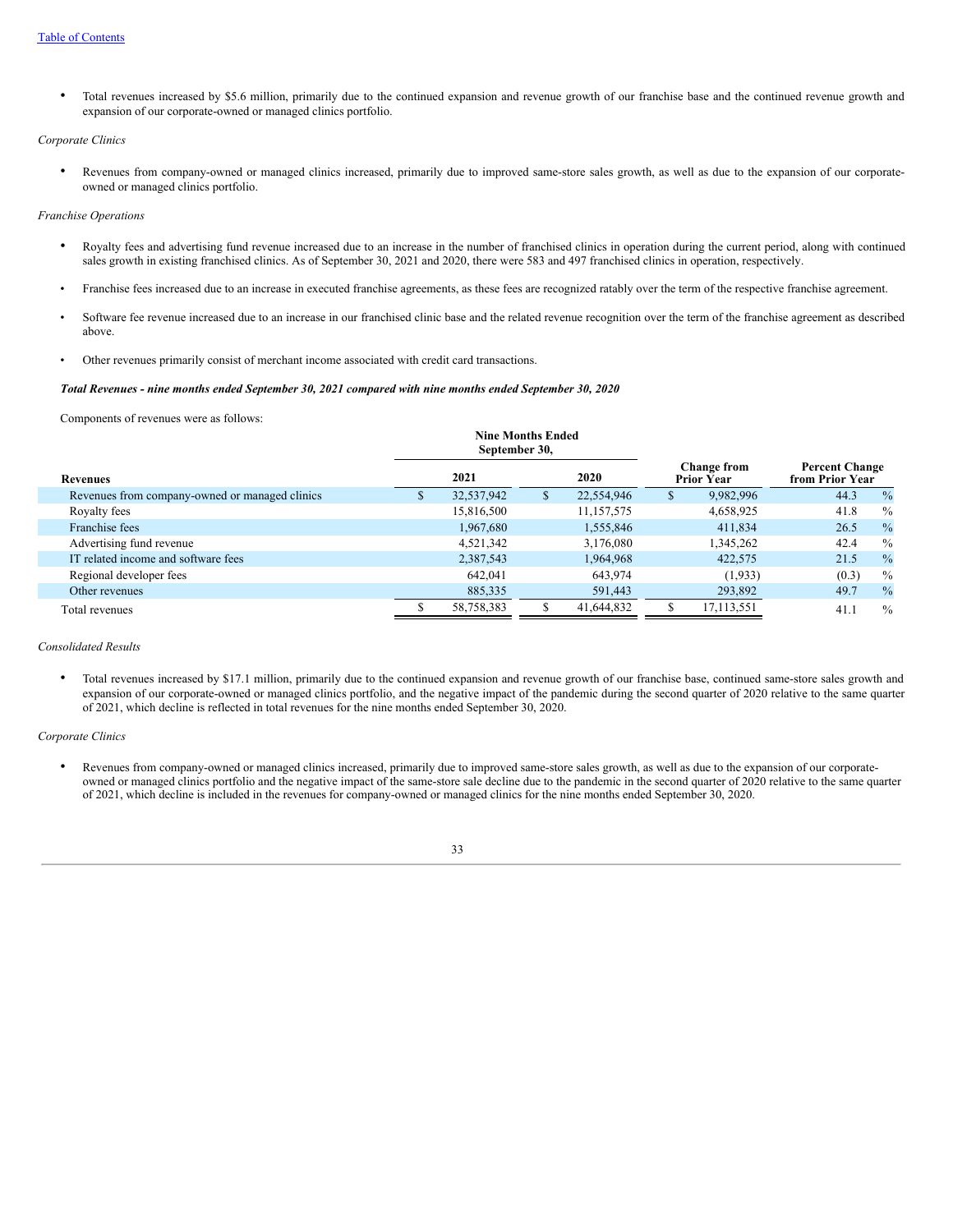#### *Franchise Operations*

- *•* Royalty fees and advertising fund revenue increased due to an increase in the number of franchised clinics in operation during the current period along with continued sales growth in existing franchised clinics and the negative impact of the same-store sale decline due to the pandemic in the second quarter of 2020 relative to the same quarter of 2021, which decline is included in the revenues for franchised clinics for the nine months ended September 30, 2020. As of September 30, 2021 and 2020, there were 583 and 497 franchised clinics in operation, respectively.
- Franchise fees increased due to an increase in executed franchise agreements, as these fees are recognized ratably over the term of the respective franchise agreement.
- Software fees revenue increased due to an increase in our franchised clinic base and the related revenue recognition over the term of the franchise agreement as described above.
- Other revenues primarily consist of merchant income associated with credit card transactions.

| Cost of Revenues                 | 2021      | 2020      | Change from<br><b>Prior Year</b> | <b>Percent Change</b><br>from Prior Year |
|----------------------------------|-----------|-----------|----------------------------------|------------------------------------------|
| Three Months Ended September 30, | 2.300.122 | 1.712.246 | 587,876                          | 34.3 $%$                                 |
| Nine Months Ended September 30,  | 6,103,976 | 4.566.042 | .537,934                         | 33.7 $%$                                 |

For the three months ended September 30, 2021, as compared with the three months ended September 30, 2020, the total cost of revenues increased due to an increase in regional developer royalties and sales commissions of \$0.3 million and due to an increase in website hosting cost of \$0.3 million. For the nine months ended September 30, 2021, as compared with the nine months ended September 30, 2020, the total cost of revenues increased due to an increase in regional developer royalties and sales commissions of \$1.0 million and due to an increase in website hosting cost of \$0.5 million.

| <b>Selling and Marketing Expenses</b> | 2021      | 2020      | Change from<br><b>Prior Year</b> | <b>Percent Change</b><br>from Prior Year |
|---------------------------------------|-----------|-----------|----------------------------------|------------------------------------------|
| Three Months Ended September 30,      | 2.881.575 | 1.845.601 | 1.035.974                        | 56.1 $%$                                 |
| Nine Months Ended September 30.       | 8,503,617 | 5,684,556 | 2,819,061                        | 49.6 %                                   |

Selling and marketing expenses increased for the three and nine months ended September 30, 2021, as compared to the three and nine months ended September 30, 2020, driven by an increase in advertising fund expenditures from a larger franchise base, the timing of the national marketing fund spend, and an increase in local marketing expenditures by the company-owned or managed clinics.

| <b>Depreciation and Amortization Expenses</b> | 2021           | 2020      | Change from<br><b>Prior Year</b> | <b>Percent Change</b><br>from Prior Year |
|-----------------------------------------------|----------------|-----------|----------------------------------|------------------------------------------|
| Three Months Ended September 30,              | $1.662.255$ \$ | 714.288   | 947.967                          | 132.7 %                                  |
| Nine Months Ended September 30,               | 4.275.140      | 2.061.937 | 2,213,203                        | $107.3\%$                                |

Depreciation and amortization expenses increased for the three and nine months ended September 30, 2021, as compared to the three and nine months ended September 30, 2020, primarily due to: (i) the development rights reacquired in December 2020 and January 2021 for a total net consideration of \$2.4 million, which are amortized over the remaining original contract periods of approximately 13 to 25 months, (ii) amortization of intangibles related to the 2021 clinic acquisitions, (iii) depreciation expenses associated with the expansion of our corporate-owned or managed clinics portfolio in 2020 and 2021, and (iv) depreciation expenses associated with the new IT platform used by clinics for operations and for the management of operations, which went live in July 2021.

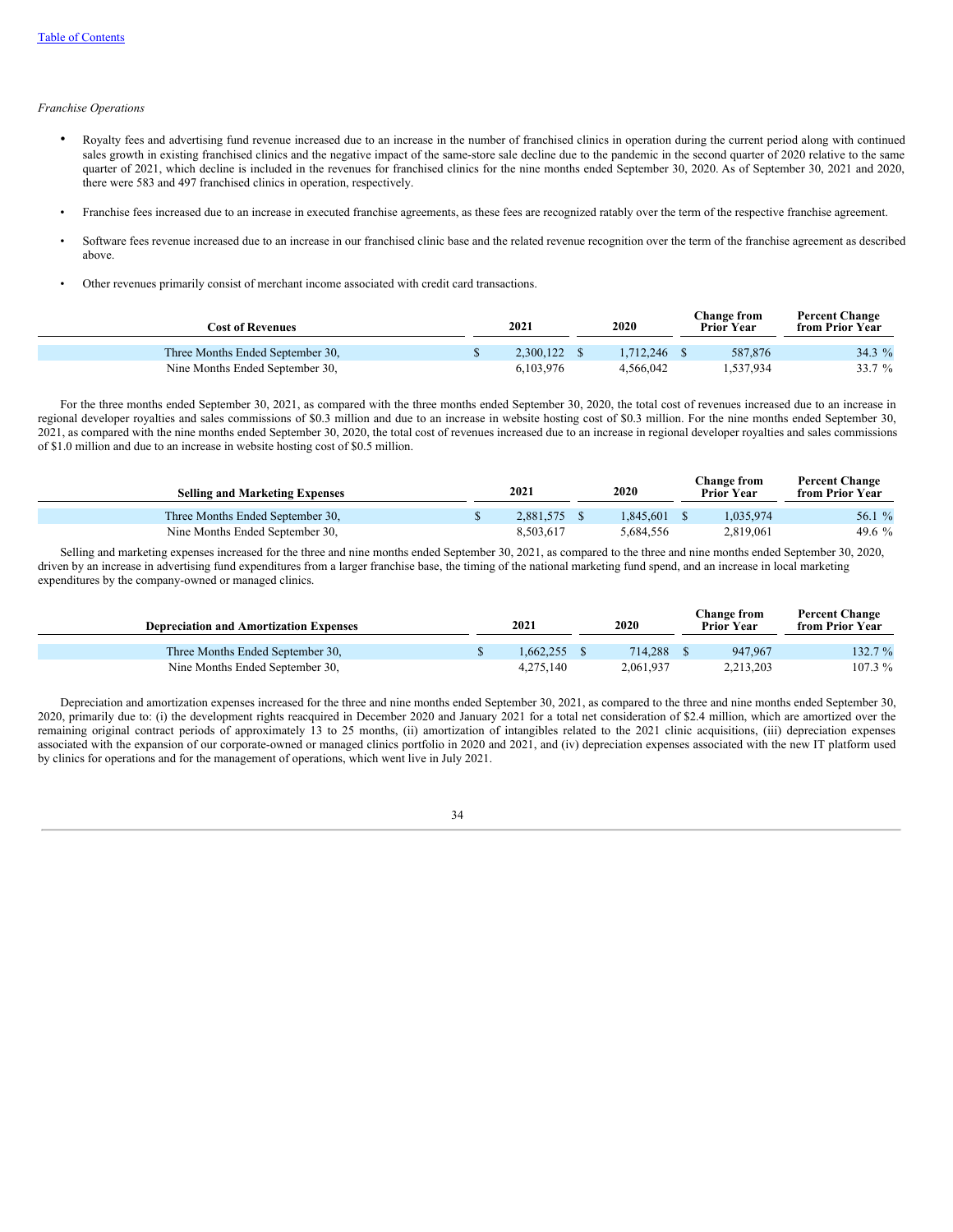| <b>General and Administrative Expenses</b> | 2021       | 2020 |            | Change from<br><b>Prior Year</b> | <b>Percent Change</b><br>from Prior Year |  |
|--------------------------------------------|------------|------|------------|----------------------------------|------------------------------------------|--|
| Three Months Ended September 30,           | 12.812.331 |      | 9.433.062  | 3.379.269                        | 35.8 %                                   |  |
| Nine Months Ended September 30,            | 34,513,378 |      | 26,668,420 | 7,844,958                        | 29.4%                                    |  |

General and administrative expenses increased during the three and nine months ended September 30, 2021 compared to the three months and nine months ended September 30, 2020, primarily due to an increase in payroll, professional fees, and IT expenses to support continued clinic count and revenue growth. As a percentage of revenue, general and administrative expenses during the nine months ended September 30, 2021 and 2020 were 59% and 64%, respectively, reflecting improved leverage in the operating model, which is not expected to continue in following quarters, as five greenfields were opened at the end of September 2021 and more are anticipated to be opened in the fourth quarter of 2021.

### Income from Operations - three months ended September 30, 2021 compared with three months ended September 30, 2020

| Three Months Ended September 30. | 2021    | 2020 |            | <b>Change from</b><br><b>Prior Year</b> | <b>Percent Change</b><br>from Prior Year |  |
|----------------------------------|---------|------|------------|-----------------------------------------|------------------------------------------|--|
| Income from Operations           | 338.878 |      | $-705.356$ | (366, 478)                              | $(21.5)\%$                               |  |

#### *Consolidated Results*

Consolidated income from operations decreased by \$0.4 million for the three months ended September 30, 2021 compared to the three months ended September 30, 2020, primarily due to the increase in operating expenses in the corporate clinics and unallocated corporate segments discussed below, which more than offset the increase in revenue.

### *Corporate Clinics*

Our corporate clinics segment had income from operations of \$1.2 million for the three months ended September 30, 2021, a decrease of \$0.1 million compared to income from operations of \$1.3 million for the prior year period. The decrease was primarily due to:

- An increase in revenues of \$3.2 million from company-owned or managed clinics; more than offset by
- A \$3.3 million increase in operating expenses primarily driven by: (i) an increase in payroll-related expenses due to a higher head count to support the expansion of our corporate clinic portfolio, (ii) an increase in depreciation and amortization expense related to the reacquired development rights, 2021 acquisitions, and new IT platform discussed above, and (iii) an increase in selling and marketing expenses due to increased local marketing expenditures by the company-owned or managed clinics.

### *Franchise Operations*

Our franchise operations segment had income from operations of \$4.2 million for the three months ended September 30, 2021, an increase of \$0.8 million, compared to income from operations of \$3.4 million for the prior year period. This increase was primarily due to:

- An increase of \$2.4 million in total revenues; partially offset by
- An increase of \$1.6 million in total expenses due to: (i) an increase in cost of revenue due to an increase in regional developer royalties and sales commissions and website hosting, and (ii) an increase of \$1.0 million in operating expenses, primarily due to an increase in selling and marketing expenses resulting from a larger franchise base, as well as due to an increase in payroll-related expenses due to a higher head count.

*Unallocated Corporate*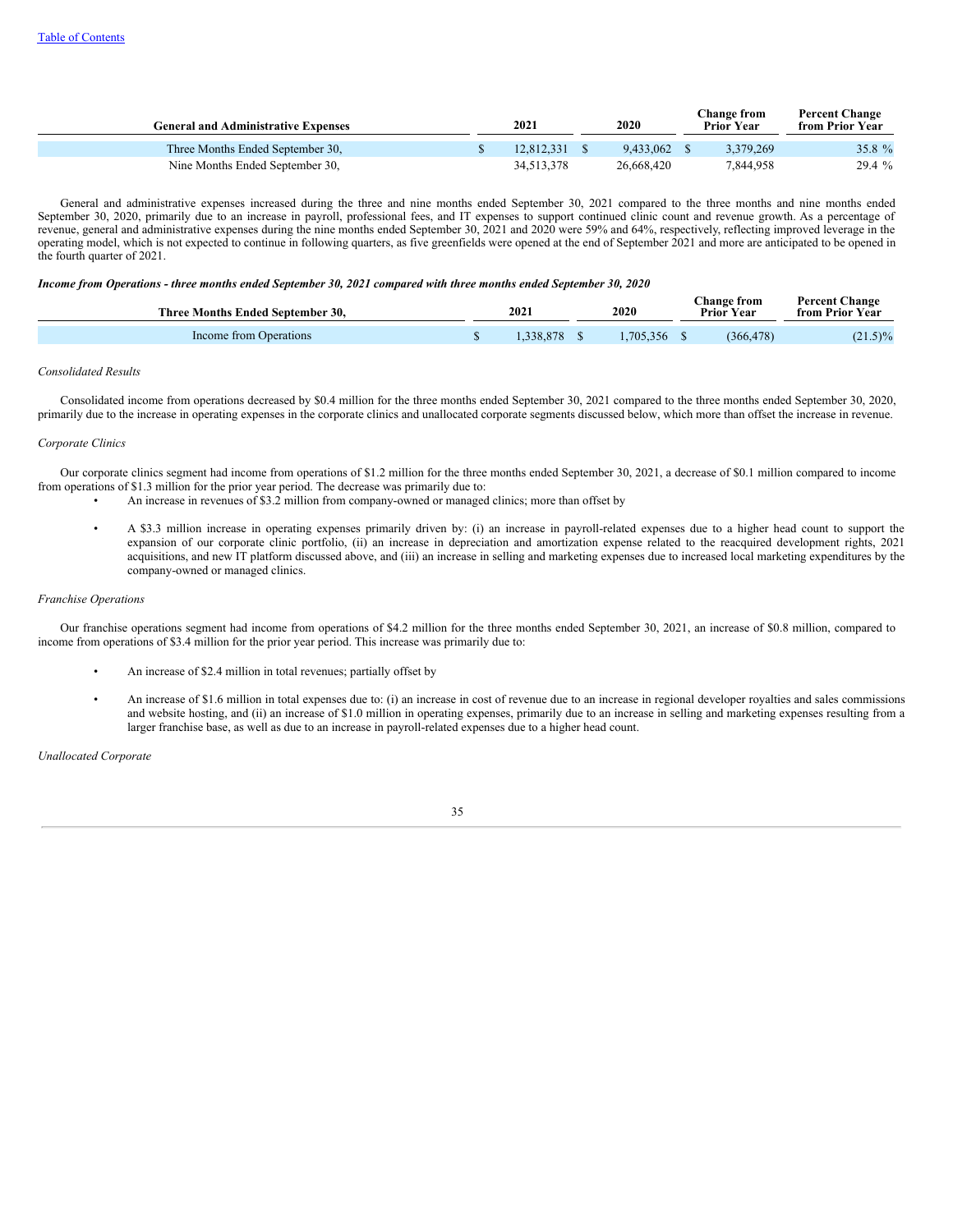Unallocated corporate expenses for the three months ended September 30, 2021 increased by \$1.0 million compared to the prior year period, primarily due to higher payroll, professional fees, and IT expenses to support continued clinic count and revenue growth in both operating segments.

### Income from Operations - nine months ended September 30, 2021 compared with nine months ended September 30, 2020

| Nine Months Ended September 30. | 2021      | 2020      | Change from<br><b>Prior Year</b> | <b>Percent Change</b><br>from Prior Year |  |
|---------------------------------|-----------|-----------|----------------------------------|------------------------------------------|--|
| Income from Operations          | 5,345,305 | 2,717,290 |                                  | $7\frac{9}{6}$<br>96.7                   |  |

### *Consolidated Results*

Consolidated income from operations increased by \$2.6 million for the nine months ended September 30, 2021 compared to the nine months ended September 30, 2020, primarily due to the improved operating income in both the corporate clinics and the franchise operations segments, partially offset by increased expenses in the unallocated corporate segment discussed below. In addition, consolidated income from operations for the nine months ended September 30, 2020 included the negative impact of the samestore sale decline during the second quarter of 2020 due to the pandemic as discussed above, which contributed to the amount of the increase of consolidated income from operations for the nine months ended September 30, 2021 relative to the nine months ended September 30, 2020.

### *Corporate Clinics*

Our corporate clinics segment had income from operations of \$4.4 million for the nine months ended September 30, 2021, an increase of \$1.8 million compared to income from operations of \$2.7 million for the prior year period. The increase was primarily due to:

- An increase in revenues of \$10.0 million from company-owned or managed clinics; partially offset by
- A \$8.2 million increase in operating expenses primarily driven by: (i) an increase in payroll-related expenses due to a higher head count to support the expansion of our corporate clinics portfolio, (ii) an increase in depreciation and amortization expense related to the reacquired development rights, 2021 acquisitions, expansion of our corporate-owned or managed clinics portfolio in 2020 and 2021, and new software discussed above, (iii) an increase in selling and marketing expenses due to increased local marketing expenditures by the company-owned or managed clinics, and (iv) an increase in overhead expenses associated with the expansion of our corporate-owned or managed clinics portfolio in 2021.

#### *Franchise Operations*

Our franchise operations segment had income from operations of \$11.9 million for the nine months ended September 30, 2021, an increase of \$3.1 million, compared to income from operations of \$8.8 million for the prior year period. This increase was primarily due to:

- An increase of \$7.1 million in total revenues; partially offset by
- An increase of \$4.0 million in total expenses due to: (i) an increase in cost of revenue due to an increase in regional developer royalties and sales commissions and website hosting, and (ii) an increase of \$2.5 million in operating expenses, primarily due to an increase in selling and marketing expenses resulting from a larger franchise base, as well as due to an increase in payroll-related expenses due to a higher head count.

#### *Unallocated Corporate*

Unallocated corporate expenses for the nine months ended September 30, 2021 increased by \$2.2 million compared to the prior year period, primarily due to higher payroll and overhead expenses, as well as professional fees to support continued clinic count and revenue growth in both operating segments.

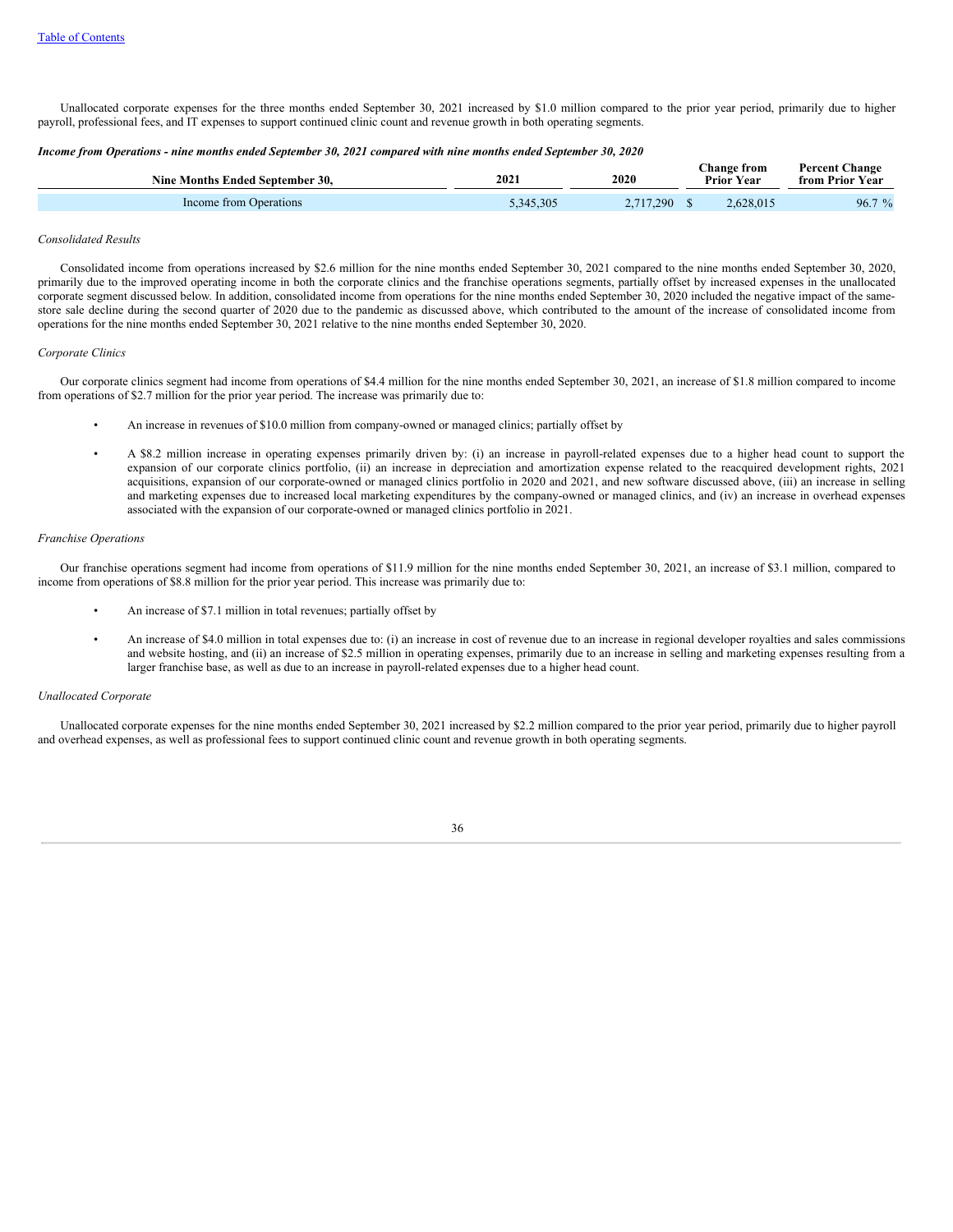### **Non-GAAP Financial Measures**

The table below reconciles net income to Adjusted EBITDA for the three and nine months ended September 30, 2021 and 2020.

| (unaudited)                              | <b>Three Months Ended September</b><br>30, |            |    |           |    | <b>Nine Months Ended</b><br>September 30, |   |           |  |
|------------------------------------------|--------------------------------------------|------------|----|-----------|----|-------------------------------------------|---|-----------|--|
|                                          | 2021                                       |            |    | 2020      |    | 2021                                      |   | 2020      |  |
| <b>Non-GAAP Financial Data:</b>          |                                            |            |    |           |    |                                           |   |           |  |
| Net income                               | S                                          | 1,937,095  | \$ | 1,603,959 | -S | 6,935,751                                 | S | 2,534,491 |  |
| Net interest expense                     |                                            | 16.139     |    | 25,668    |    | 54,050                                    |   | 55,248    |  |
| Depreciation and amortization expense    |                                            | 1,662,255  |    | 714.288   |    | 4,275,140                                 |   | 2,061,937 |  |
| Income tax (benefit) expense             |                                            | (614, 356) |    | 75,730    |    | (1,644,496)                               |   | 127,551   |  |
| <b>EBITDA</b>                            |                                            | 3,001,133  |    | 2,419,645 |    | 9.620.445                                 |   | 4,779,227 |  |
| Stock compensation expense               |                                            | 296,850    |    | 212.234   |    | 826,908                                   |   | 678,706   |  |
| Acquisition related expenses             |                                            | 3.000      |    |           |    | 48,346                                    |   |           |  |
| (Gain) loss on disposition or impairment |                                            | (3,540)    |    |           |    | 16,967                                    |   | (53, 413) |  |
| <b>Adjusted EBITDA</b>                   |                                            | 3,297,443  |    | 2,631,879 |    | 10.512.666                                |   | 5,404,520 |  |

Adjusted EBITDA consists of net income before interest, income taxes, depreciation and amortization, acquisition related expenses, stock-based compensation expense, bargain purchase gain, and (gain) loss on disposition or impairment. There was no bargain purchase gain for the three and nine months ended September 30, 2021 and 2020. We have provided Adjusted EBITDA because it is a non-GAAP measure of financial performance commonly used for comparing companies in our industry. You should not consider Adjusted EBITDA as a substitute for operating profit as an indicator of our operating performance or as an alternative to cash flows from operating activities as a measure of liquidity. We may calculate Adjusted EBITDA differently from other companies.

We believe that the use of Adjusted EBITDA provides an additional tool for investors to use in evaluating ongoing operating results and trends and in comparing our financial measures with other outpatient medical clinics, which may present similar non-GAAP financial measures to investors. In addition, you should be aware when evaluating Adjusted EBITDA that in the future we may incur expenses similar to those excluded when calculating these measures. Our presentation of these measures should not be construed as an inference that our future results will be unaffected by unusual or non-recurring items. Our computation of Adjusted EBITDA may not be comparable to other similarly titled measures computed by other companies, because all companies do not calculate Adjusted EBITDA in the same manner.

#### **Liquidity and Capital Resources**

As of September 30, 2021, we had unrestricted cash and short-term bank deposits of \$19.5 million and available capacity of \$5.5 million under the development line of credit. While the ongoing COVID-19 pandemic creates potential liquidity risks, as discussed further below, we believe that our existing cash and cash equivalents, our anticipated cash flows from operations and amounts available under our development line of credit will be sufficient to fund our anticipated operating and investment needs for at least the next twelve months.

While the unprecedented public health and governmental efforts to contain the spread of COVID-19 have created uncertainty as to general economic conditions for the remainder of 2021 and beyond, as of the date of this report, we believe we have adequate capital resources and sufficient access to external financing sources to satisfy our current and reasonably anticipated requirements for funds to conduct our operations and meet other needs in the ordinary course of our business. For the remainder of 2021, we expect to use or redeploy our cash resources to support our business within the context of prevailing market conditions, which, given the ongoing uncertainty surrounding the COVID-19 pandemic, could rapidly and materially deteriorate or otherwise change. Our long-term capital requirements, primarily for acquisitions and other corporate initiatives, could be dependent on our ability to access additional funds through the debt and/or equity markets. From time to time, we consider and evaluate transactions related to our portfolio and capital structure, including debt financings, equity issuances, purchases and sales of assets, and other transactions. Due to the ongoing COVID-19 pandemic, the levels of our cash flows from operations for 2021 may be impacted. There can be no assurance that we will be able to generate sufficient cash flows or obtain the capital necessary to meet our short and long-term capital requirements.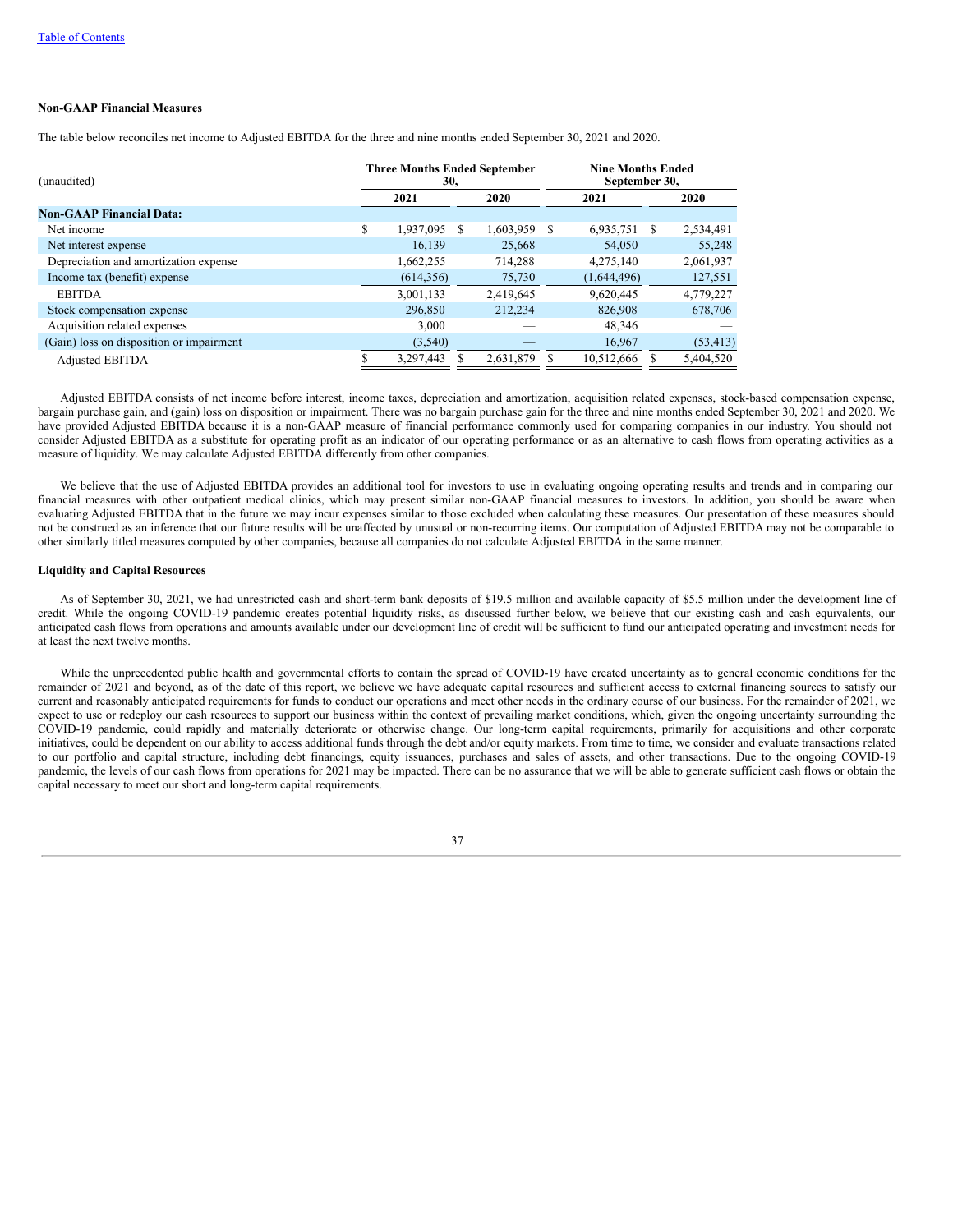#### *Analysis of Cash Flows*

Net cash provided by operating activities increased by \$5.5 million to \$12.5 million for the nine months ended September 30, 2021, compared to \$6.9 million for the nine months ended September 30, 2020. The increase was primarily attributable to an increase in revenue over the prior year period, which was partially offset by an increase in operating expenses over the prior year period.

Net cash used in investing activities was \$11.3 million and \$2.2 million for the nine months ended September 30, 2021 and 2020, respectively. For the nine months ended September 30, 2021, this included acquisitions of \$4.5 million, purchases of property and equipment of \$5.4 million, and reacquisition and termination of regional developer rights for \$1.4 million. For the nine months ended September 30, 2020, this included purchases of property and equipment of \$2.3 million.

Net cash used in financing activities for the nine months ended September 30, 2021 was \$2.0 million, compared with net cash provided by financing activities of \$5.1 million for the nine months ended September 30, 2020. For the nine months ended September 30, 2021, this included repayment of the PPP loan of \$2.7 million and purchases of treasury stock for \$0.7 million, which were partially offset by the proceeds from the exercise of stock options of \$1.5 million. For the nine months ended September 30, 2020, this included proceeds from: (i) the credit facility, net of related fees of \$1.9 million, (ii) the loan under the CARES Act Paycheck Protection Program of \$2.7 million, and (iii) the exercise of stock options of \$0.5 million.

#### **Recent Accounting Pronouncements**

See Note 1, *Nature of Operations and Summary of Significant Accounting Policies,* to our condensed consolidated financial statements included in this report for information regarding recently issued accounting pronouncements that may impact our financial statements.

### **Off-Balance Sheet Arrangements**

During the nine months ended September 30, 2021, we did not have any relationships with unconsolidated organizations or financial partnerships, such as structured finance or special purpose entities that would have been established for the purpose of facilitating off-balance sheet arrangements.

### <span id="page-40-0"></span>**ITEM 4. CONTROLS AND PROCEDURES**

#### *Evaluation of Disclosure Controls and Procedures*

Our management evaluated the effectiveness of our disclosure controls and procedures as of September 30, 2021. The term "disclosure controls and procedures," as defined in Rules 13a-15(e) and 15d-15(e) under the Exchange Act, means controls and other procedures of a company that are designed to ensure that information required to be disclosed by a company in the reports that it files or submits under the Exchange Act are recorded, processed, summarized, and reported within the time periods specified in the SEC's rules and forms. Disclosure controls and procedures include, without limitation, controls and procedures designed to ensure that information required to be disclosed by a company in the reports that it files or submits under the Exchange Act are accumulated and communicated to the company's management, including its principal executive and principal financial officers, as appropriate to allow timely decisions regarding required disclosure. Our disclosure controls and procedures were designed to provide reasonable assurance of achieving such objectives, and management necessarily applies its judgment in evaluating the cost-benefit relationship of possible controls and procedures. Based on the evaluation of our disclosure controls and procedures as of September 30, 2021, our management concluded that, as of such date, our disclosure controls and procedures were effective at the reasonable assurance level.

### *Changes in Internal Control over Financial Reporting*

There were no changes in our internal control over financial reporting (as defined in Rules 13a-15(f) and 15d-15(f) under the Exchange Act) during the nine months ended September 30, 2021 that have materially affected, or are reasonably likely to materially affect, our internal control over financial reporting.

#### <span id="page-40-2"></span><span id="page-40-1"></span>**PART II OTHER INFORMATION**

### **ITEM 1. LEGAL PROCEEDINGS**

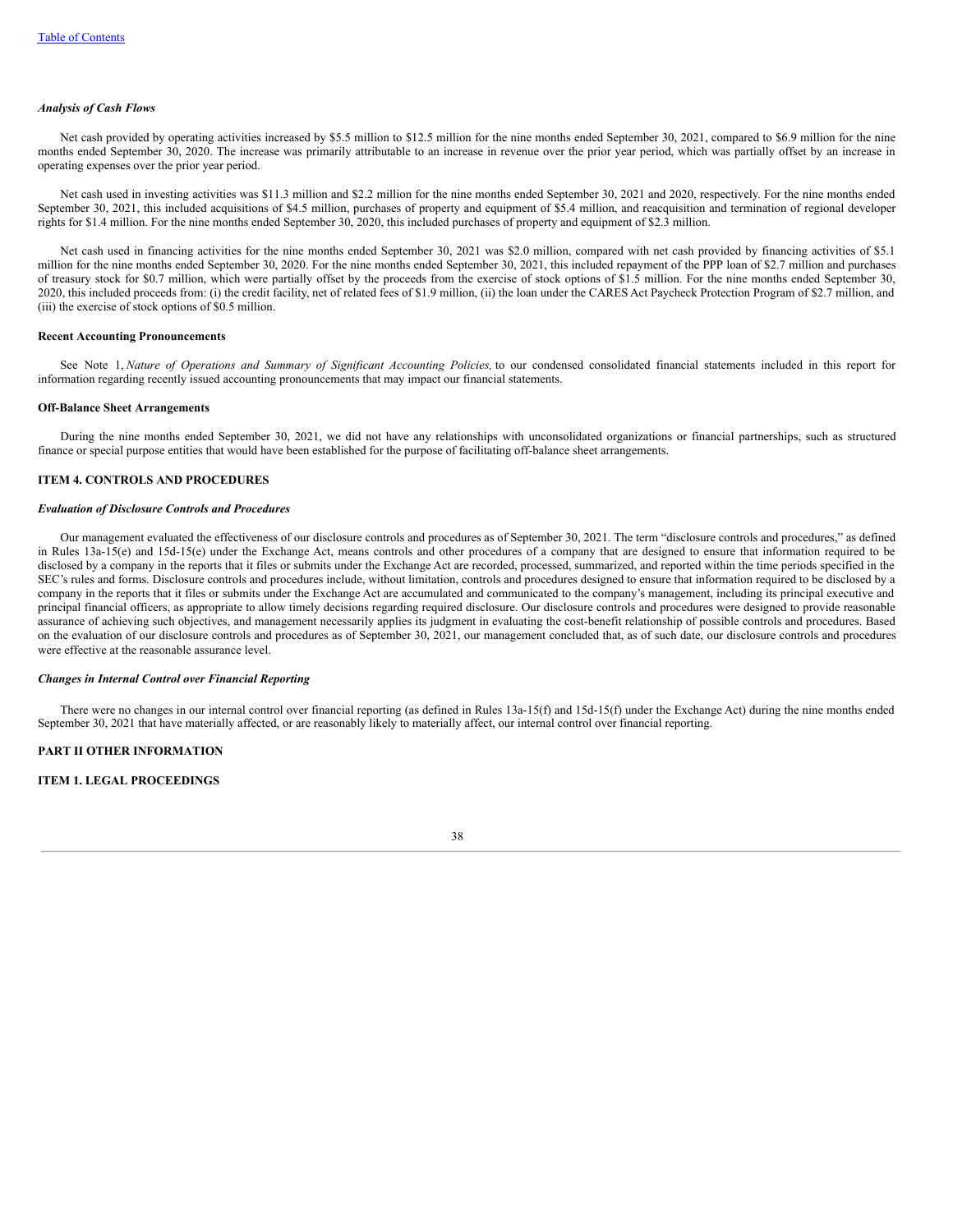<span id="page-41-0"></span>In the normal course of business, we are a party to litigation from time to time.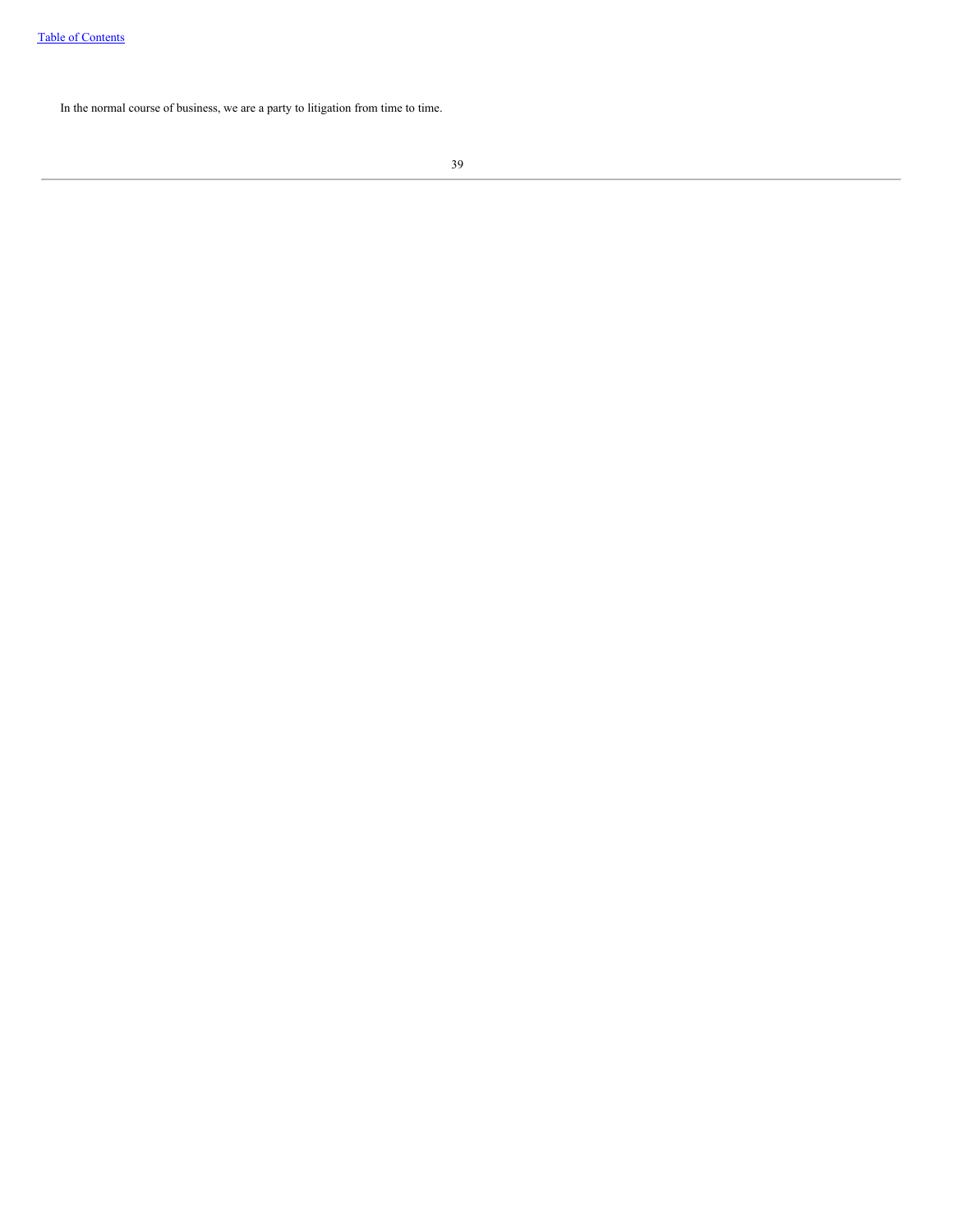### **ITEM 1A. RISK FACTORS**

We documented our risk factors in Item 1A of Part I of our Form 10-K for the year ended December 31, 2020. Other than the updates identified below, which should be read in conjunction with the risk factors as they appear in such Form 10-K, there have been no material changes to our risk factors since the filing of that report.

The following risks related to our business have been added, updated or replaced:

## A new risk under the category of "RISKS RELATED TO OPERATING OUR BUSINESS" has been added as follows:

The nationwide labor shortage has negatively impacted our ability to recruit chiropractors and other qualified personnel.

The current nationwide labor shortage has negatively impacted our ability and the ability of our franchisees to recruit and retain qualified chiropractors, wellness coordinators and other qualified personnel. This shortage may limit our ability to open new clinics, require us to enhance wages and benefits, or reduce clinic operating hours, all of which could reduce our net revenues.

### The following risk under "STATE REGULATION ON THE CORPORATE PRACTICE OF CHIROPRACTIC" has been revised as follows:

The disclosures in the risk factor under the heading 'Our management services agreements, according to which we provide non-clinical services to affiliated PCs, could be challenged by a state or chiropractor under laws regulating the practice of chiropractic. Some state chiropractic boards have made inquiries concerning our business model or have proposed or adopted changes to their rules that could be interpreted to pose a threat to our business model" have been updated below with regard to the State of Washington**:**

In February 2020, the State of Washington Chiropractic Quality Assurance Commission delivered notices that it was investigating complaints made against three chiropractors who own clinics, or are (or were) employed by clinics, in Washington. These clinics receive management services from our franchisees that are not owned by chiropractors. The notices contained allegations of fee-splitting, specifically targeting a provision in our Franchise Disclosure Document providing for the payment of royalty fees based on revenue derived from the furnishing of chiropractic care. The notices appeared to question our business model. The Commission posed a number of questions to the chiropractors and requested documentation describing the fee structure and related matters. All three chiropractors responded to the Commission, and the Commission has since closed the investigations with respect to two of the chiropractors, finding that the evidence did not support any claim of violation. The third investigation remains outstanding.

### The following risks under "RISKS RELATED TO OTHER LEGAL AND REGULATORY MATTERS" have been revised as follows:

The risk factor under the heading "Expected new federal regulations under the Biden administration expanding the meaning of "joint employer" and evolving state laws increase our potential liability for employment law violations by our franchisees and the likelihood that we may be required to participate in collective bargaining with our *franchisees' employees"* has been updated and replaced in its entirety by the following:

#### **Background**

As a franchisor, we could be liable for certain employment law and other labor-related claims against our franchisees if we are found to be a joint employer of our franchisees' employees.

A July 2014 decision by the United States National Labor Relations Board (NLRB) held that McDonald's Corporation could be held liable as a "joint employer" for labor and wage violations by its franchisees under the Fair Labor Standards Act (FLSA). After this decision, the NLRB issued a number of complaints against McDonald's Corporation in connection with these violations, although these complaints were ultimately settled without any admission of liability by McDonald's. Additionally, an August 2015 decision by the NLRB held that Browning-Ferris Industries was a "joint employer" for purposes of collective bargaining under the National Labor Relations Act (NLRA) and, thus, obligated to negotiate with the Teamsters union over workers supplied by a contract staffing firm within one of its recycling plants.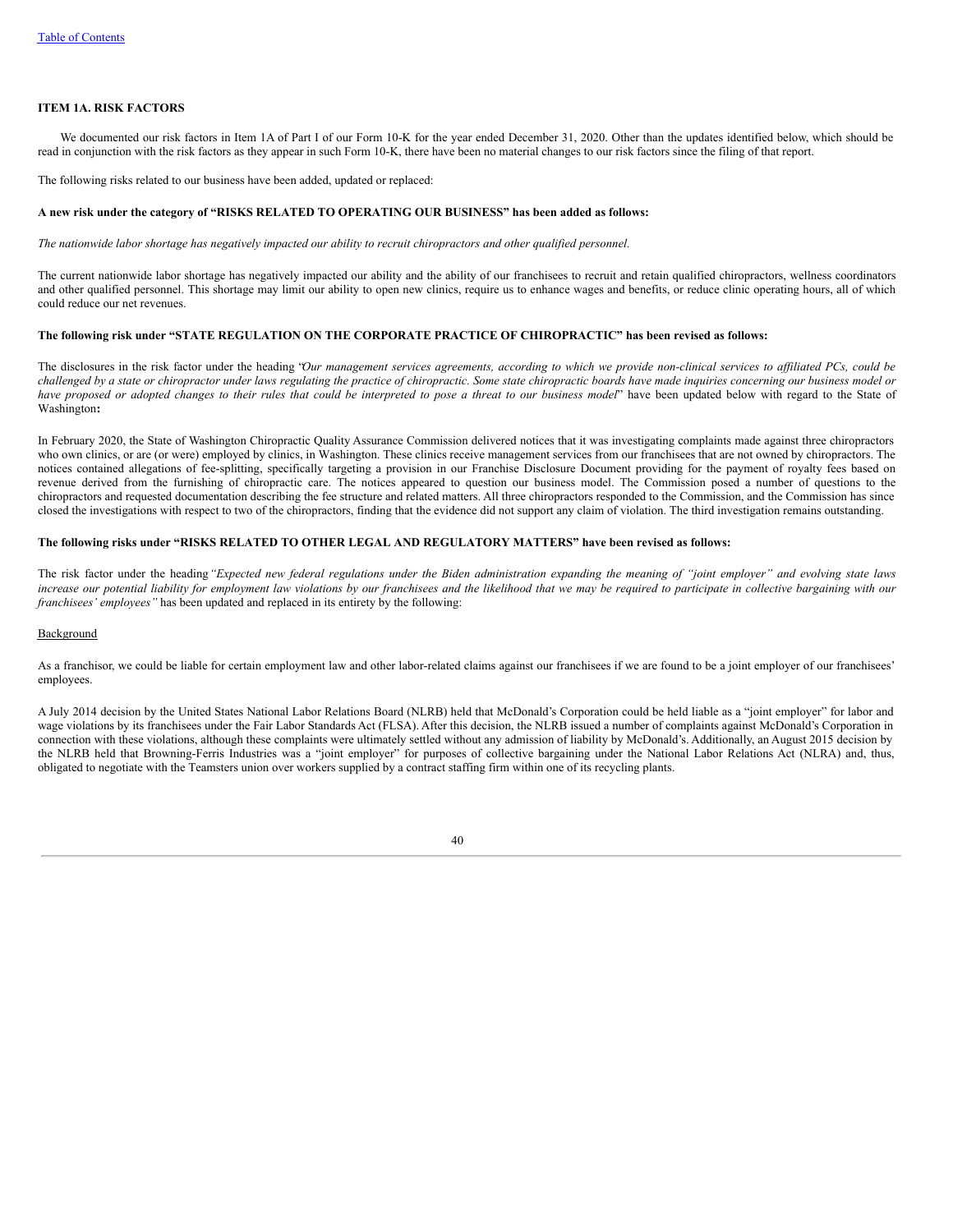In an effort to effectively reverse the McDonald's Corporation decision, in 2020, the Department of Labor (DOL) issued a final rule narrowing the meaning of "joint employer" in the FLSA. Much of the new rule relating to "joint employer" status was then vacated by the United States District Court for the Southern District of New York in a lawsuit brought by various state attorneys general, which decision was appealed by the DOL. Similarly, in an effort to effectively reverse the Browning-Ferris decision, in 2020, the NLRB issued a final rule, narrowing the meaning of "joint employer" in the collective bargaining context under the NLRA.

#### Current Status

The Protecting the Right to Organize (PRO) Act, supported by the Biden administration, was passed by the U.S. House of Representatives in March 2021 and will now move to the Senate for consideration. The PRO Act, among other things, seeks to codify for purposes of the NLRA the Browning-Ferris expansive definition of "joint employer." The PRO Act requires the NLRB and courts to consider not only an entity's direct control, but to also consider an entity's indirect control, over an individual's terms and conditions of employment, including any reserved authority to control such terms and conditions, which standing alone, can be sufficient to make a finding of a "joint employer" relationship.

The PRO Act's revision of the joint employer rule could subject franchisors to potential liability under the NLRA for actions taken by their franchisees, depending on the degree of control exercised by the franchisor over the franchisee's employees. Under the NLRA, a joint employer may be required to bargain with a union representing jointly employed workers, may be subject to joint liability for unfair labor practices committed by the other employer and may be subject to labor picketing that otherwise would be unlawful.

In addition, effective on September 28, 2021, the DOL withdrew the joint employer final rules under the Fair Labor Standards Act (FLSA), which had narrowed the definition of "joint employer" under the FLSA. Key provisions of the joint employer final rules had already been vacated by the United States District Court for the Southern District of New York in a lawsuit brought by various state attorneys general. The DOL has not proposed to replace the withdrawn rule with any new guidance, reverting to a legal landscape which includes a more expansive definition of "joint employer." Under a more expansive definition, a franchisor could be jointly liable with its franchisee for minimum wages and overtime pay violations, depending on the extent of control and supervision the franchisor is able to exercise over the franchisee's employees.

In September 2021, the Service Employees International Union (SEIU) filed a lawsuit seeking to strike down the NLRB final rule, which narrowed the meaning of "joint employer" in the collective bargaining context under the NLRA.

In addition to efforts to expand the definition of "joint employer" through the withdrawal of the FLSA rule and the SEIU lawsuit with respect to the NLRB rule, it is expected that the Equal Opportunity Employment Commission (EEOC), which enforces anti-discrimination laws, will issue rules which include an expansive definition of "joint employer."

#### The following disclosure remains materially unchanged from Item 1A of Part I of our Form 10-K for the year ended December 31, 2020:

California adopted Assembly Bill 5, or AB-5, which took effect on January 1, 2020. This legislation codified the standard established in a California Supreme Court case (Dynamex Operations West v. Superior Court) for determining whether workers should be classified as employees or independent contractors, with a strict test that put the burden of proof on employers to establish that workers are not employees. The law was aimed at the so-called "gig economy" where workers in many industries are treated as independent contractors, rather than employees, and lack the protections of wage and hour laws, although California voters recently approved a ballot initiative, now under court review, to exclude app-based drivers from the application of AB-5. AB-5 is not a franchise-specific law and does not address joint employer liability; however, a significant concern exists in the franchise industry that an expansive interpretation of AB-5 or similar law could be used to hold franchisors jointly liable for the labor law violations of its franchisees. Courts addressing this issue have come to differing conclusions, and while it remains uncertain as to how the joint employer issue will finally be resolved in California, potential new federal laws or regulations may ultimately be controlling on this issue.

AB-5 has been the subject of widespread national discussion. Other states are considering similar approaches. Some states have adopted similar laws in narrower contexts, and a handful of other states have adopted similar laws for broader purposes. All of these laws or proposed laws may similarly raise concerns with respect to the expansion of joint liability to the franchise industry. Furthermore, there have been private lawsuits in which parties have alleged that a franchisor and its franchisee

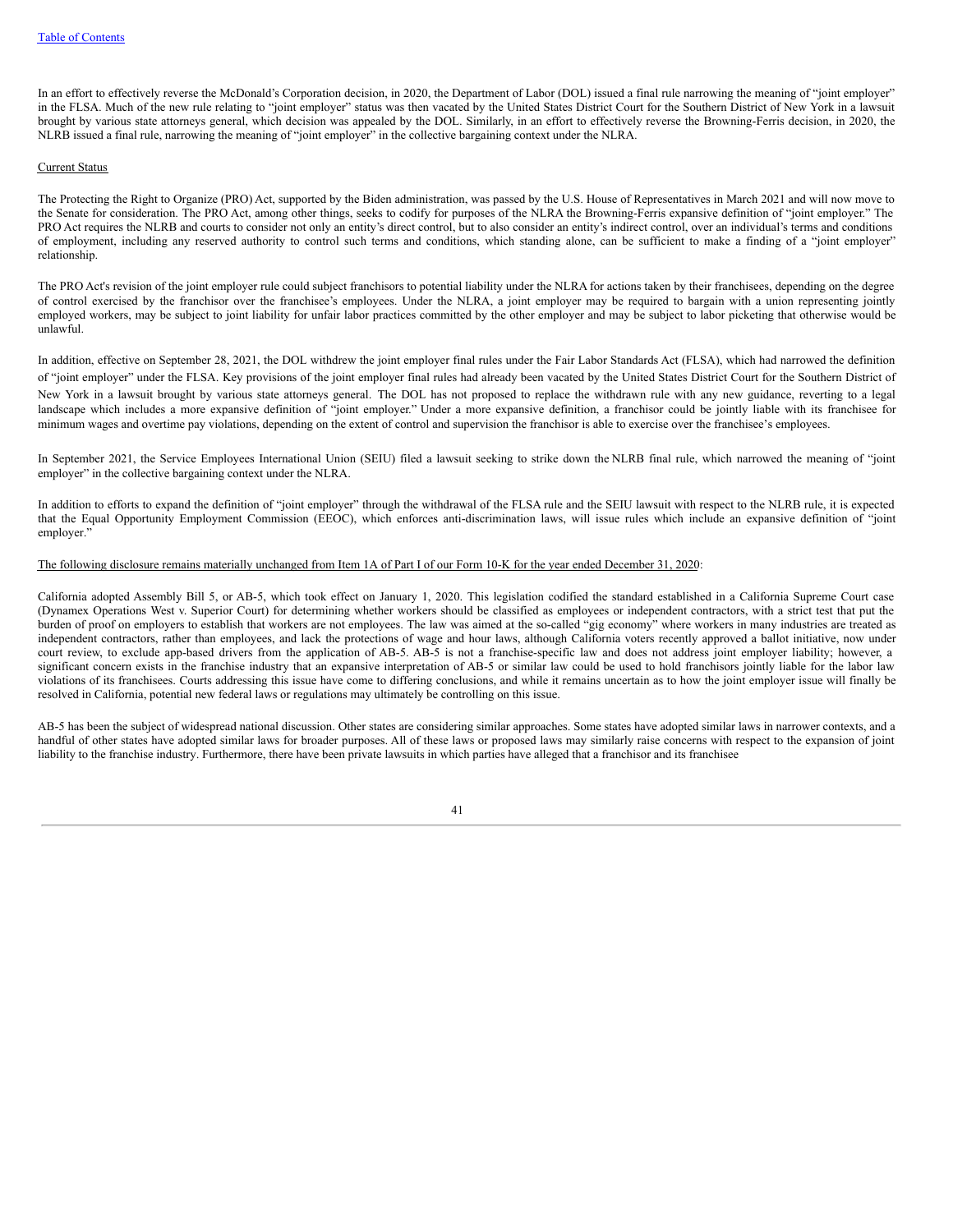"jointly employ" the franchisee's staff, that the franchisor is responsible for the franchisees' staff (under theories of apparent agency, ostensible agency, or actual agency), or otherwise.

Evolving labor and employment laws, rules and regulations, and theories of liability could result in expensive litigation and potential claims against us as a franchisor for labor and employment-related and other liabilities that have historically been borne by franchisees. This could negatively impact the franchise business model, which could materially and adversely affect our business, financial condition and results of operations.

## The following risk under "RISKS RELATED TO INFORMATION TECHNOLOGY, CYBERSECURITY AND DATA PRIVACY" has been revised as follows:

The risk factor under the heading "If our security systems are breached, we may face civil liability and public perception of our security measures could be diminished, either of which would negatively affect our ability to attract and retain patients" has been updated and replaced in its entirety by the follows:

Techniques used to gain unauthorized access to corporate data systems are constantly evolving, and there is a potential for increased cyber-attacks and security challenges as our employees and employees of our vendors and franchisees work remotely from non-corporate managed networks during the ongoing COVID-19 pandemic and beyond. We may be unable to anticipate or prevent unauthorized access to data pertaining to our patients, including credit card and debit card information and other personally identifiable information. Our systems, which are supported by our own systems and those of third-party vendors, are vulnerable to computer malware, trojans, viruses, worms, break-ins, phishing attacks, denial-of-service attacks, attempts to access our servers in an unauthorized manner, or other attacks on and disruptions of our and third-party vendor computer systems, any of which could lead to system interruptions, delays, or shutdowns, causing loss of critical data or the unauthorized access to personally identifiable information. If an actual or perceived breach of security occurs on our systems or a vendor's systems, we may face civil liability and reputational damage, either of which would negatively affect our ability to attract and retain patients. We also would be required to expend significant resources to mitigate the breach of security and to address related matters.

We may not be able to effectively control the unauthorized actions of third parties who may have access to the patient data we collect. Any failure, or perceived failure, by us to maintain the security of data relating to our patients and employees, and to comply with our posted privacy policy, laws and regulations, rules of self-regulatory organizations, industry standards and contractual provisions to which we may be bound, could result in the loss of confidence in us, or result in actions against us by governmental entities or others, all of which could result in litigation and financial losses, and could potentially cause us to lose patients, revenue and employees.

#### **A new risk under the category of "GENERAL RISK FACTORS" has been added as follows:**

Short-selling strategies and negative opinions posted on the internet may drive down the market price of our common stock and could result in class action lawsuits.

Short selling occurs when an investor borrows a security and sells it on the open market, with the intention of buying identical securities at a later date to return to the lender. A short seller hopes to profit from a decline in the value of the securities between the sale of the borrowed securities and the purchase of the replacement shares. Because it is in the short seller's best interests for the price of the stock to decline, some short sellers publish, or arrange for the publication of, opinions or characterizations regarding an issuer, its business prospects, and similar matters calculated to, or which may create a negative depiction of the company. This information is often widely distributed, including through platforms that mainly serve as hosts seeking advertising revenue. Issuers who have limited trading volumes and are thus susceptible to higher volatility levels than large-cap stocks can be particularly vulnerable to such short seller attacks.

These short seller publications are not regulated by any governmental, self-regulatory organization or other official authority in the U.S. and are not subject to certification requirements imposed by the U.S. Securities and Exchange Commission. Accordingly, the opinions they express may be based on distortions or omissions of facts or fabrications. In light of the limited risks involved in publishing such information, and the significant profits that can be made from running successful short attacks, short sellers will likely continue to issue such reports.

We may be subject to short selling strategies that may drive down the market price of our common stock. We were recently the target of negative allegations posted on an internet platform designed to advise short sellers, which precipitated a decline in the price of our stock. Shortly thereafter, several plaintiffs' law firms announced investigations into potential securities

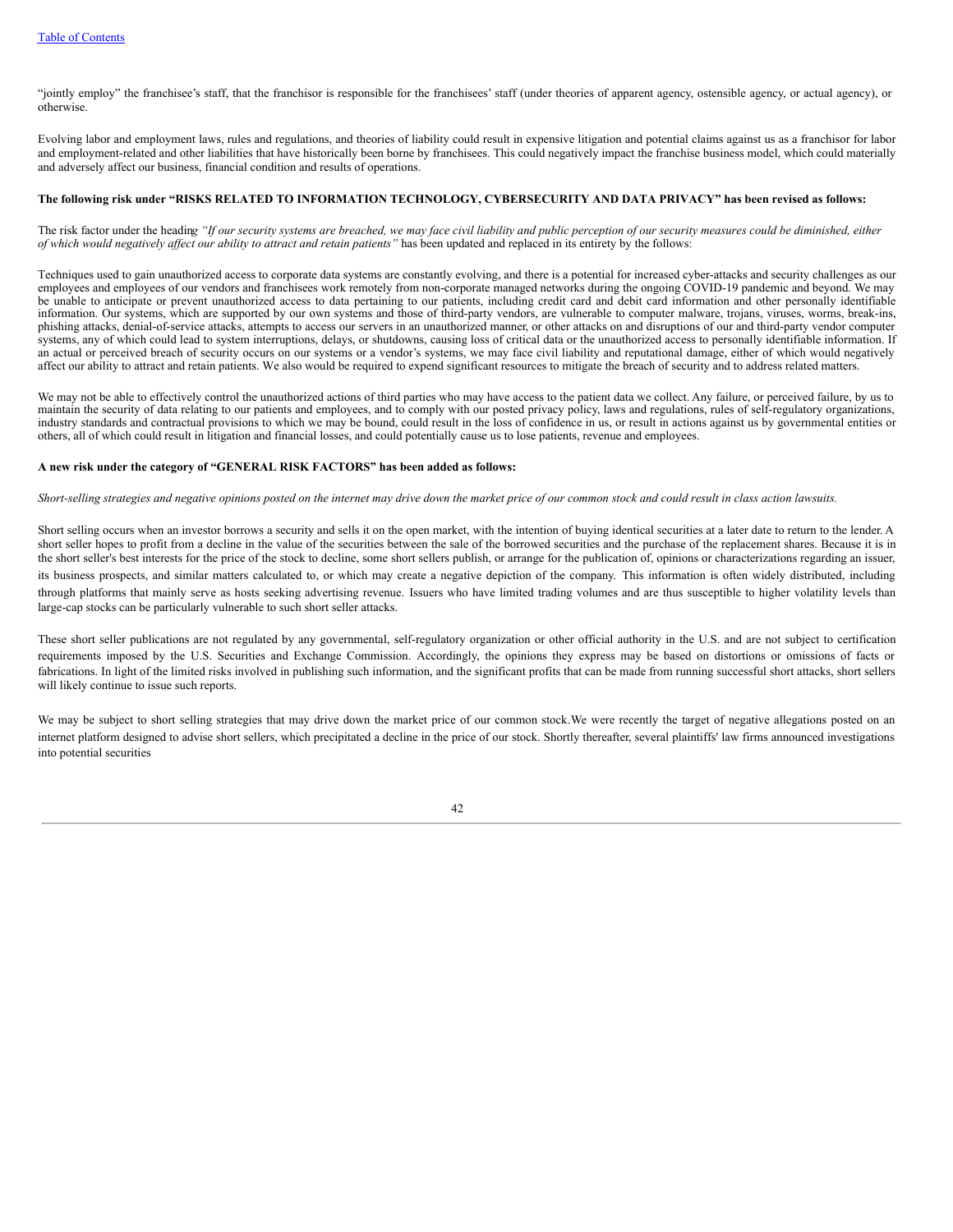<span id="page-45-0"></span>laws violations based on these allegations. While we believe these allegations are without merit, and no litigation has yet been commenced regarding such allegations, we still face the potential for litigation to be initiated against us. While we would vigorously defend against any such litigation, regardless of outcome, litigation can be costly and timeconsuming, divert the attention of our management team, adversely impact our reputation and brand, and if a plaintiff claim were successful, could result in significant liability, all of which could harm our business and financial condition.

```
43
```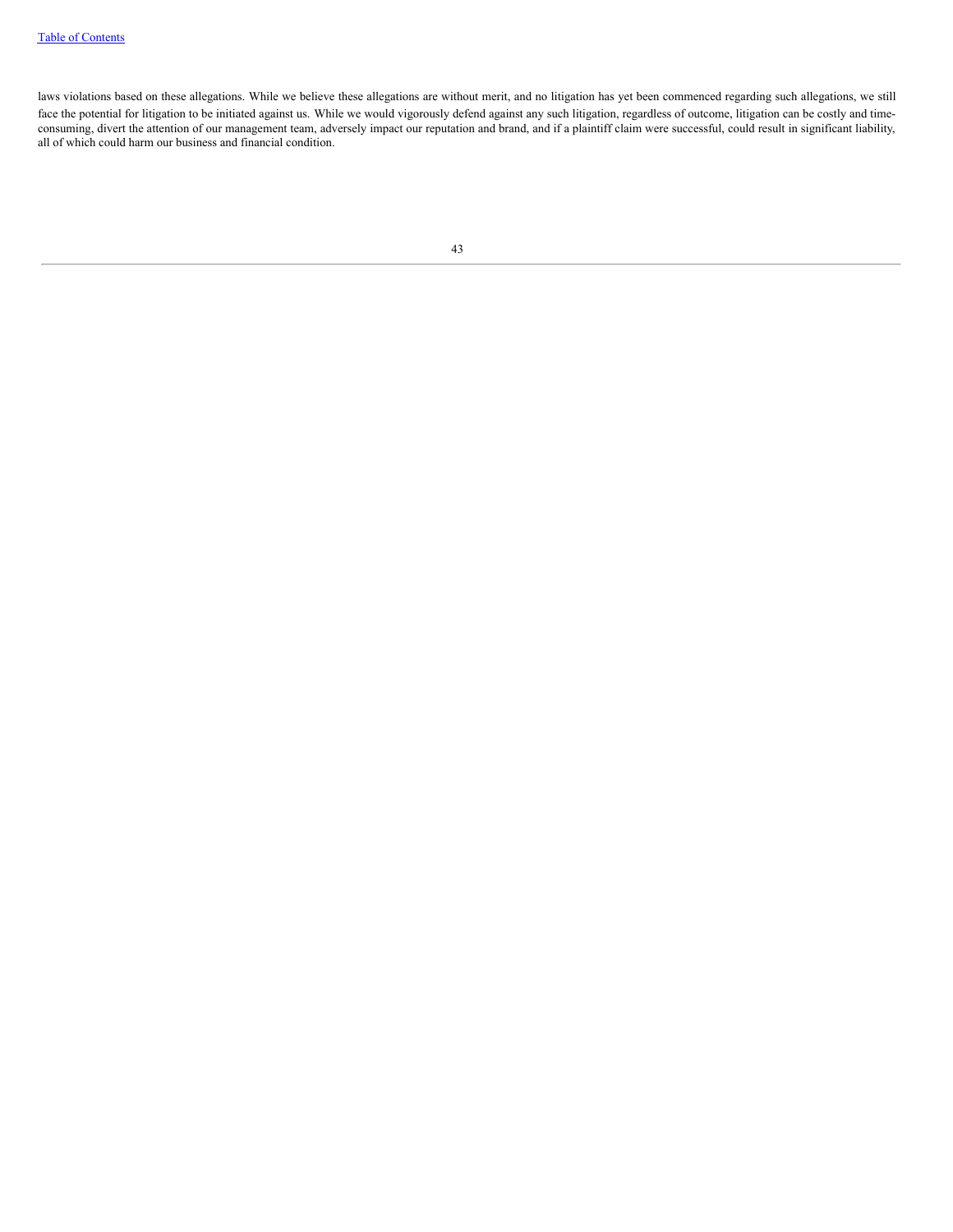# **ITEM 2. UNREGISTERED SALES OF EQUITY SECURITIES AND USE OF PROCEEDS**

# *Use of Proceeds from Registered Securities*

None.

# <span id="page-46-1"></span><span id="page-46-0"></span>**ITEM 6. EXHIBITS**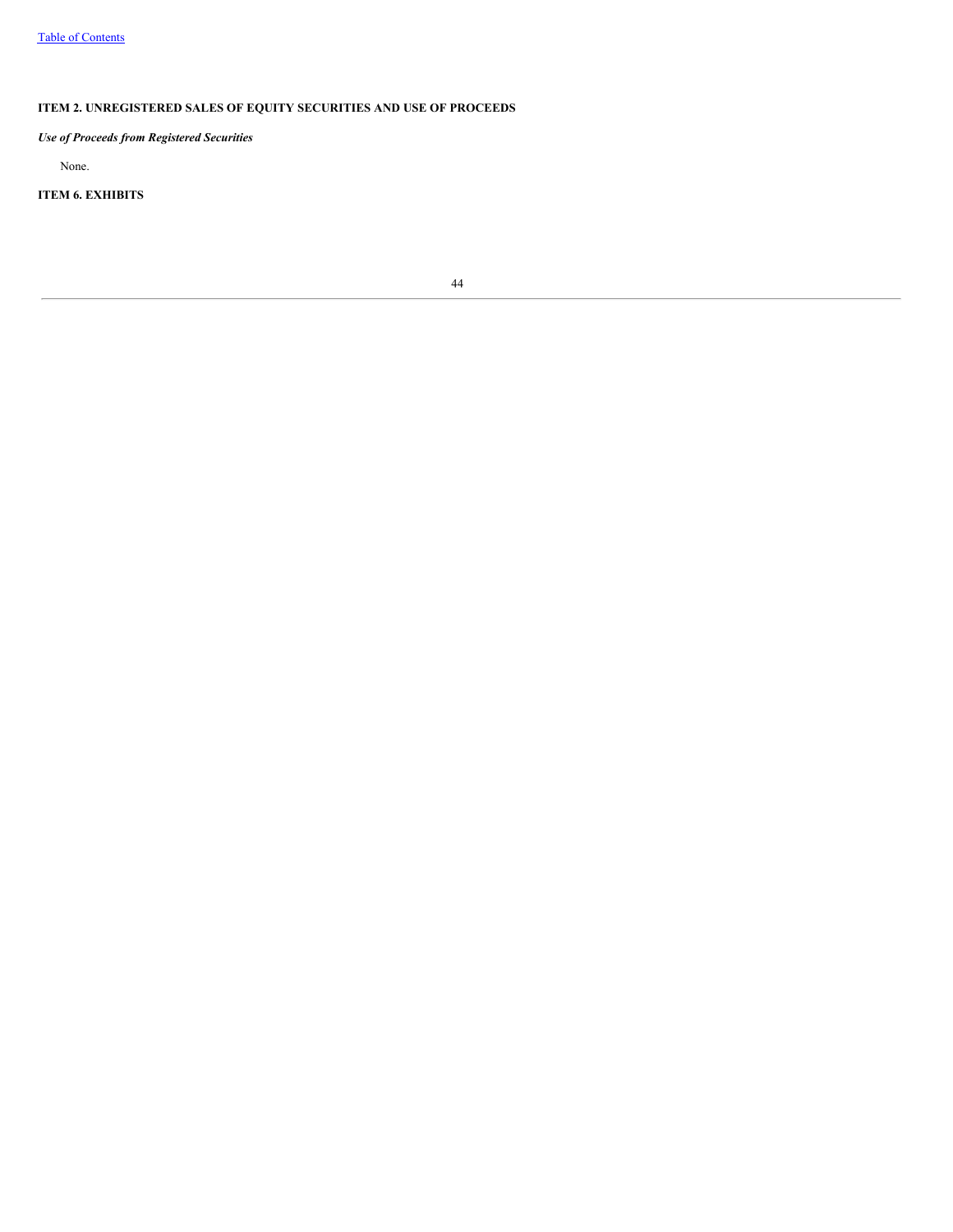## **EXHIBIT INDEX**

| <b>Exhibit</b><br><b>Number</b> | <b>Description of Document</b>                                                                                                                                                                                                                                |
|---------------------------------|---------------------------------------------------------------------------------------------------------------------------------------------------------------------------------------------------------------------------------------------------------------|
| 3.1                             | Amended and Restated Certificate of Incorporation (incorporated by reference to Exhibit 3.2 to the Company's Registration Statement on Form S-<br>1 (Commission File No. 333-198860) filed with the Securities and Exchange Commission on September 19, 2014) |
| 3.2                             | Second Amended and Restated Bylaws of The Joint Corp. (incorporated by reference to Exhibit 3.(II)1 to the Company's Current Report on Form<br>8-K (Commission File No. 001-36724) filed with the Securities and Exchange Commission on August 9, 2018)       |
| $31.1*$                         | Certification of Principal Executive Officer pursuant to Rule 13a-14(a) or Rule 15d-14(a) of the Securities Exchange Act of 1934, (filed herewith).                                                                                                           |
| $31.2*$                         | Certification of Principal Financial Officer pursuant to Rule 13a-14(a) or Rule 15d-14(a) of the Securities Exchange Act of 1934, (filed herewith).                                                                                                           |
| $32**$                          | Certifications of Principal Executive Officer and Principal Financial Officer pursuant to 18 U.S.C. Section 1350, as adopted pursuant to<br>Section 906 of the Sarbanes-Oxley Act of 2002 (furnished herewith).                                               |
| 101.INS                         | <b>XBRL</b> Instance Document.                                                                                                                                                                                                                                |
| 101.SCH                         | XBRL Taxonomy Extension Schema Document.                                                                                                                                                                                                                      |
| 101.CAL                         | XBRL Taxonomy Extension Calculation Linkbase Document.                                                                                                                                                                                                        |
| 101.DEF                         | XBRL Taxonomy Extension Definition Linkbase Document.                                                                                                                                                                                                         |
| 101.LAB                         | XBRL Taxonomy Extension Label Linkbase Document.                                                                                                                                                                                                              |
| 101.PRE                         | XBRL Taxonomy Extension Presentation Linkbase Document.                                                                                                                                                                                                       |
| 104                             | Cover Page Interactive Data File (formatted as Inline XBRL and contained in Exhibit 101)                                                                                                                                                                      |

\* Filed herewith

<span id="page-47-0"></span>\*\* Furnished herewith, not filed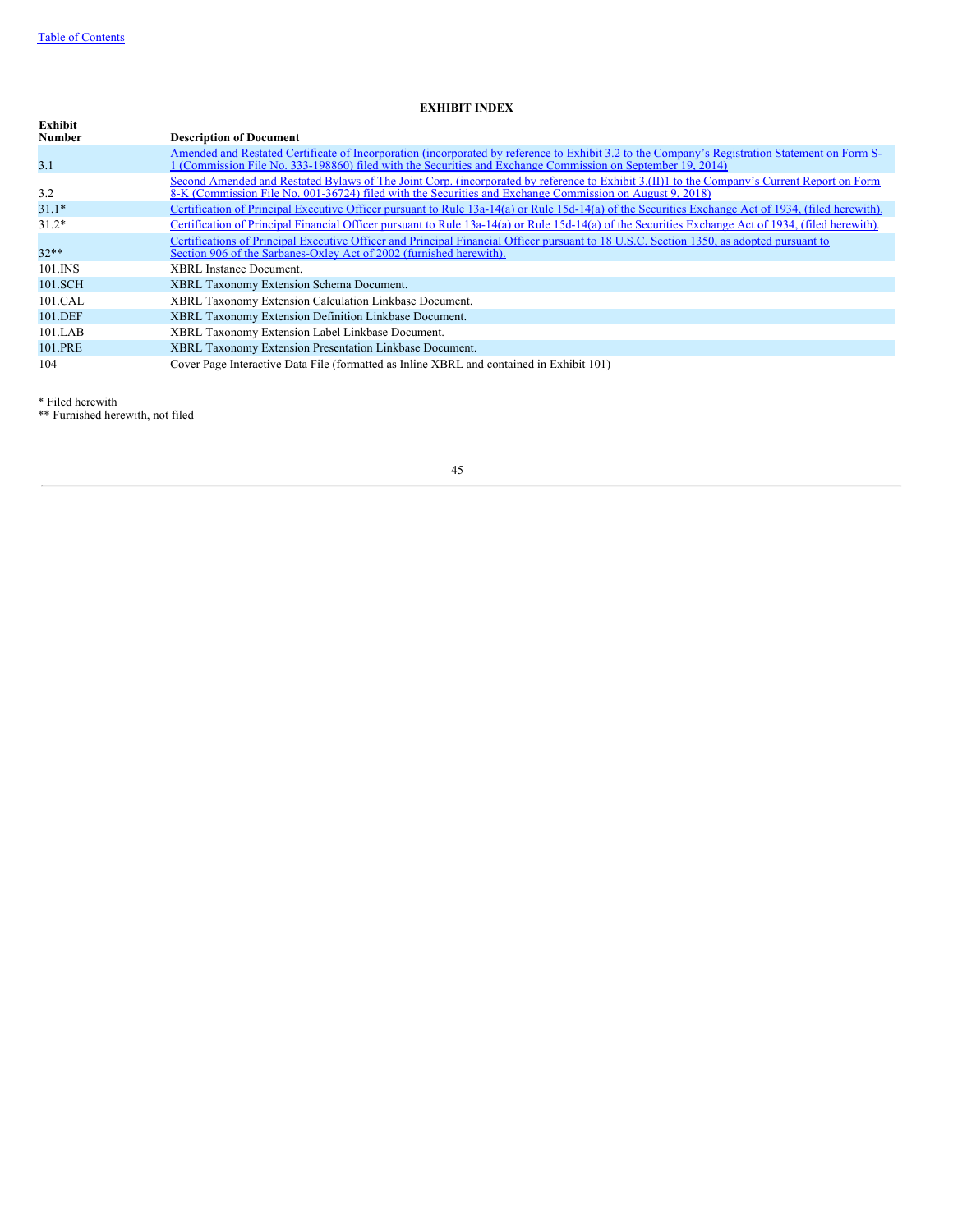### **THE JOINT CORP.**

## **SIGNATURES**

Pursuant to the requirements of the Securities Exchange Act of 1934, the Registrant has duly caused this report to be signed on its behalf by the undersigned thereunto duly authorized.

## **THE JOINT CORP.**

Dated: November 5, 2021 By: /s/ Peter D. Holt

Peter D. Holt

President and Chief Executive Officer (Principal Executive Officer)

Dated: November 5, 2021 By: /s/ Jake Singleton

Jake Singleton Chief Financial Officer (Principal Financial Officer)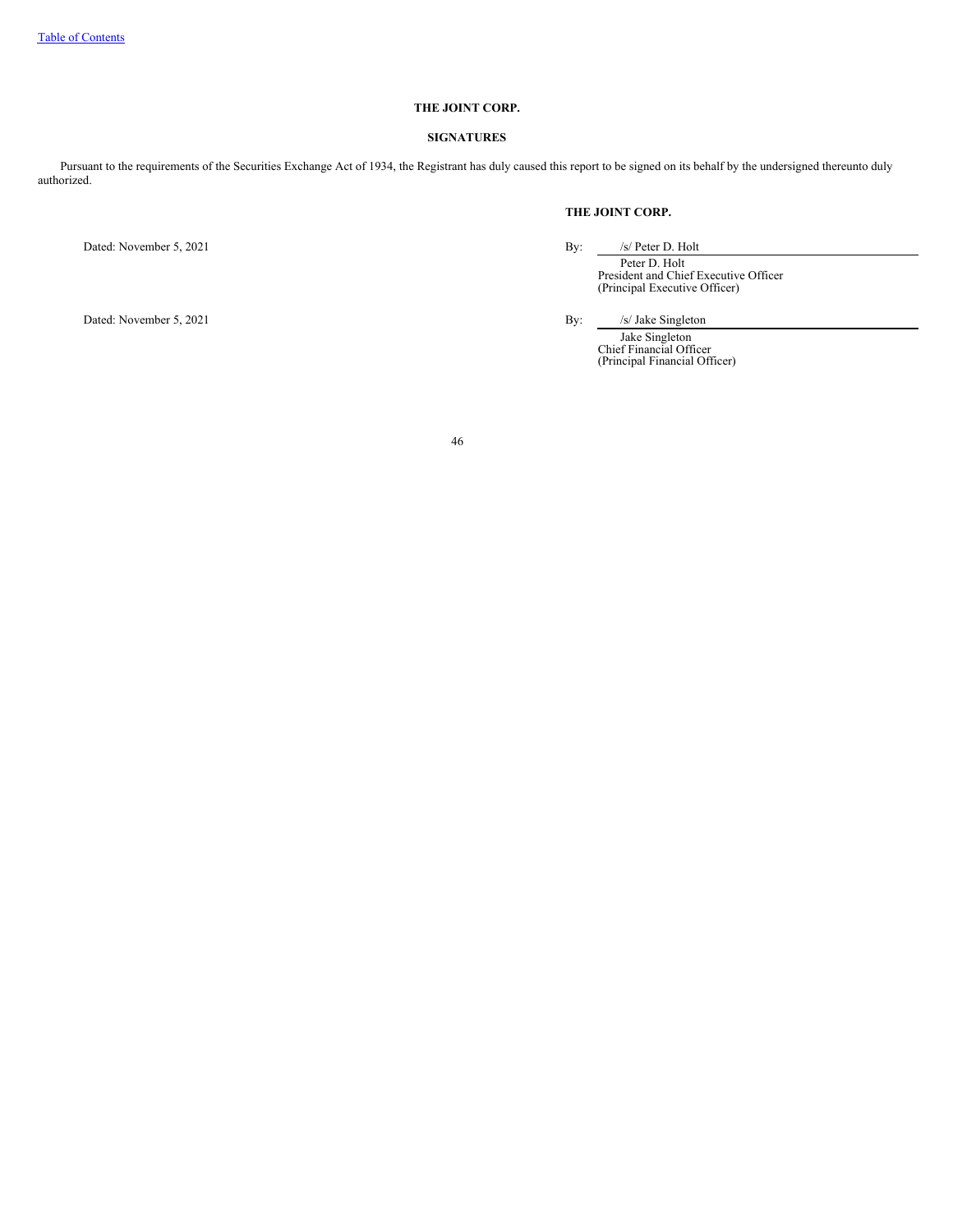### CERTIFICATION OF PRINCIPAL EXECUTIVE OFFICER PURSUANT TO RULES 13a-14(a) AND 15a-14(a) OF THE SECURITIES EXCHANGE ACT OF 1934

<span id="page-49-0"></span>I, Peter D. Holt, certify that:

1. I have reviewed this Quarterly Report on Form 10-Q for the quarterly period ended September 30, 2021 of The Joint Corp.;

2. Based on my knowledge, this report does not contain any untrue statement of a material fact or omit to state a material fact necessary to make the statements made, in light of the circumstances under which such statements were made, not misleading with respect to the period covered by this report;

3. Based on my knowledge, the financial statements, and other financial information included in this report, fairly present in all material respects the financial condition, results of operations and cash flows of the registrant as of, and for, the periods presented in this report;

4. The registrant's other certifying officer(s) and I are responsible for establishing and maintaining disclosure controls and procedures (as defined in Exchange Act Rules 13a-15(e) and 15d-15(e)) and internal control over financial reporting (as defined in Exchange Act Rules 13a-15(f) and 15d-15(f)) for the registrant and have:

(a) Designed such disclosure controls and procedures, or caused such disclosure controls and procedures to be designed under our supervision, to ensure that material information relating to the registrant, including its consolidated subsidiaries, is made known to us by others within those entities, particularly during the period in which this report is being prepared;

(b) Designed such internal control over financial reporting, or caused such internal control over financial reporting to be designed under our supervision, to provide reasonable assurance regarding the reliability of financial reporting and the preparation of financial statements for external purposes in accordance with generally accepted accounting principles;

(c) Evaluated the effectiveness of the registrant's disclosure controls and procedures and presented in this report our conclusions about the effectiveness of the disclosure controls and procedures, as of the end of the period covered by this report based on such evaluation; and

(d) Disclosed in this report any change in the registrant's internal control over financial reporting that occurred during the registrant's most recent fiscal quarter (the registrant's fourth fiscal quarter in the case of an annual report) that has materially affected, or is reasonably likely to materially affect, the registrant's internal control over financial reporting; and

5. The registrant's other certifying officer(s) and I have disclosed, based on our most recent evaluation of internal control over financial reporting, to the registrant's auditors and the audit committee of the registrant's board of directors (or persons performing the equivalent functions):

(a) All significant deficiencies and material weaknesses in the design or operation of internal control over financial reporting which are reasonably likely to adversely affect the registrant's ability to record, process, summarize and report financial information; and

(b) Any fraud, whether or not material, that involves management or other employees who have a significant role in the registrant's internal control over financial reporting.

Date: November 5, 2021

/s/ Peter D. Holt Peter D. Holt President and Chief Executive Officer (Principal Executive Officer)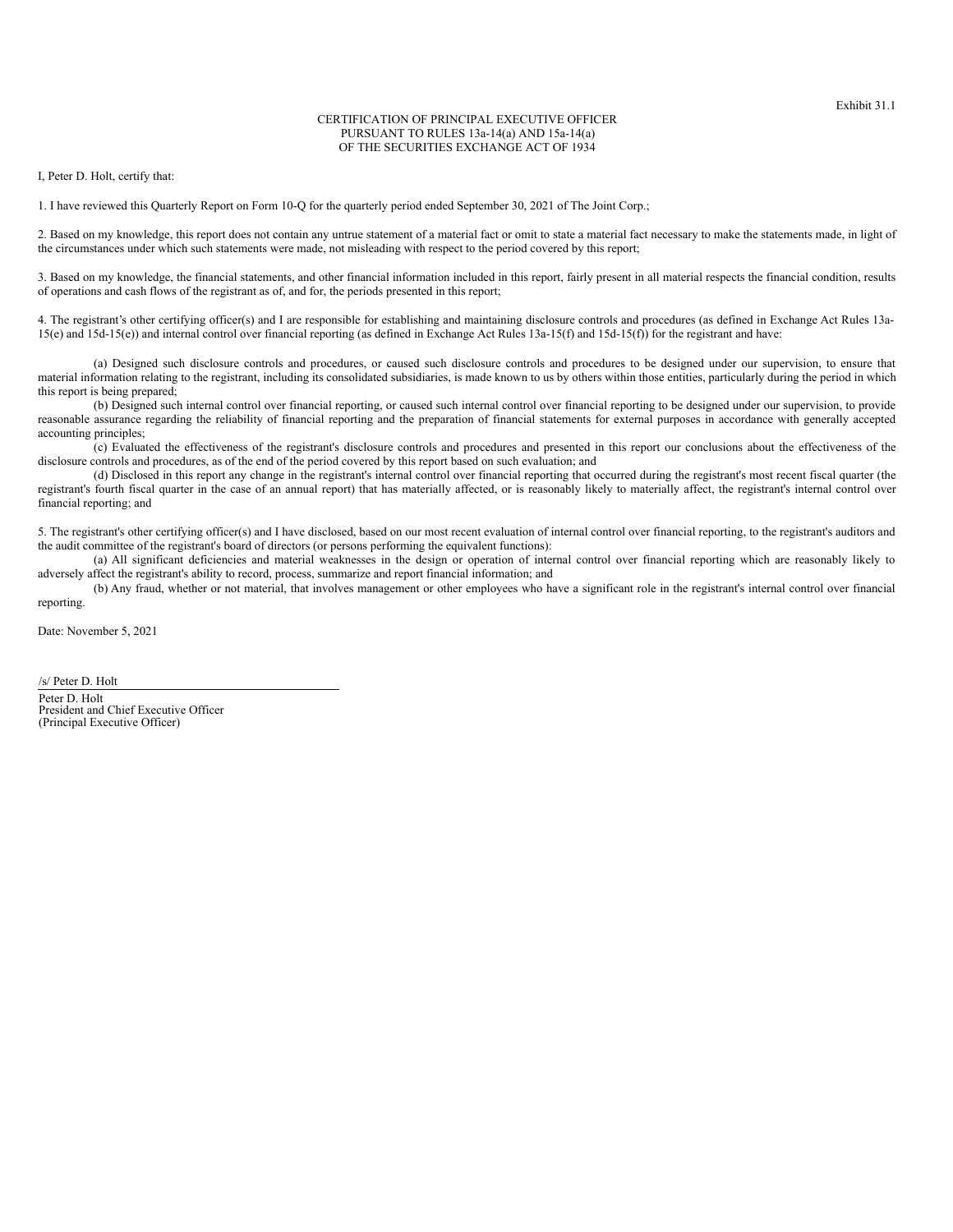### CERTIFICATION OF PRINCIPAL FINANCIAL OFFICER PURSUANT TO RULES 13a-14(a) AND 15a-14(a) OF THE SECURITIES EXCHANGE ACT OF 1934

<span id="page-50-0"></span>I, Jake Singleton, certify that:

1. I have reviewed this Quarterly Report on Form 10-Q for the quarterly period ended September 30, 2021 of The Joint Corp.;

2. Based on my knowledge, this report does not contain any untrue statement of a material fact or omit to state a material fact necessary to make the statements made, in light of the circumstances under which such statements were made, not misleading with respect to the period covered by this report;

3. Based on my knowledge, the financial statements, and other financial information included in this report, fairly present in all material respects the financial condition, results of operations and cash flows of the registrant as of, and for, the periods presented in this report;

4. The registrant's other certifying officer(s) and I are responsible for establishing and maintaining disclosure controls and procedures (as defined in Exchange Act Rules 13a-15(e) and 15d-15(e)) and internal control over financial reporting (as defined in Exchange Act Rules 13a-15(f) and 15d-15(f)) for the registrant and have:

(a) Designed such disclosure controls and procedures, or caused such disclosure controls and procedures to be designed under our supervision, to ensure that material information relating to the registrant, including its consolidated subsidiaries, is made known to us by others within those entities, particularly during the period in which this report is being prepared;

(b) Designed such internal control over financial reporting, or caused such internal control over financial reporting to be designed under our supervision, to provide reasonable assurance regarding the reliability of financial reporting and the preparation of financial statements for external purposes in accordance with generally accepted accounting principles;

(c) Evaluated the effectiveness of the registrant's disclosure controls and procedures and presented in this report our conclusions about the effectiveness of the disclosure controls and procedures, as of the end of the period covered by this report based on such evaluation; and

(d) Disclosed in this report any change in the registrant's internal control over financial reporting that occurred during the registrant's most recent fiscal quarter (the registrant's fourth fiscal quarter in the case of an annual report) that has materially affected, or is reasonably likely to materially affect, the registrant's internal control over financial reporting; and

5. The registrant's other certifying officer(s) and I have disclosed, based on our most recent evaluation of internal control over financial reporting, to the registrant's auditors and the audit committee of the registrant's board of directors (or persons performing the equivalent functions):

(a) All significant deficiencies and material weaknesses in the design or operation of internal control over financial reporting which are reasonably likely to adversely affect the registrant's ability to record, process, summarize and report financial information; and

(b) Any fraud, whether or not material, that involves management or other employees who have a significant role in the registrant's internal control over financial reporting.

Date: November 5, 2021

/s/ Jake Singleton

Jake Singleton Chief Financial Officer (Principal Financial Officer)